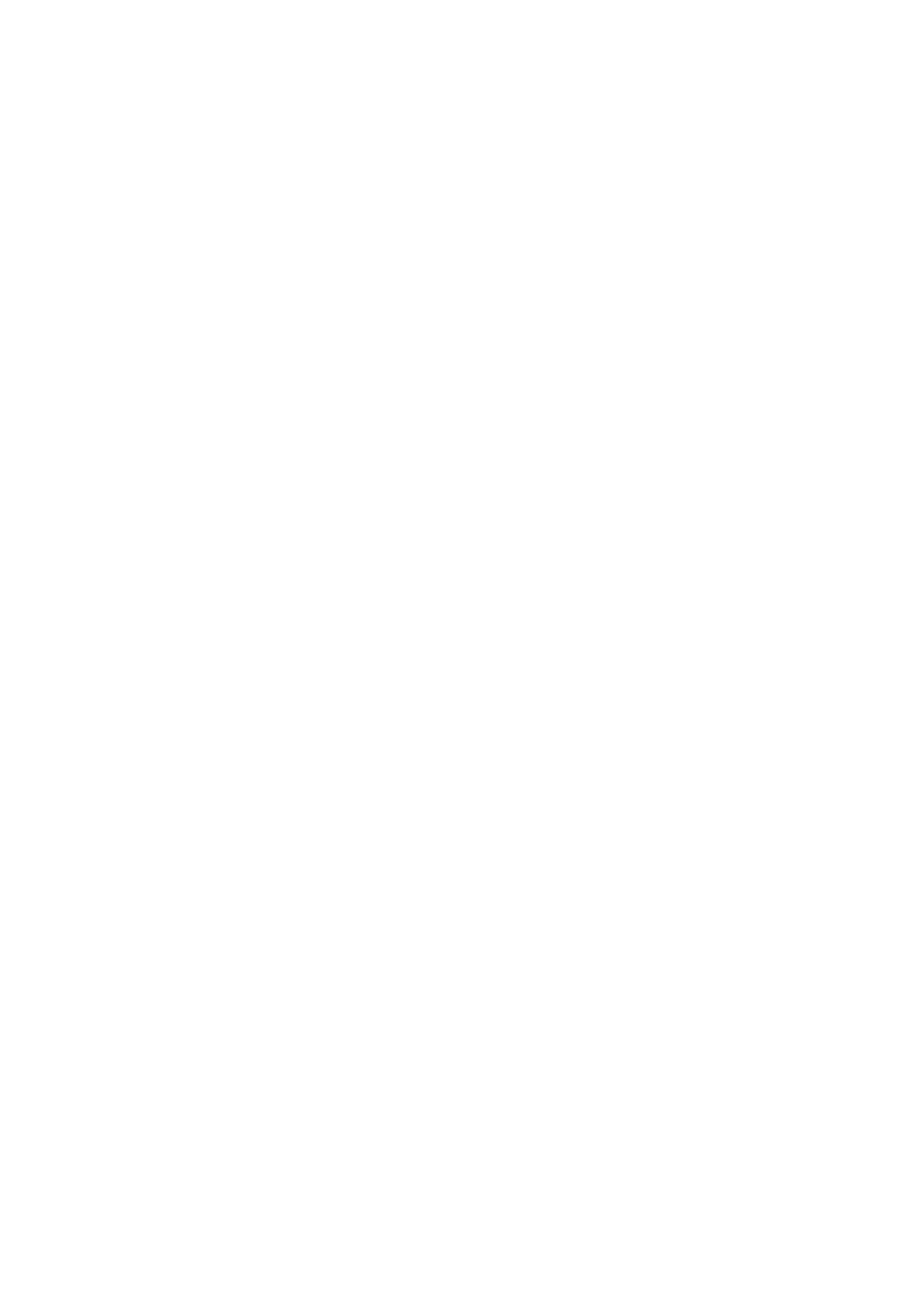This pack comprises four key documents which govern and oversee the Akademi Kernewek:

|  | 1.             |                                                              |  |  |  |
|--|----------------|--------------------------------------------------------------|--|--|--|
|  | 2.             |                                                              |  |  |  |
|  | 3.             |                                                              |  |  |  |
|  | 4.             |                                                              |  |  |  |
|  | 5.             |                                                              |  |  |  |
|  | 6.             |                                                              |  |  |  |
|  | 7.             |                                                              |  |  |  |
|  |                |                                                              |  |  |  |
|  | 1.             |                                                              |  |  |  |
|  | 2.             |                                                              |  |  |  |
|  | 3.             |                                                              |  |  |  |
|  | 4.             |                                                              |  |  |  |
|  | 5.             | Appointment process for Trustees, Chairs and Panel Members46 |  |  |  |
|  |                | Section D: Akademi Kernewek Governance Policies  47          |  |  |  |
|  |                |                                                              |  |  |  |
|  | $1_{\cdot}$    |                                                              |  |  |  |
|  | 2 <sub>1</sub> |                                                              |  |  |  |
|  | 3.             |                                                              |  |  |  |
|  | 4.             |                                                              |  |  |  |
|  | 5.             |                                                              |  |  |  |
|  | 6.             |                                                              |  |  |  |
|  |                |                                                              |  |  |  |
|  | 1.             |                                                              |  |  |  |
|  | 2.             |                                                              |  |  |  |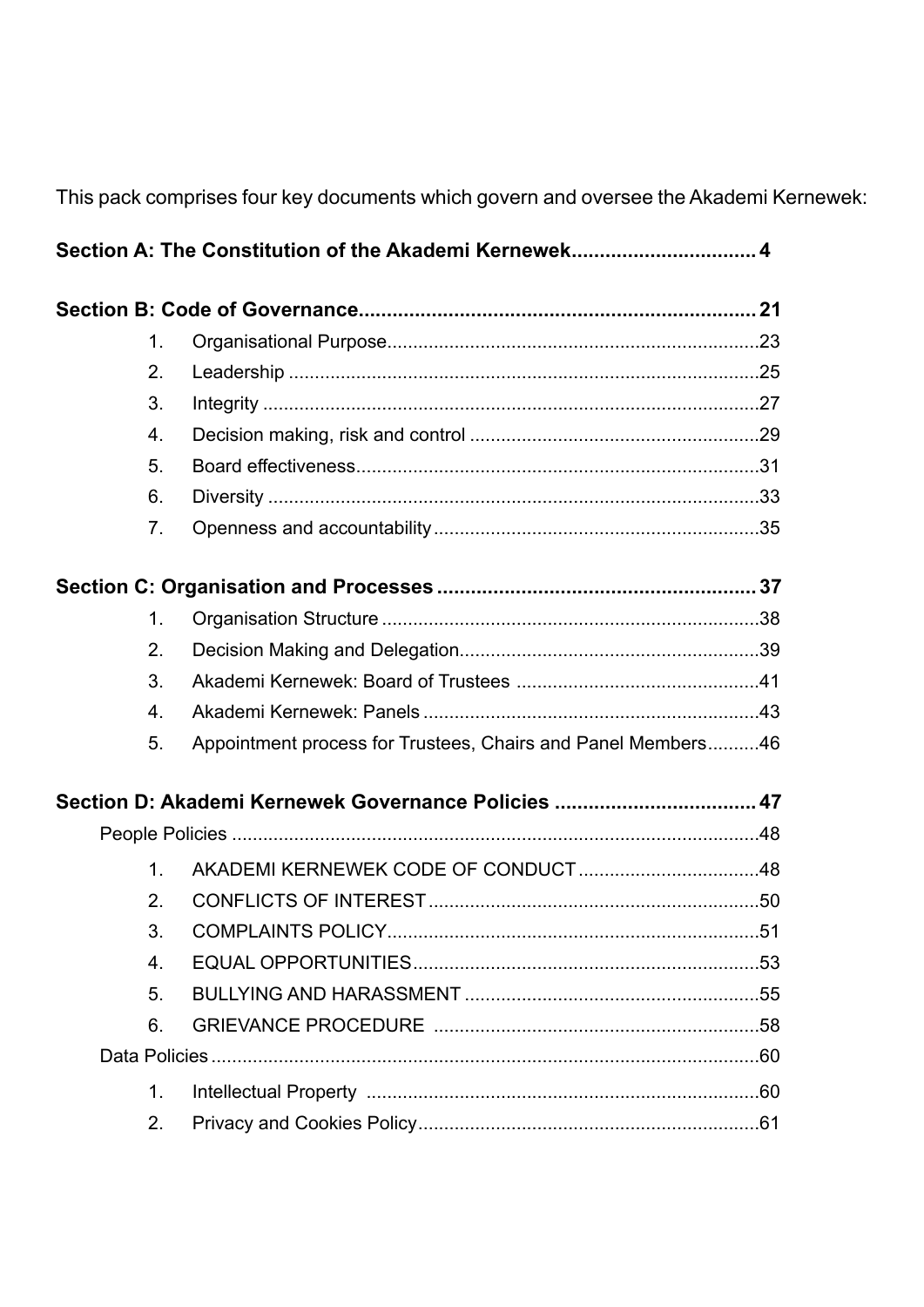

## <span id="page-3-0"></span>**Section A: The Constitution of the Akademi Kernewek**

## ADOPTED 26 NOVEMBER 2019

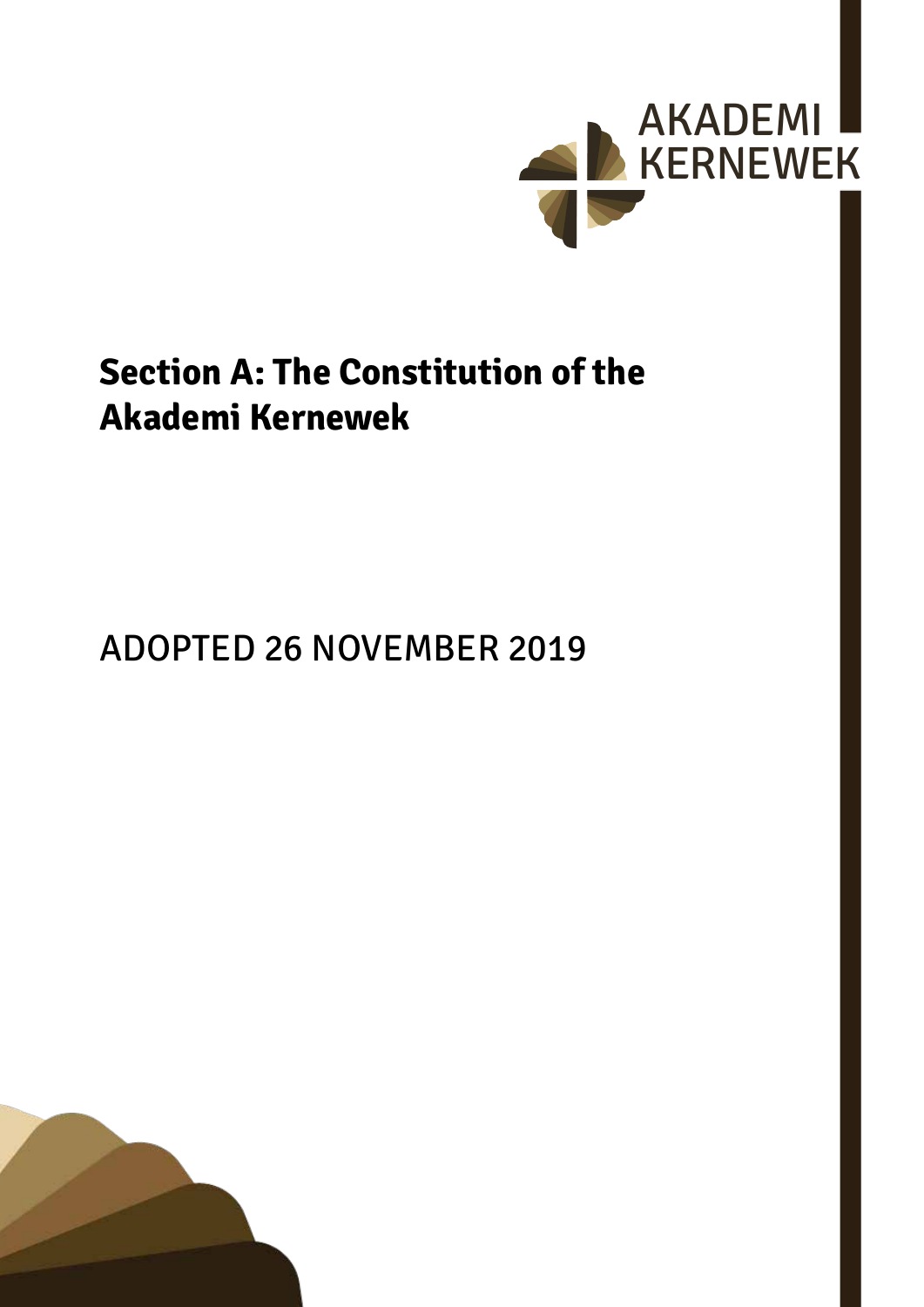## **Constitution of AKADEMI KERNEWEK**

A Charitable Incorporated Organisation whose only voting members are its charity trustees. ('Foundation' model constitution)

Date of constitution (last amended): 26 November 2019

#### **1. Name:**

The name of the Charitable Incorporated Organisation ("the CIO") is AKADEMI KERNEWEK

#### **2. National location of principal office**

The principal office of the CIO is in England.

### **3. Objects**

The objects of the CIO are:

To advance the education of the public in the Cornish language (Standard Written Form) by:

- a) Developing understanding of Cornish language vocabulary, grammar and place names.
- b) Developing the collective knowledge and understanding of the Cornish language and making this knowledge publicly accessible for use by schools, pre-schools, adult education classes, educational establishments, research organisations, and anyone with an interest in, or in learning, the Cornish language.

Nothing in this constitution shall authorise an application of the property of the CIO for the purposes which are not charitable in accordance with [section 7 of the Charities and Trustee Investment (Scotland) Act 2005] and [section 2 of the Charities Act (Northern Ireland) 2008]

#### **4. Powers**

The CIO has power to do anything which is calculated to further its object[s] or is conducive or incidental to doing so. In particular, the CIO has power to:

- (1) borrow money and to charge the whole or any part of its property as security for the repayment of the money borrowed. The CIO must comply as appropriate with sections 124 and 125 of the Charities Act 2011, if it wishes to mortgage land;
- (2) buy, take on lease or in exchange, hire or otherwise acquire any property and to maintain and equip it for use;
- (3) sell, lease or otherwise dispose of all or any part of the property belonging to the CIO. In exercising this power, the CIO must comply as appropriate with sections 117 and 119, 123 of the Charities Act 2011;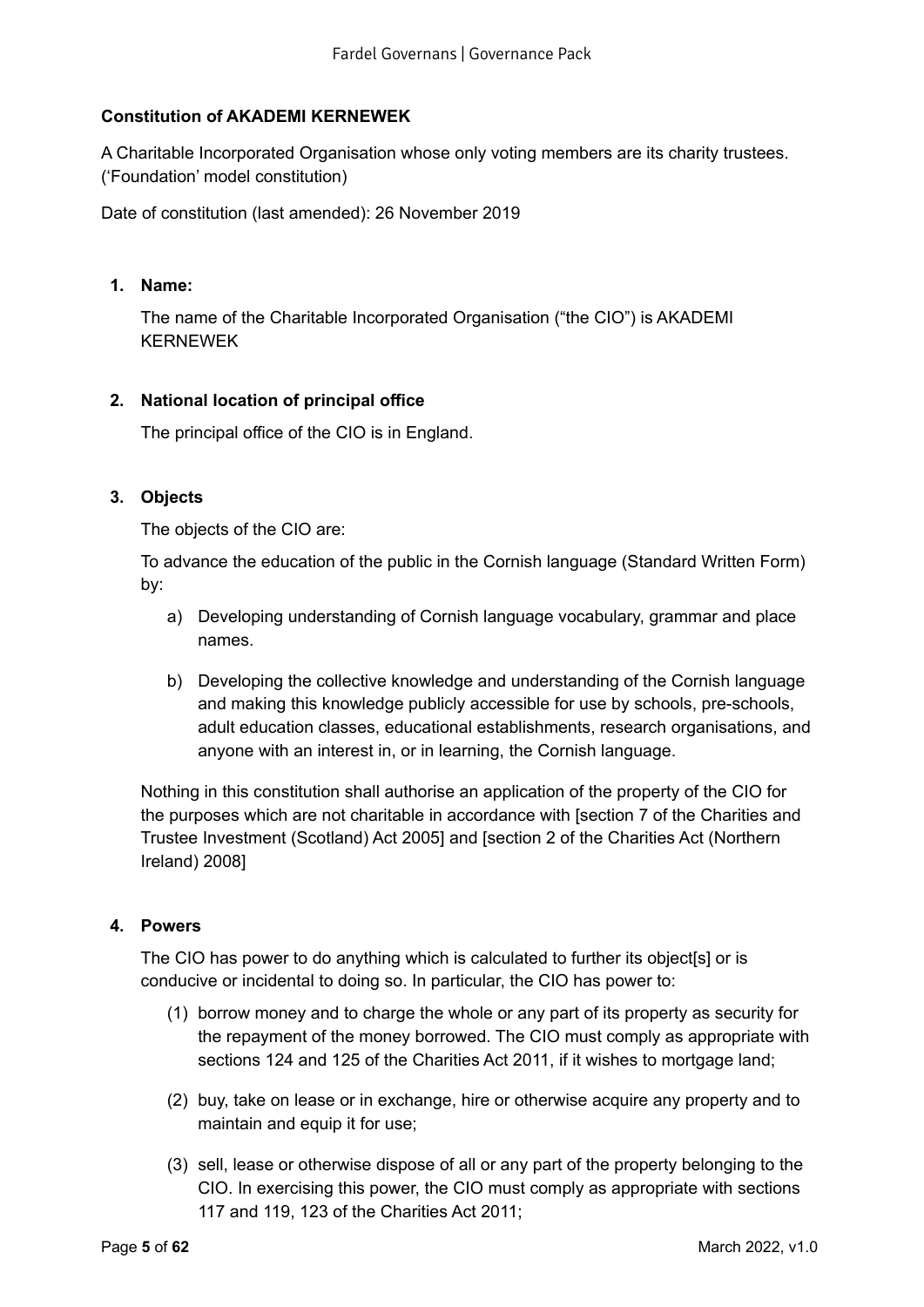- (4) employ and remunerate such staff as are necessary for carrying out the work of the CIO. The CIO may employ or remunerate a charity trustee only to the extent that it is permitted to do so by clause 6 (Benefits and payments to charity trustees and connected persons) and provided it complies with the conditions of that clause;
- (5) deposit or invest funds, employ a professional fund-manager, and arrange for the investments or other property of the CIO to be held in the name of a nominee, in the same manner and subject to the same conditions as the trustees of a trust are permitted to do by the Trustee Act 2000.

## **5. Application of income and property**

- (1) The income and property of the CIO must be applied solely towards the promotion of the objects.
	- (a) A charity trustee is entitled to be reimbursed from the property of the CIO or may pay out of such property reasonable expenses properly incurred by him or her when acting on behalf of the CIO.
	- (b) A charity trustee may benefit from trustee indemnity insurance cover purchased at the CIO's expense in accordance with, and subject to the conditions in, section 189 of the Charities Act 2011.
- (2) None of the income or property of the CIO may be paid or transferred directly or indirectly by way of dividend, bonus or otherwise by way of profit to any member of the CIO.
- (3) Nothing in this clause shall prevent a charity trustee or connected person receiving any benefit or payment which is authorised by Clause 6.

#### **6. Benefits and payments to charity trustees and connected persons**

- (1) General provisions No charity trustee or connected person may:
	- (a) buy or receive any goods or services from the CIO on terms preferential to those applicable to members of the public;
	- (b) sell goods, services, or any interest in land to the CIO;
	- (c) be employed by, or receive any remuneration from, the CIO;
	- (d) receive any other financial benefit from the CIO;

unless the payment or benefit is permitted by sub-clause (2) of this clause or authorised by the court or the prior written consent of the Charity Commission ("the Commission") has been obtained. In this clause, a "financial benefit" means a benefit, direct or indirect, which is either money or has a monetary value.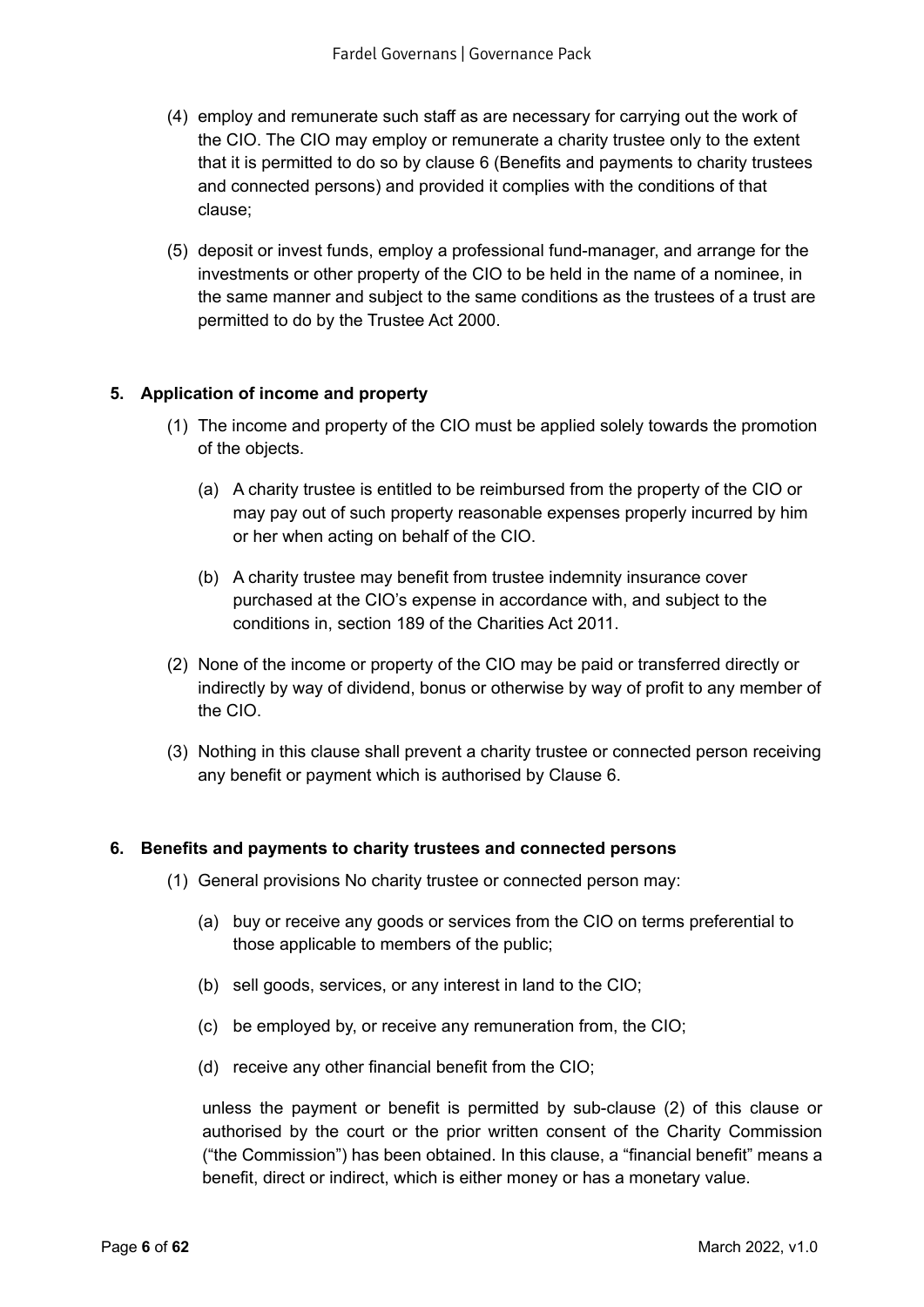- (2) Scope and powers permitting trustees' or connected persons' benefits
	- (a) A charity trustee or connected person may receive a benefit from the CIO as a beneficiary of the CIO provided that a majority of the trustees do not benefit in this way.
	- (b) A charity trustee or connected person may enter into a contract for the supply of services, or of goods that are supplied in connection with the provision of services, to the CIO where that is permitted in accordance with, and subject to the conditions in, sections 185 to 188 of the Charities Act 2011.
	- (c) Subject to sub-clause (3) of this clause a charity trustee or connected person may provide the CIO with goods that are not supplied in connection with services provided to the CIO by the charity trustee or connected person.
	- (d) A charity trustee or connected person may receive interest on money lent to the CIO at a reasonable and proper rate which must be not more than the Bank of England bank rate (also known as the base rate).
	- (e) A charity trustee or connected person may receive rent for premises let by the trustee or connected person to the CIO. The amount of the rent and the other terms of the lease must be reasonable and proper. The charity trustee concerned must withdraw from any meeting at which such a proposal or the rent or other terms of the lease are under discussion.
	- (f) A charity trustee or connected person may take part in the normal trading and fundraising activities of the CIO on the same terms as members of the public.
- (3) Payment for supply of goods only controls

The CIO and its charity trustees may only rely upon the authority provided by subclause (2)(c) of this clause if each of the following conditions is satisfied:

- (a) The amount or maximum amount of the payment for the goods is set out in a written agreement between the CIO and the charity trustee or connected person supplying the goods ("the supplier").
- (b) The amount or maximum amount of the payment for the goods does not exceed what is reasonable in the circumstances for the supply of the goods in question
- (c) The other charity trustees are satisfied that it is in the best interests of the CIO to contract with the supplier rather than with someone who is not a charity trustee or connected person. In reaching that decision the charity trustees must balance the advantage of contracting with a charity trustee or connected person against the disadvantages of doing so.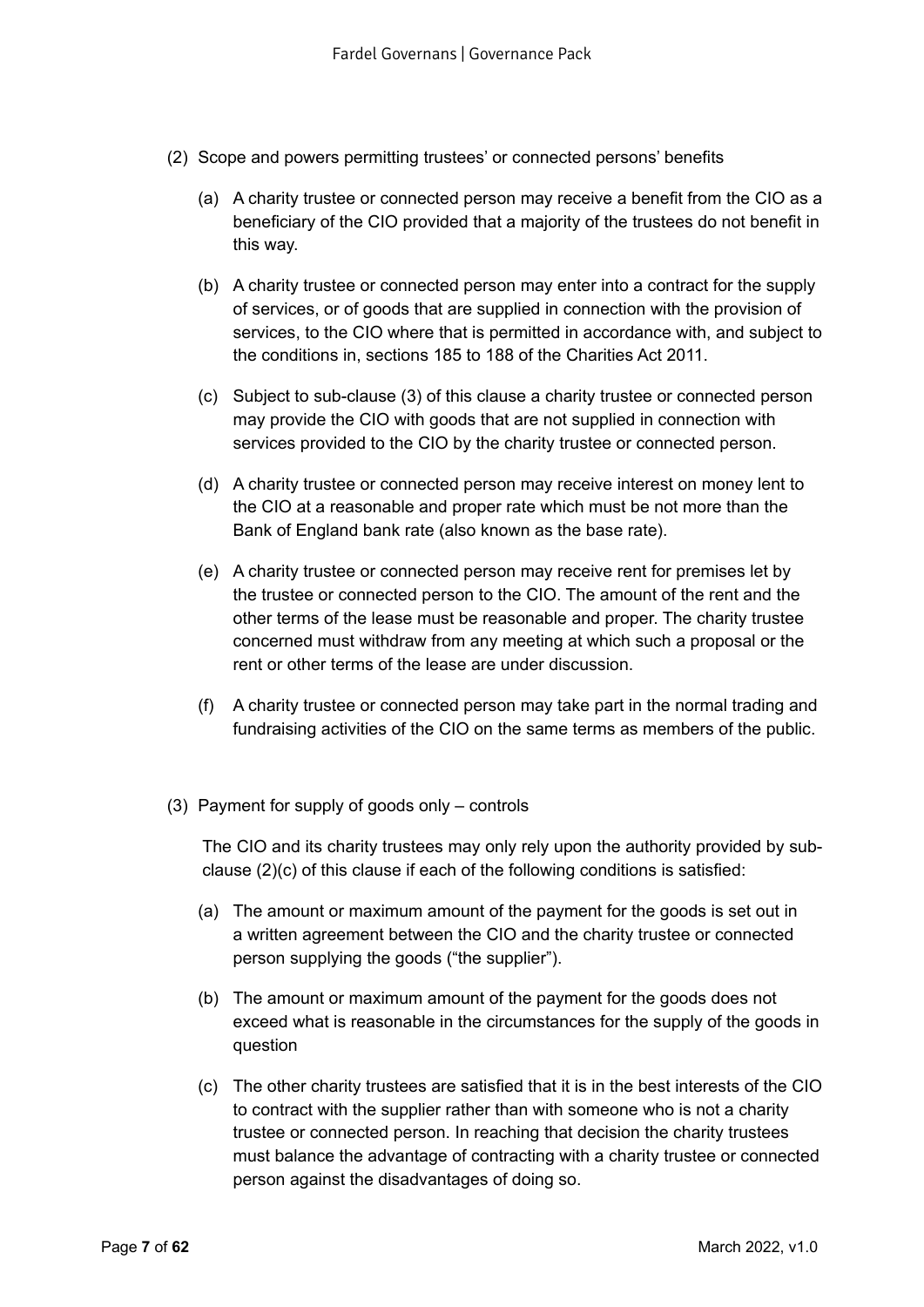- (d) The supplier is absent from the part of any meeting at which there is discussion of the proposal to enter into a contract or arrangement with him or her or it with regard to the supply of goods to the CIO.
- (e) The supplier does not vote on any such matter and is not to be counted when calculating whether a quorum of charity trustees is present at the meeting.
- (f) The reason for their decision is recorded by the charity trustees in the minute book.
- (g) A majority of the charity trustees then in office are not in receipt of remuneration or payments authorised by clause 6.
- (4) In sub-clauses (2) and (3) of this clause:
	- (a) "the CIO" includes any company in which the CIO:
		- (i) holds more than 50% of the shares; or
		- (ii) controls more than 50% of the voting rights attached to the shares; or
		- (iii) has the right to appoint one or more directors to the board of the company;
	- (b) "connected person" includes any person within the definition set out in clause [30] (Interpretation);

## **7. Conflicts of interest and conflicts of loyalty**

A charity trustee must:

(1) declare the nature and extent of any interest, direct or indirect, which he or she has in a proposed transaction or arrangement with the CIO or in any transaction or arrangement entered into

by the CIO which has not previously been declared; and

(2) absent himself or herself from any discussions of the charity trustees in which it is possible that a conflict of interest will arise between his or her duty to act solely in the interests of the CIO and any personal interest (including but not limited to any financial interest).

Any charity trustee absenting himself or herself from any discussions in accordance with this clause must not vote or be counted as part of the quorum in any decision of the charity trustees on the matter.

#### **8. Liability of members to contribute to the assets of the CIO if it is wound up**

If the CIO is wound up, the members of the CIO have no liability to contribute to its assets and no personal responsibility for settling its debts and liabilities.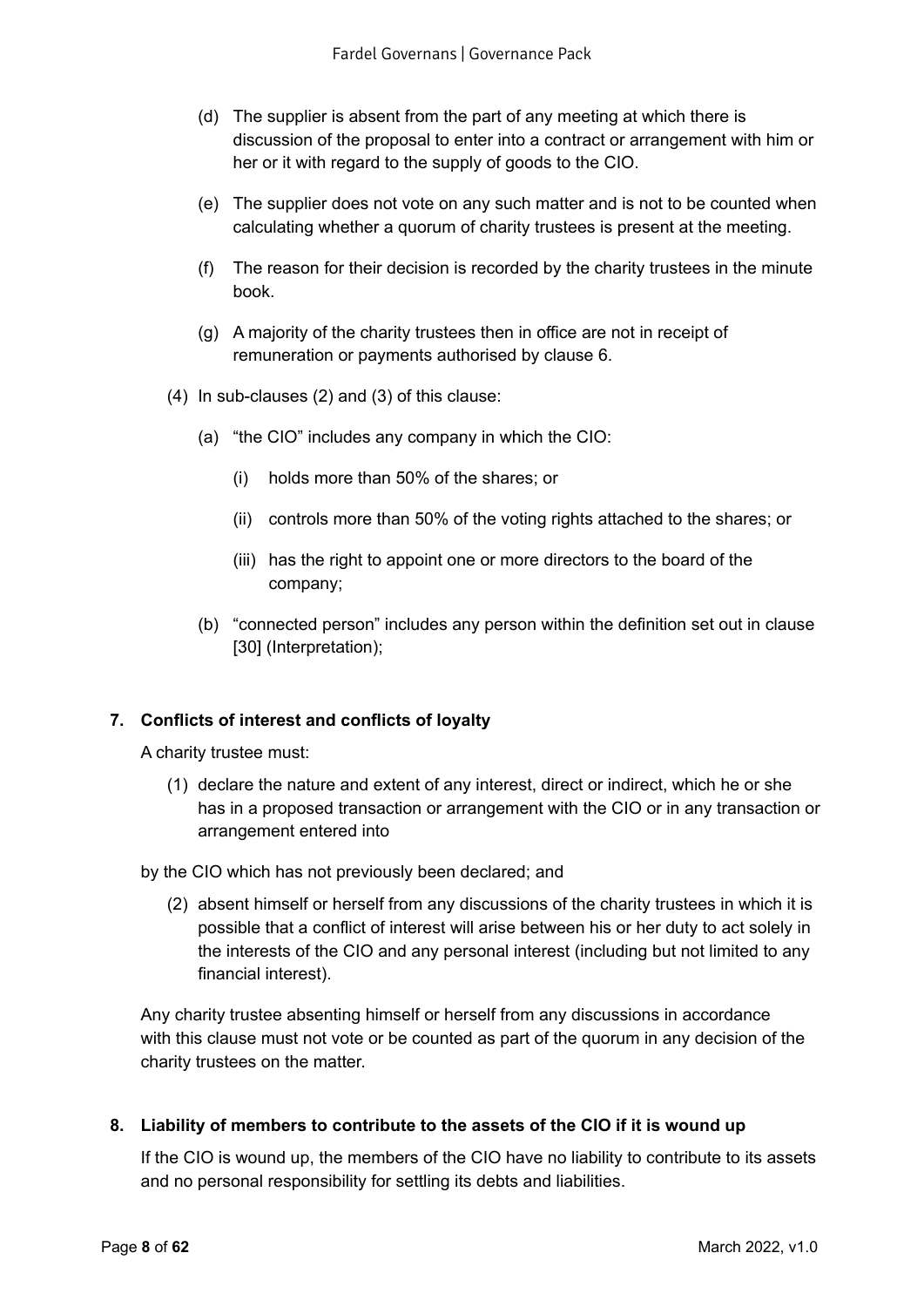### **9. Charity trustees**

(1) Functions and duties of charity trustees

The charity trustees shall manage the affairs of the CIO and may for that purpose exercise all the powers of the CIO. It is the duty of each charity trustee:

- (a) to exercise his or her powers and to perform his or her functions in his or her capacity as a trustee of the CIO in the way he or she decides in good faith would be most likely to further the purposes of the CIO; and
- (b) to exercise, in the performance of those functions, such care and skill as is reasonable in the circumstances having regard in particular to:
	- (i) any special knowledge or experience that he or she has or holds himself or herself out as having; and,
	- (ii) if he or she acts as a charity trustee of the CIO in the course of a business or profession, to any special knowledge or experience that it is reasonable to expect of a person acting in the course of that kind of business or profession.
- (2) Eligibility for trusteeship
	- (a) Every charity trustee must be a natural person (an individual person).
	- (b) No individual may be appointed as a charity trustee of the CIO:
		- (i) if he or she is under the age of 16 years; or
		- (ii) if he or she would automatically cease to hold office under the provisions of clause [12(1)(e)].
	- (c) No one is entitled to act as a charity trustee whether on appointment or on any re-appointment until he or she has expressly acknowledged, in whatever way the charity trustees decide, his or her acceptance of the office of charity trustee.
	- (d) At least one of the trustees of the CIO must be 18 years of age or over. If there is no trustee aged at least 18 years, the remaining trustees may only act to call a meeting of the charity trustees, or appoint a new charity trustee.
- (3) Number of charity trustees
	- (a) There must be at least three charity trustees. If the number falls below this minimum, the remaining trustee or trustees may act only to call a meeting of the charity trustees, or appoint a new charity trustee.
	- (b) The maximum number of charity trustees is 12. The charity trustees may not appoint any charity trustee if as a result the number of charity trustees would exceed the maximum.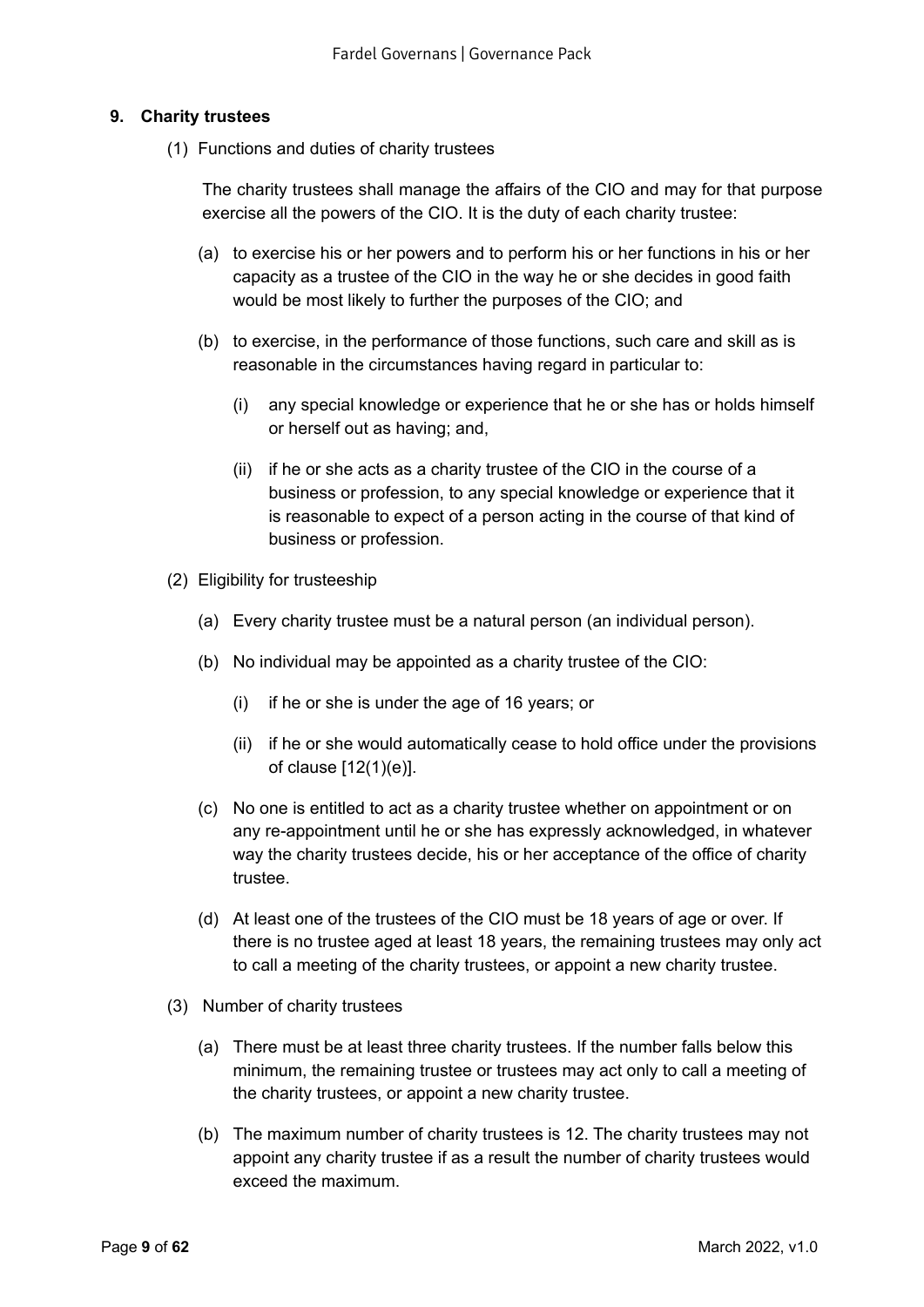(4) First charity trustees

The first charity trustees are as follows and are appointed for the following terms from 1 April 2020:

Simon Margetts for 4 years

Esme Harriet Tackley for 4 years

Janet Edmondson for 4 years

Maureen Pierce for 4 years

Paul Bennett Hodge for 3 years

Jenefer Mary Lowe for 3 years

William Mark Trevethan for 3 years

Dr Garry Harcourt Tregidga for 2 years

Julian Ronald Ralph German for 2 years

#### **10. Appointment of charity trustees**

- (1) Apart from the first charity trustees, every trustee must be appointed for a term of three years by a resolution passed at a properly convened meeting of the charity trustees.
- (2) In selecting individuals for appointment as charity trustees, the charity trustees must have regard to the skills, knowledge and experience needed for the effective administration of the CIO.

#### **11. Information for new charity trustees**

The charity trustees will make available to each new charity trustee, on or before his or her first appointment:

- (1) a copy of the current version of this constitution; and
- (2) a copy of the CIO's latest Trustees' Annual Report and statement of accounts.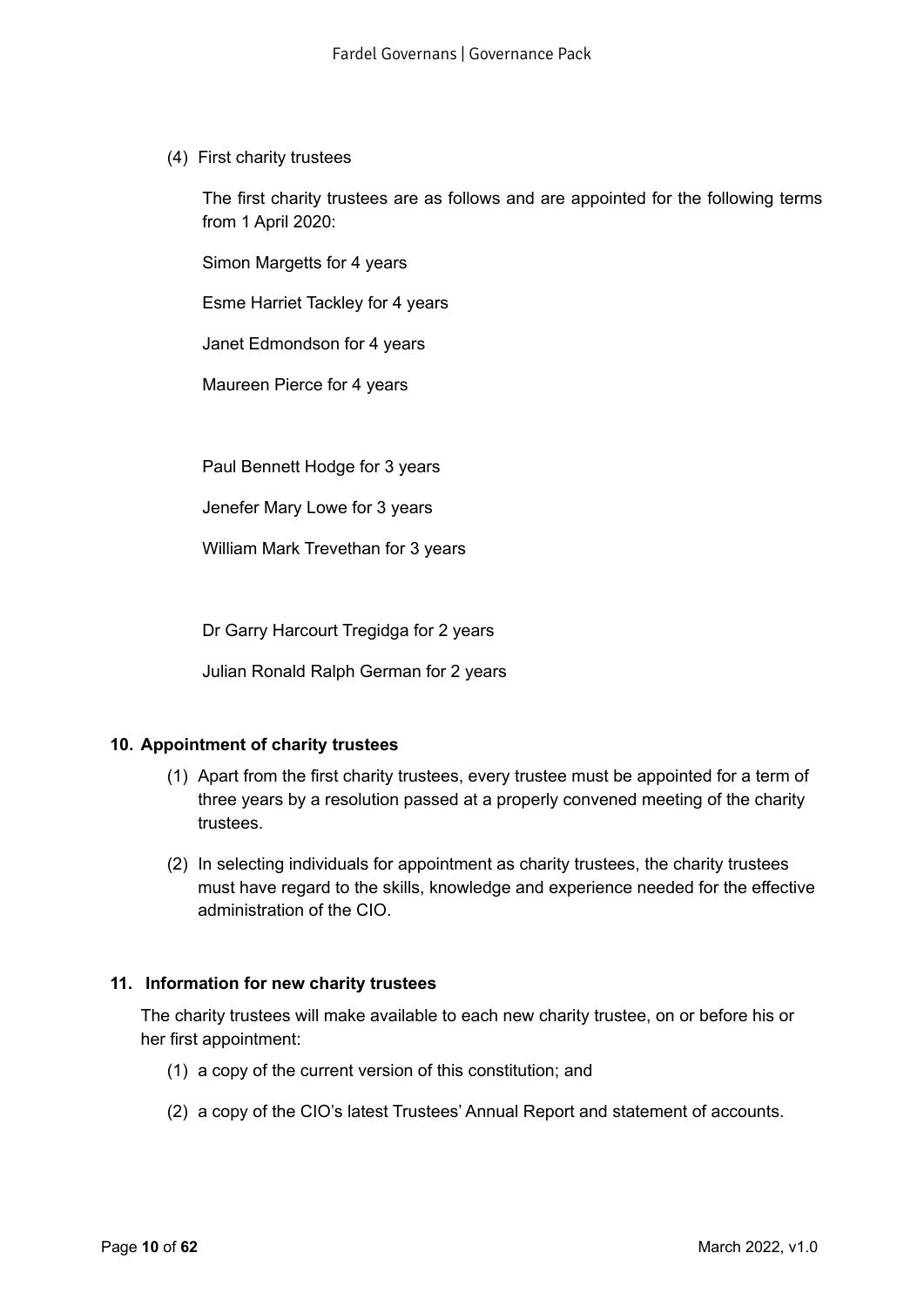## **12. Retirement and removal of charity trustees**

- (1) A charity trustee ceases to hold office if he or she:
	- (a) retires by notifying the CIO in writing (but only if enough charity trustees will remain in office when the notice of resignation takes effect to form a quorum for meetings);
	- (b) is absent without the permission of the charity trustees from all their meetings held within a period of six months and the trustees resolve that his or her office be vacated;
	- (c) dies;
	- (d) in the written opinion, given to the company, of a registered medical practitioner treating that person, has become physically or mentally incapable of acting as a director and may remain so for more than three months;
	- (e) is disqualified from acting as a charity trustee by virtue of sections 178-180 of the Charities Act 2011 (or any statutory re-enactment or modification of that provision).
- (2) Any person retiring as a charity trustee is eligible for reappointment.
- (3) A charity trustee who has served for three consecutive terms may not be reappointed for a fourth consecutive term but may be reappointed after an interval of at least one year.

#### **13. Taking of decisions by charity trustees**

Any decision may be taken either:

- at a meeting of the charity trustees; or
- by resolution in writing or electronic form agreed by a majority of all of the charity trustees, which may comprise either a single document or several documents containing the text of the resolution in like form to which the majority of all of the charity trustees has signified their agreement. Such a resolution shall be effective provided that a copy of the proposed resolution has been sent, at or as near as reasonably practicable to the same time, to all of the charity trustees; and
- a copy of the proposed resolution has been sent, at or as near as reasonably practicable to the same time, to all of the charity trustees; and
- the majority of all of the charity trustees has signified agreement to the resolution in a document or documents which has or have been authenticated by their signature, by a statement of their identity accompanying the document or documents, or in such other manner as the charity trustees have previously resolved, and delivered to the CIO at its principal office or such other place as the trustees may resolve within 28 days of the circulation date.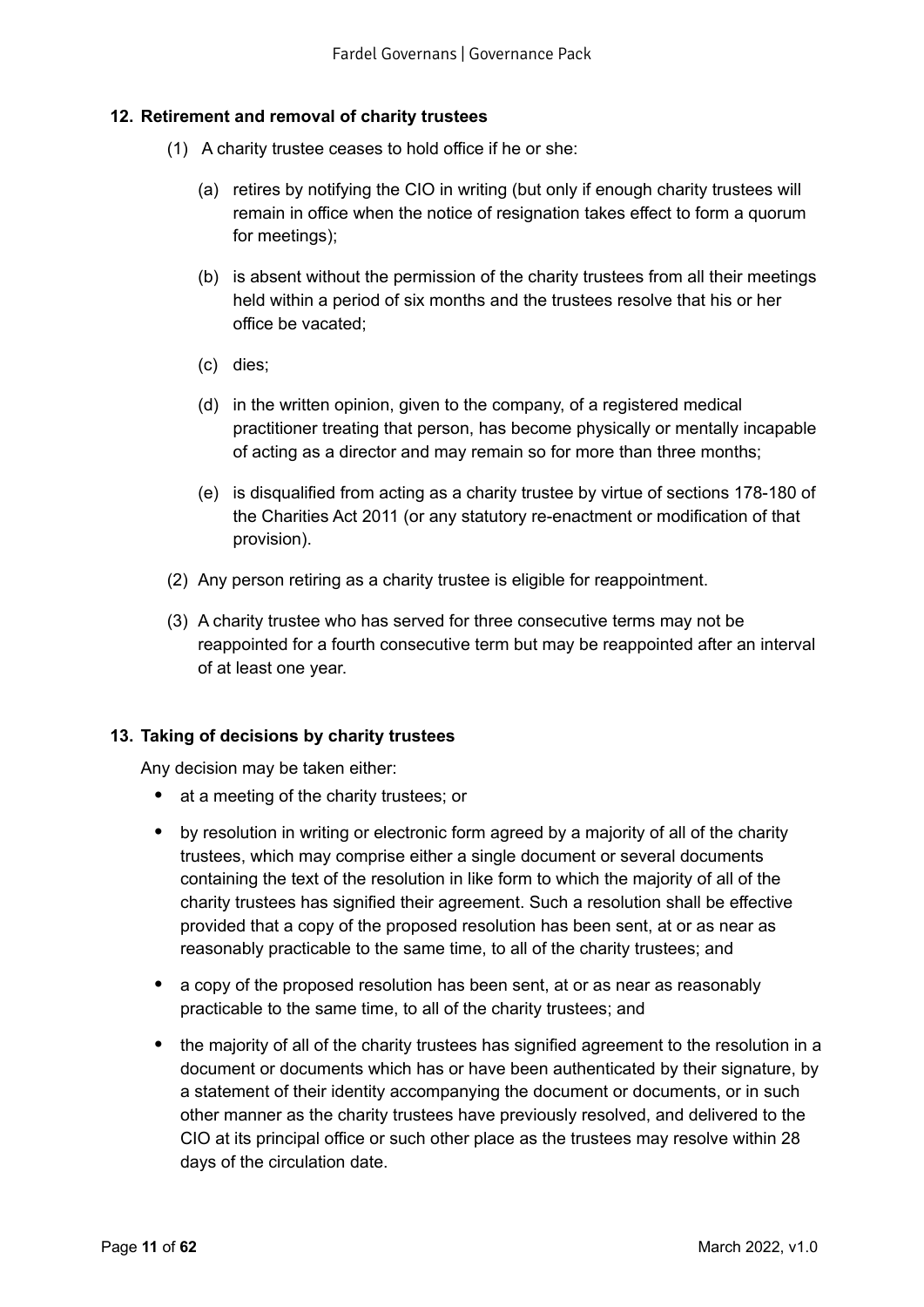## **14. Delegation by charity trustees**

- (1) The charity trustees may delegate any of their powers or functions to a committee or committees, and, if they do, they shall determine the terms and conditions on which the delegation is made. The charity trustees may at any time alter those terms and conditions, or revoke the delegation.
	- (a) a committee may consist of two or more persons, but at least one member of each committee must be a charity trustee;
	- (b) the acts and proceedings of any committee must be brought to the attention of the charity trustees as a whole as soon as is reasonably practicable; and
	- (c) the charity trustees shall from time to time review the arrangements which they have made for the delegation of their powers.

#### **15. Meetings of charity trustees**

- (1) Calling meetings
	- (a) Any charity trustee may call a meeting of the charity trustees.
	- (b) Subject to that, the charity trustees shall decide how their meetings are to be called, and what notice is required.
- (2) Chairing of meetings

The charity trustees may appoint one of their number to chair their meetings and may at any time revoke such appointment. If no-one has been so appointed, or if the person appointed is unwilling to preside or is not present within 10 minutes after the time of the meeting, the charity trustees present may appoint one of their number to chair that meeting.

- (3) Procedure at meetings
	- (a) No decision shall be taken at a meeting unless a quorum is present at the time when the decision is taken. The quorum is four charity trustees, or the number nearest to one third of the total number of charity trustees, whichever is greater, or such larger number as the charity trustees may decide from time to time. A charity trustee shall not be counted in the quorum present when any decision is made about a matter upon which he or she is not entitled to vote.
	- (b) Questions arising at a meeting shall be decided by a majority of those eligible to vote.
	- (c) In the case of an equality of votes, the person who chairs the meeting shall have a second or casting vote.
- (4) Participation in meetings by electronic means
	- (a) A meeting may be held by suitable electronic means agreed by the charity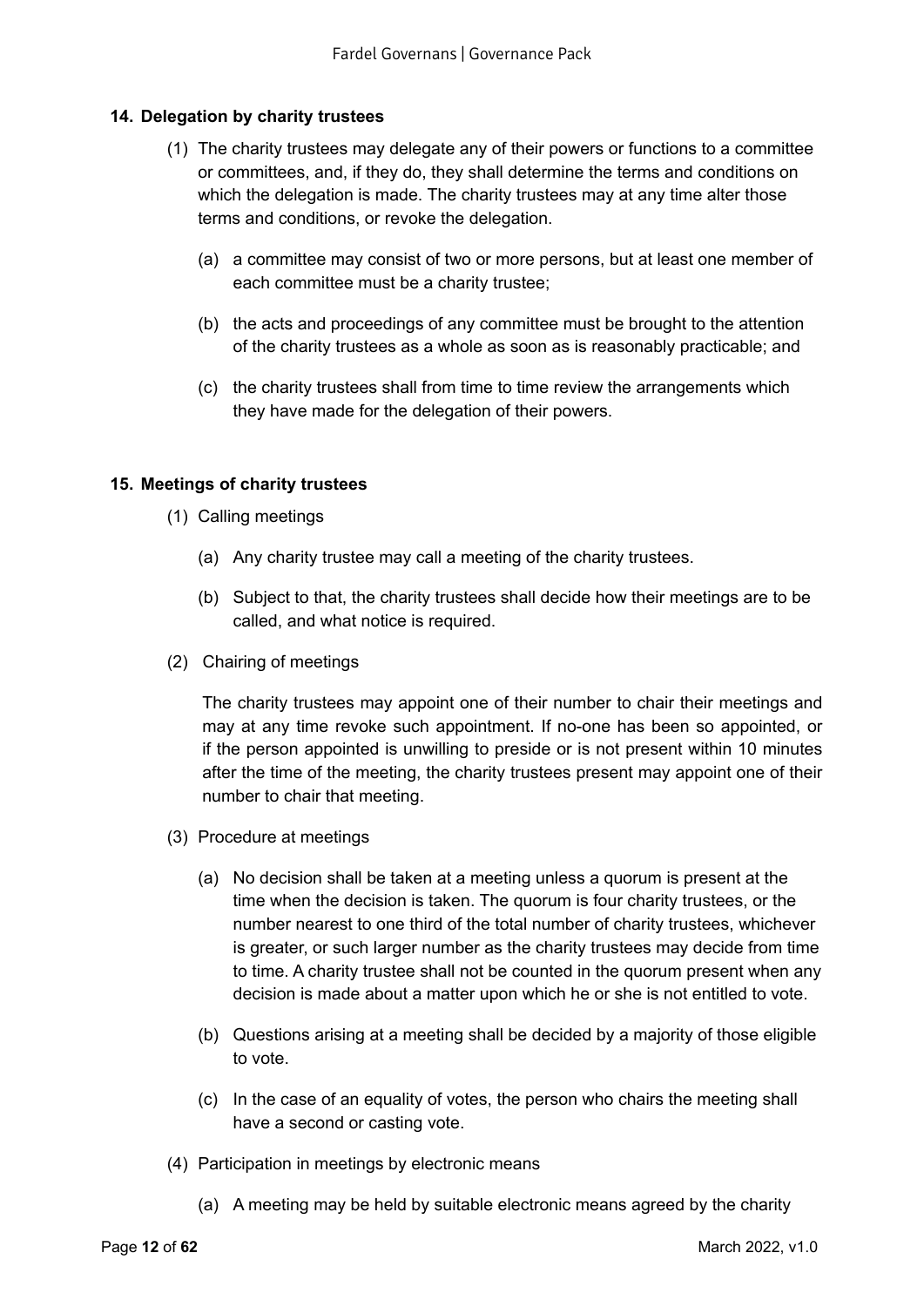trustees in which each participant may communicate with all the other participants.

- (b) Any charity trustee participating at a meeting by suitable electronic means agreed by the charity trustees in which a participant or participants may communicate with all the other participants shall qualify as being present at the meeting.
- (c) Meetings held by electronic means must comply with rules for meetings, including chairing and the taking of minutes.

#### **16. Membership of the CIO**

- (1) The members of the CIO shall be its charity trustees for the time being. The only persons eligible to be members of the CIO are its charity trustees. Membership of the CIO cannot be transferred to anyone else.
- (2) Any member and charity trustee who ceases to be a charity trustee automatically ceases to be a member of the CIO.

#### **17. Informal or associate (non-voting) membership**

- (1) The charity trustees may create associate or other classes of non-voting membership, and may determine the rights and obligations of any such members (including payment of membership fees), and the conditions for admission to, and termination of membership of any such class of members.
- (2) Other references in this constitution to "members" and "membership" do not apply to non-voting members, and non-voting members do not qualify as members for any purpose under the Charities Acts, General Regulations or Dissolution Regulations.

#### **18. Decisions which must be made by the members of the CIO**

- (1) Any decision to:
	- (a) amend the constitution of the CIO;
	- (b) amalgamate the CIO with, or transfer its undertaking to, one or more other CIOs, in accordance with the Charities Act 2011; or
	- (c) wind up or dissolve the CIO (including transferring its business to any other charity)

must be made by a resolution of the members of the CIO (rather than a resolution of the charity trustees).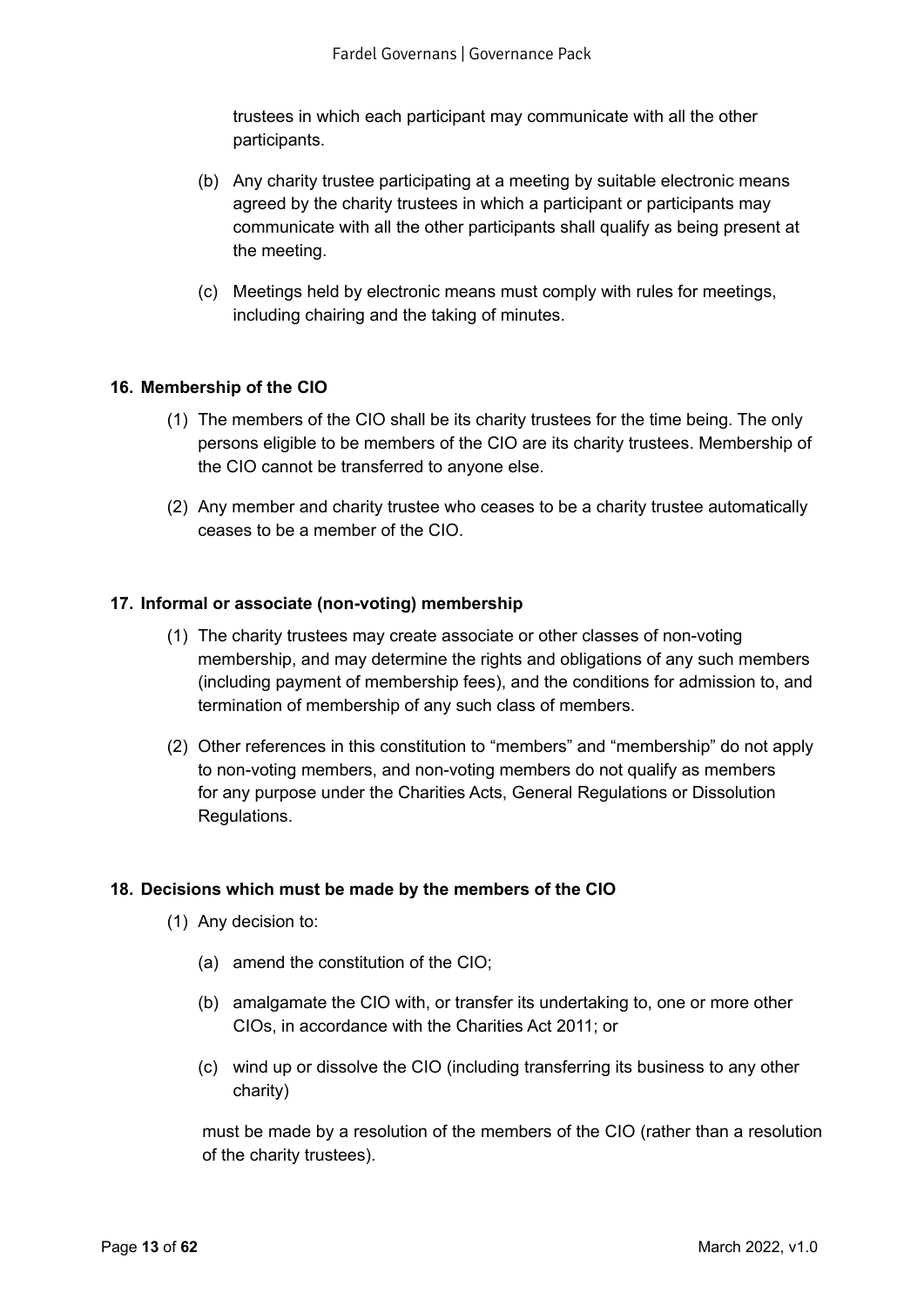- (2) Decisions of the members may be made either:
	- (a) by resolution at a general meeting; or
	- (b) by resolution in writing, in accordance with sub-clause (4) of this clause.
- (3) Any decision specified in sub-clause (1) of this clause must be made in accordance with the provisions of clause [28] (amendment of constitution), clause [29] (Voluntary winding up or dissolution), or the provisions of the Charities Act 2011, the General Regulations or the Dissolution Regulations as applicable. Those provisions require the resolution to be agreed by a 75% majority of those members voting at a general meeting, or agreed by all members in writing.
- (4) Except where a resolution in writing must be agreed by all the members, such a resolution may be agreed by a simple majority of all the members who are entitled to vote on it. Such a resolution shall be effective provided that:
	- (a) a copy of the proposed resolution has been sent to all the members eligible to vote; and
	- (b) the required majority of members has signified its agreement to the resolution in a document or documents which are received at the principal office within the period of 28 days beginning with the circulation date. The document signifying a member's agreement must be authenticated by their signature, by a statement of their identity accompanying the document, or in such other manner as the CIO has specified.

The resolution in writing may comprise several copies to which one or more members has signified their agreement. Eligibility to vote on the resolution is limited to members who are members of the CIO on the date when the proposal is first circulated.

#### **19. General meetings of members**

(1) Calling of general meetings of members

The charity trustees may designate any of their meetings as a general meeting of the members of the CIO. The purpose of such a meeting is to discharge any business which must by law be discharged by a resolution of the members of the CIO as specified in clause [18] (Decisions which must be made by the members of the CIO).

- (2) Notice of general meetings of members
	- (a) The minimum period of notice required to hold a general meeting of the members of the CIO is 14 days.
	- (b) Except where a specified period of notice is strictly required by another clause in this constitution, by the Charities Act 2011 or by the General Regulations, a general meeting may be called by shorter notice if it is so agreed by a majority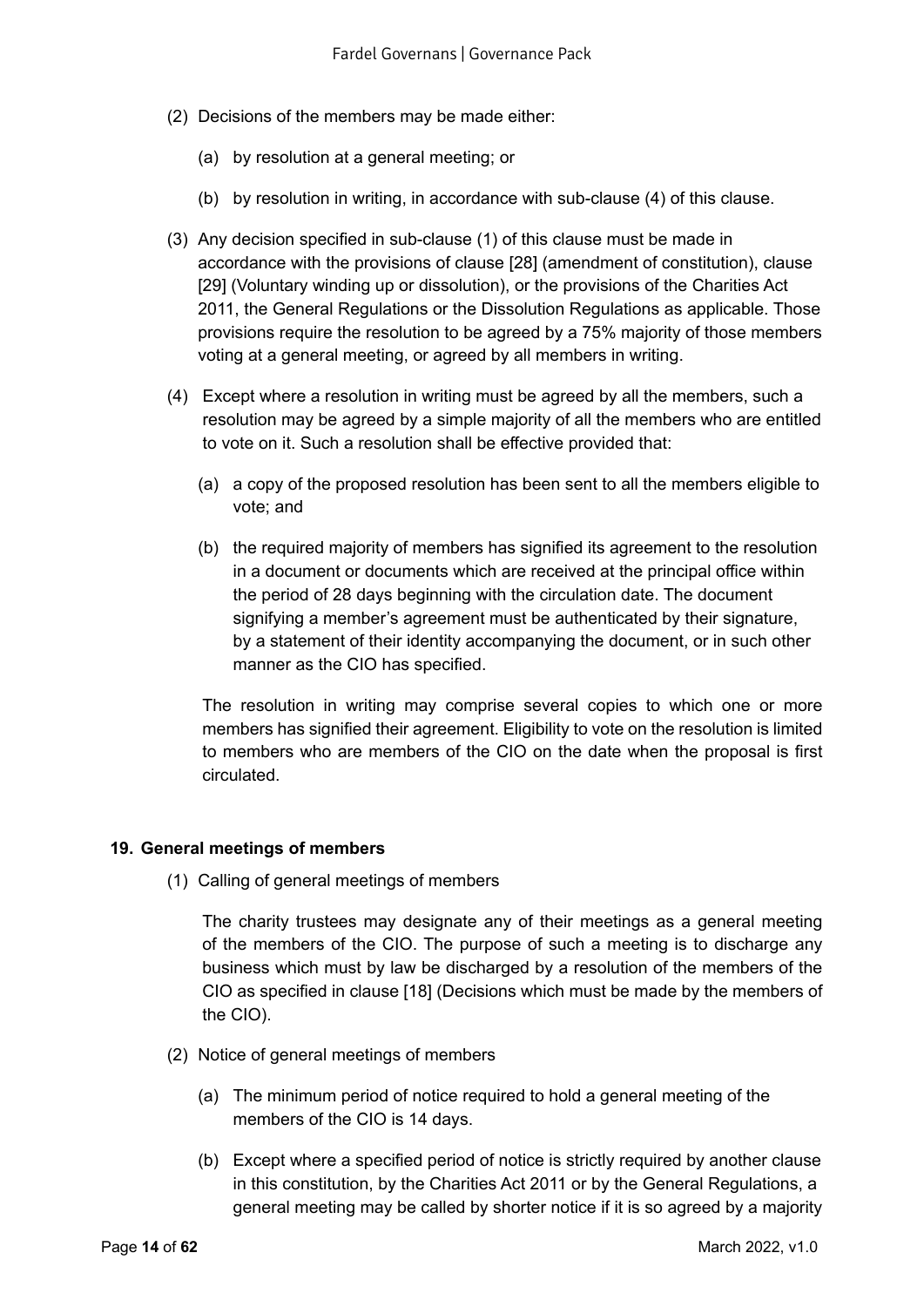of the members of the CIO.

- (c) Proof that an envelope containing a notice was properly addressed, prepaid and posted; or that an electronic form of notice was properly addressed and sent, shall be conclusive evidence that the notice was given. Notice shall be deemed to be given 48 hours after it was posted or sent.
- (3) Procedure at general meetings of members

The provisions in clause 15 (2)-(4) governing the chairing of meetings, procedure at meetings and participation in meetings by electronic means apply to any general meeting of the members, with all references to trustees to be taken as references to members.

### **20. Saving provisions**

- (1) Subject to sub-clause (2) of this clause, all decisions of the charity trustees, or of a committee of charity trustees, shall be valid notwithstanding the participation in any vote of a charity trustee:
	- who was disqualified from holding office;
	- who had previously retired or who had been obliged by the constitution to vacate office;
	- who was not entitled to vote on the matter, whether by reason of a conflict of interest or otherwise;

if, without the vote of that charity trustee and that charity trustee being counted in the quorum, the decision has been made by a majority of the charity trustees at a quorate meeting.

(2) Sub-clause (1) of this clause does not permit a charity trustee to keep any benefit that may be conferred upon him or her by a resolution of the charity trustees or of a committee of charity trustees if, but for sub-clause (1), the resolution would have been void, or if the charity trustee has not complied with clause 7 (Conflicts of interest).

#### **21. Execution of documents**

- (1) The CIO shall execute documents either by signature or by affixing its seal (if it has one)
- (2) A document is validly executed by signature if it is signed by at least two of the charity trustees.
- (3) If the CIO has a seal:
	- (a) it must comply with the provisions of the General Regulations; and
	- (b) the seal must only be used by the authority of the charity trustees or of a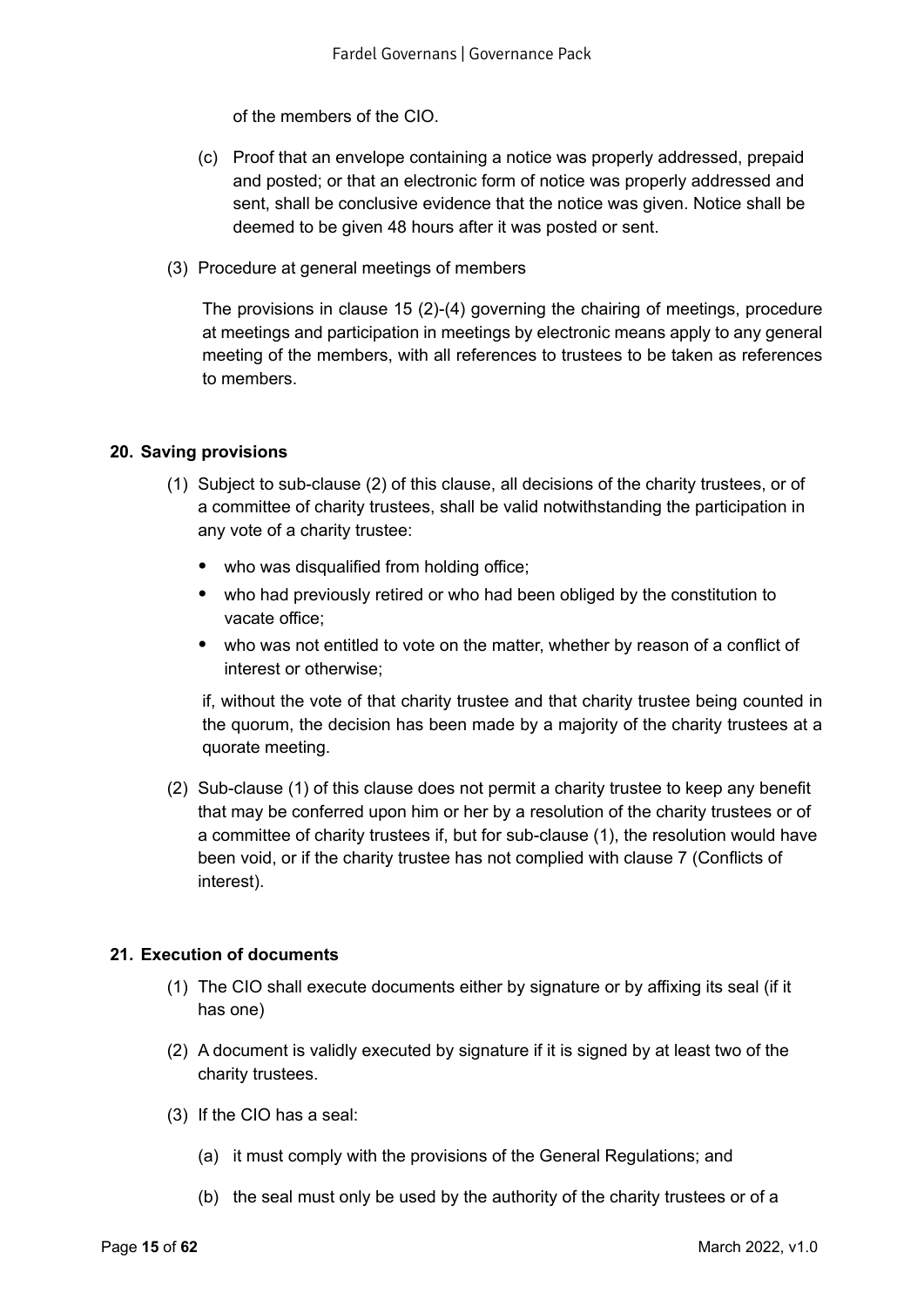committee of charity trustees duly authorised by the charity trustees. The charity trustees may determine who shall sign any document to which the seal is affixed and unless otherwise so determined it shall be signed by two charity trustees.

### **22. Use of electronic communications**

(1) General

The CIO will comply with the requirements of the Communications Provisions in the General Regulations and in particular:

- (a) the requirement to provide within 21 days to any member on request a hard copy of any document or information sent to the member otherwise than in hard copy form;
- (b) any requirements to provide information to the Commission in a particular form or manner.
- (2) To the CIO

Any member or charity trustee of the CIO may communicate electronically with the CIO to an address specified by the CIO for the purpose, so long as the communication is authenticated in a manner which is satisfactory to the CIO.

- (3) By the CIO
	- (a) Any member or charity trustee of the CIO, by providing the CIO with his or her email address or similar, is taken to have agreed to receive communications from the CIO in electronic form at that address, unless the member has indicated to the CIO his or her unwillingness to receive such communications in that form.
	- (b) The charity trustees may, subject to compliance with any legal requirements, by means of publication on its website:
		- (i) provide the members with the notice referred to in clause 19(2) (Notice of general meetings);
		- (ii) give charity trustees notice of their meetings in accordance with clause 15(1) (Calling meetings); [and
		- (iii) submit any proposal to the members or charity trustees for decision by written resolution in accordance with the CIO's powers under clause 18 (Members' decisions), 18(4) (Decisions taken by resolution in writing).
	- (c) The charity trustees must
		- (i) take reasonable steps to ensure that members and charity trustees are promptly notified of the publication of any such notice or proposal; and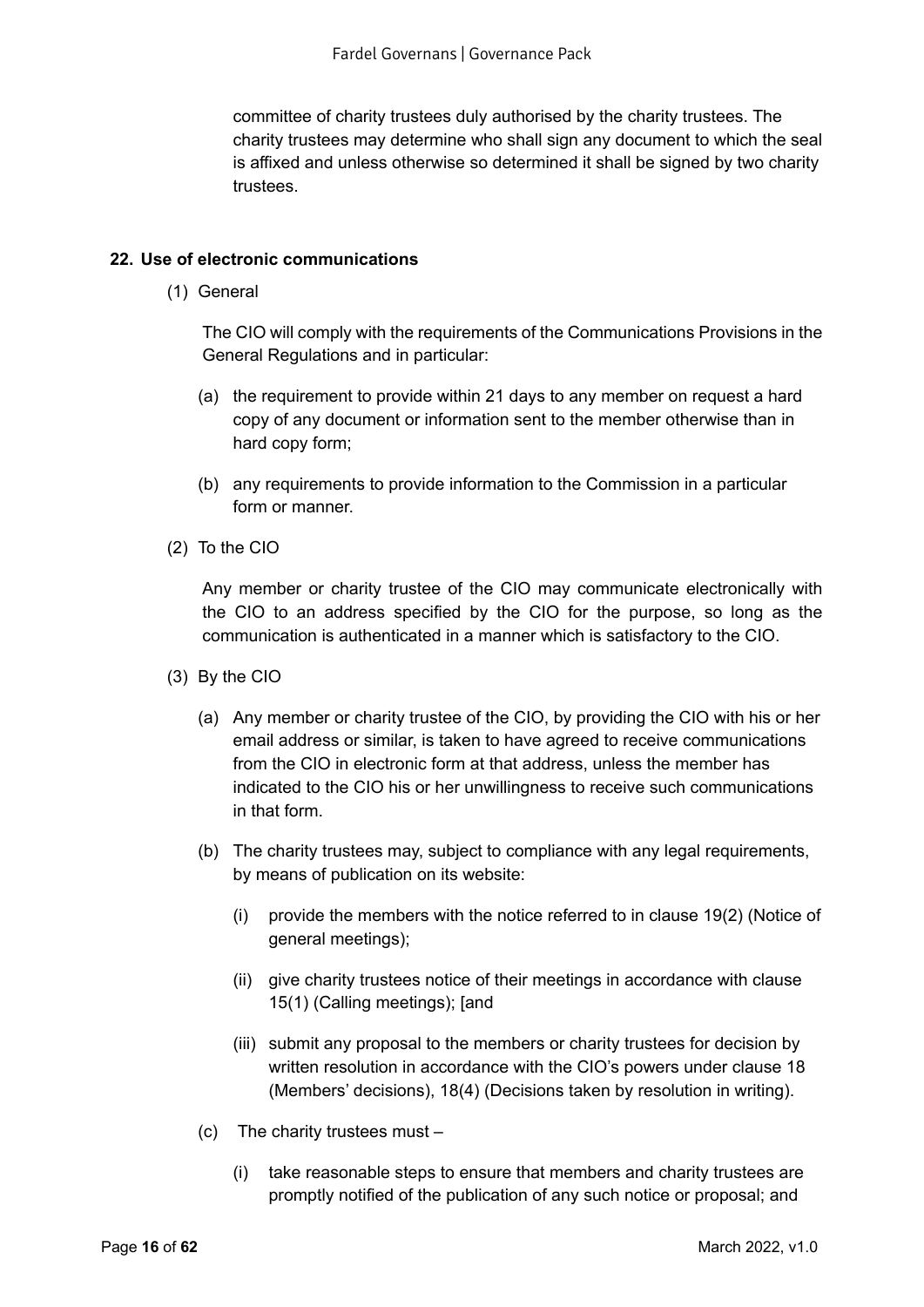(ii) send any such notice or proposal in hard copy form to any member or charity trustee who has not consented to receive communications in electronic form.

### **23. Keeping of Registers**

The CIO must comply with its obligations under the General Regulations in relation to the keeping of, and provision of access to, a (combined) register of its members and charity trustees

#### **24. Minutes**

The charity trustees must keep minutes of all:

- (1) appointments of officers made by the charity trustees;
- (2) proceedings at general meetings of the CIO;
- (3) meetings of the charity trustees and committees of charity trustees including:
	- the names of the trustees present at the meeting;
	- the decisions made at the meetings; and
	- where appropriate the reasons for the decisions;
- (4) decisions made by the charity trustees otherwise than in meetings.

#### **25. Accounting records, accounts, annual reports and returns, register maintenance**

- (1) The charity trustees must comply with the requirements of the Charities Act 2011 with regard to the keeping of accounting records, to the preparation and scrutiny of statements of account, and to the preparation of annual reports and returns. The statements of account, reports and returns must be sent to the Charity Commission, regardless of the income of the CIO, within 10 months of the financial year end.
- (2) The charity trustees must comply with their obligation to inform the Commission within 28 days of any change in the particulars of the CIO entered on the Central Register of Charities.

#### **26. Rules**

The charity trustees may from time to time make such reasonable and proper rules or byelaws as they may deem necessary or expedient for the proper conduct and management of the CIO, but such rules or bye laws must not be inconsistent with any provision of this constitution. Copies of any such rules or bye laws currently in force must be made available to any member of the CIO on request.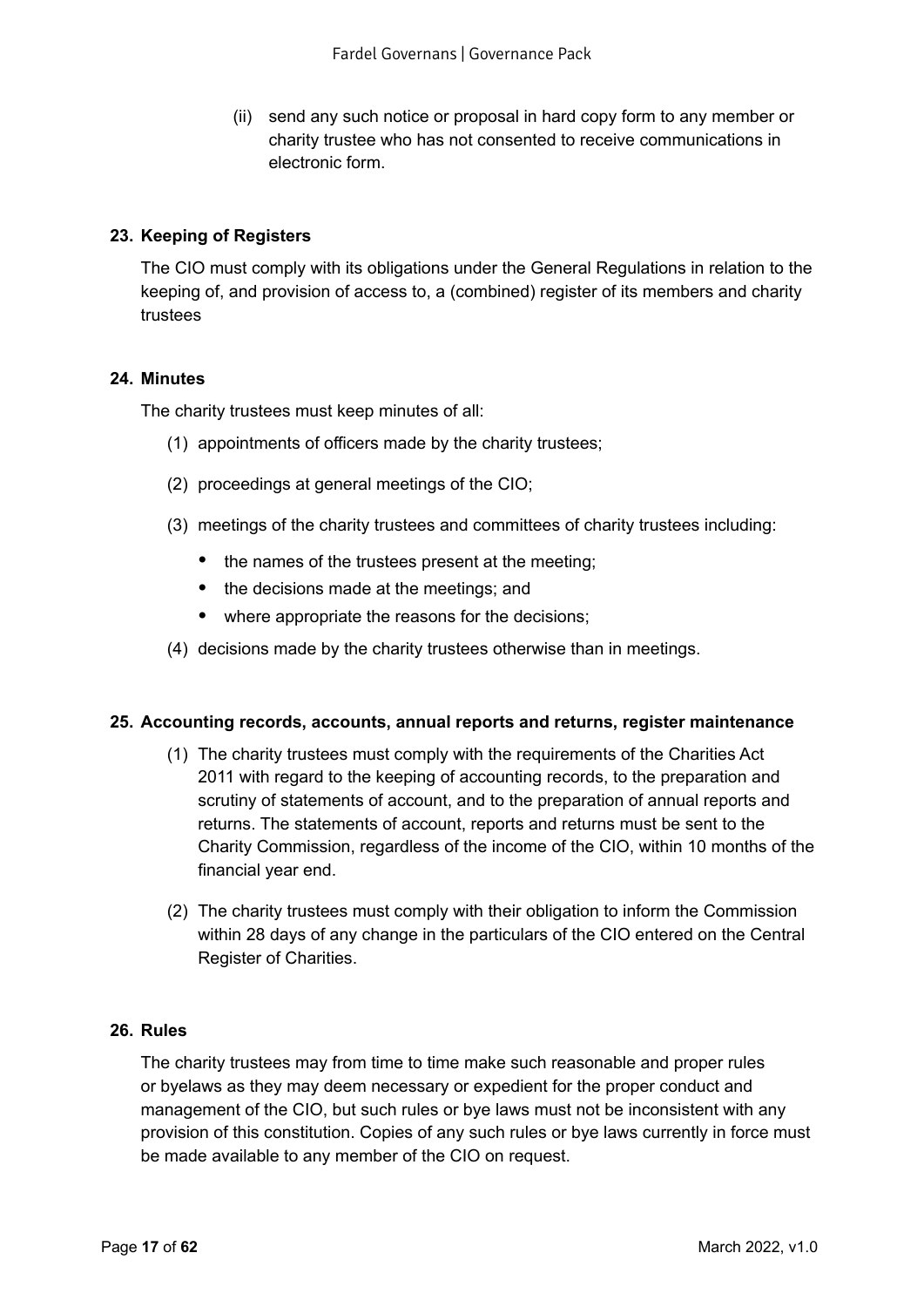## **27. Disputes**

If a dispute arises between members of the CIO about the validity or propriety of anything done by the members under this constitution, and the dispute cannot be resolved by agreement, the parties to the dispute must first try in good faith to settle the dispute by mediation before resorting to litigation.

## **28. Amendment of constitution**

As provided by sections 224-227 of the Charities Act 2011:

- (1) This constitution can only be amended:
	- (a) by resolution agreed in writing by all members of the CIO; or
	- (b) by a resolution passed by a 75% majority of those voting at a general meeting of the members of the CIO called in accordance with clause 19 (General meetings of members).
- (2) Any alteration of clause 3 (Objects), clause [29] (Voluntary winding up or dissolution), this clause, or of any provision where the alteration would provide authorisation for any benefit to be obtained by charity trustees or members of the CIO or persons connected with them, requires the prior written consent of the Charity Commission.
- (3) No amendment that is inconsistent with the provisions of the Charities Act 2011 or the General Regulations shall be valid.
- (4) A copy of every resolution amending the constitution, together with a copy of the CIO's constitution as amended must be sent to the Commission by the end of the period of 15 days beginning with the date of passing of the resolution, and the amendment does not take effect until it has been recorded in the Register of **Charities**

## **29. Voluntary winding up or dissolution**

- (1) As provided by the Dissolution Regulations, the CIO may be dissolved by resolution of its members. Any decision by the members to wind up or dissolve the CIO can only be made:
	- (a) at a general meeting of the members of the CIO called in accordance with clause 19 (General meetings of members), of which not less than 14 days' notice has been given to those eligible to attend and vote:
		- (i) by a resolution passed by a 75% majority of those voting, or
		- (ii) by a resolution passed by decision taken without a vote and without any expression of dissent in response to the question put to the general meeting; or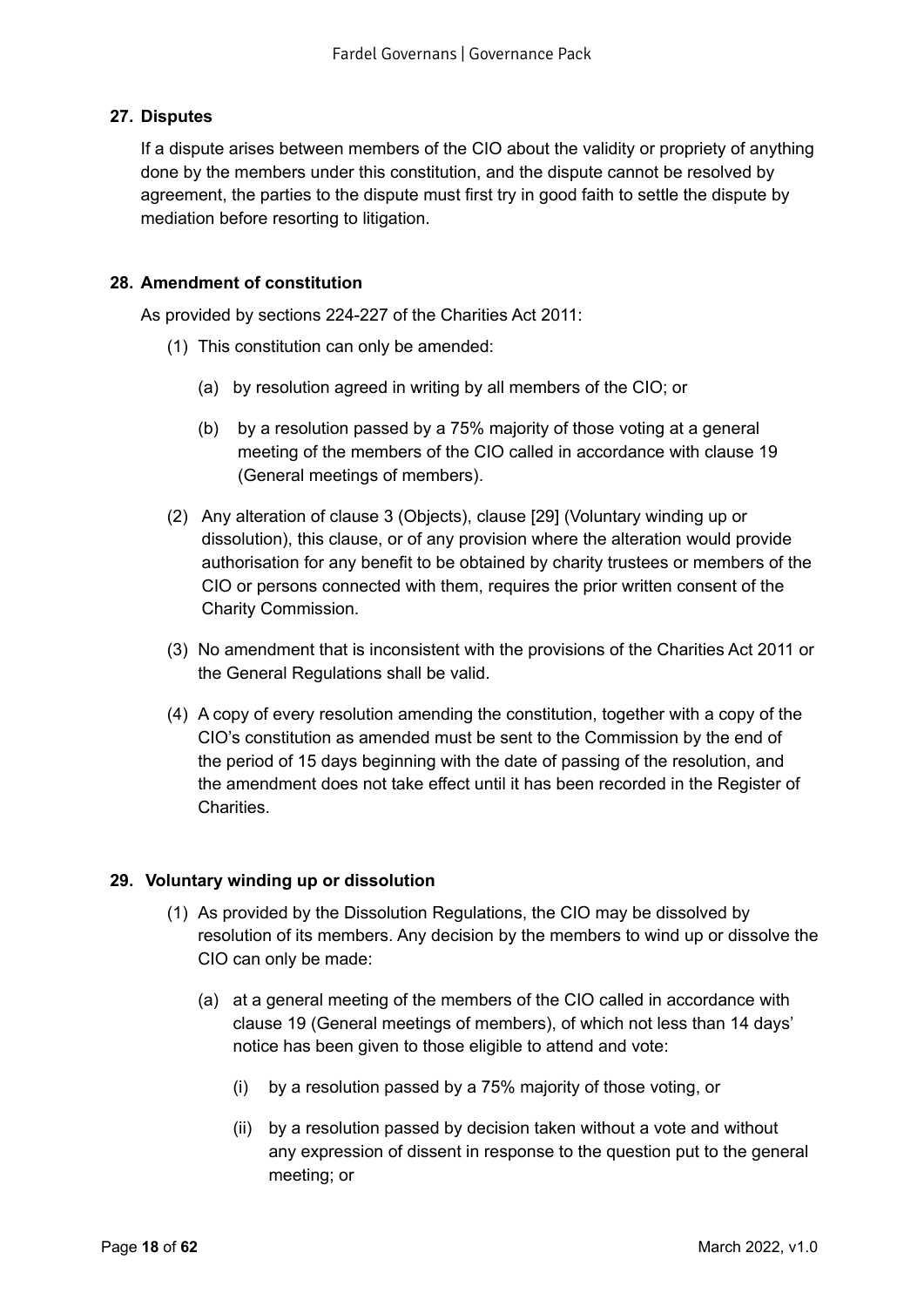- (b) by a resolution agreed in writing by all members of the CIO.
- (2) Subject to the payment of all the CIO's debts:
	- (a) Any resolution for the winding up of the CIO, or for the dissolution of the CIO without winding up, may contain a provision directing how any remaining assets of the CIO shall be applied.
	- (b) If the resolution does not contain such a provision, the charity trustees must decide how any remaining assets of the CIO shall be applied. (c) In either case the remaining assets must be applied for charitable purposes the same as or similar to those of the CIO.
- (3) The CIO must observe the requirements of the Dissolution Regulations in applying to the Commission for the CIO to be removed from the Register of Charities, and in particular:
	- (a) the charity trustees must send with their application to the Commission:
		- (i) a copy of the resolution passed by the members of the CIO;
		- (ii) a declaration by the charity trustees that any debts and other liabilities of the CIO have been settled or otherwise provided for in full; and
		- (iii) a statement by the charity trustees setting out the way in which any property of the CIO has been or is to be applied prior to its dissolution in accordance with this constitution;
	- (b) the charity trustees must ensure that a copy of the application is sent within seven days to every member and employee of the CIO, and to any charity trustee of the CIO who was not privy to the application.
- (4) If the CIO is to be wound up or dissolved in any other circumstances, the provisions of the Dissolution Regulations must be followed.

#### **30. Interpretation**

In this constitution:

"connected person" means:

- (a) a child, parent, grandchild, grandparent, brother or sister of the charity trustee;
- (b) the spouse or civil partner of the charity trustee or of any person falling within sub-clause (a) above;
- (c) a person carrying on business in partnership with the charity trustee or with any person falling within sub- clause (a) or (b) above;
- (d) an institution which is controlled –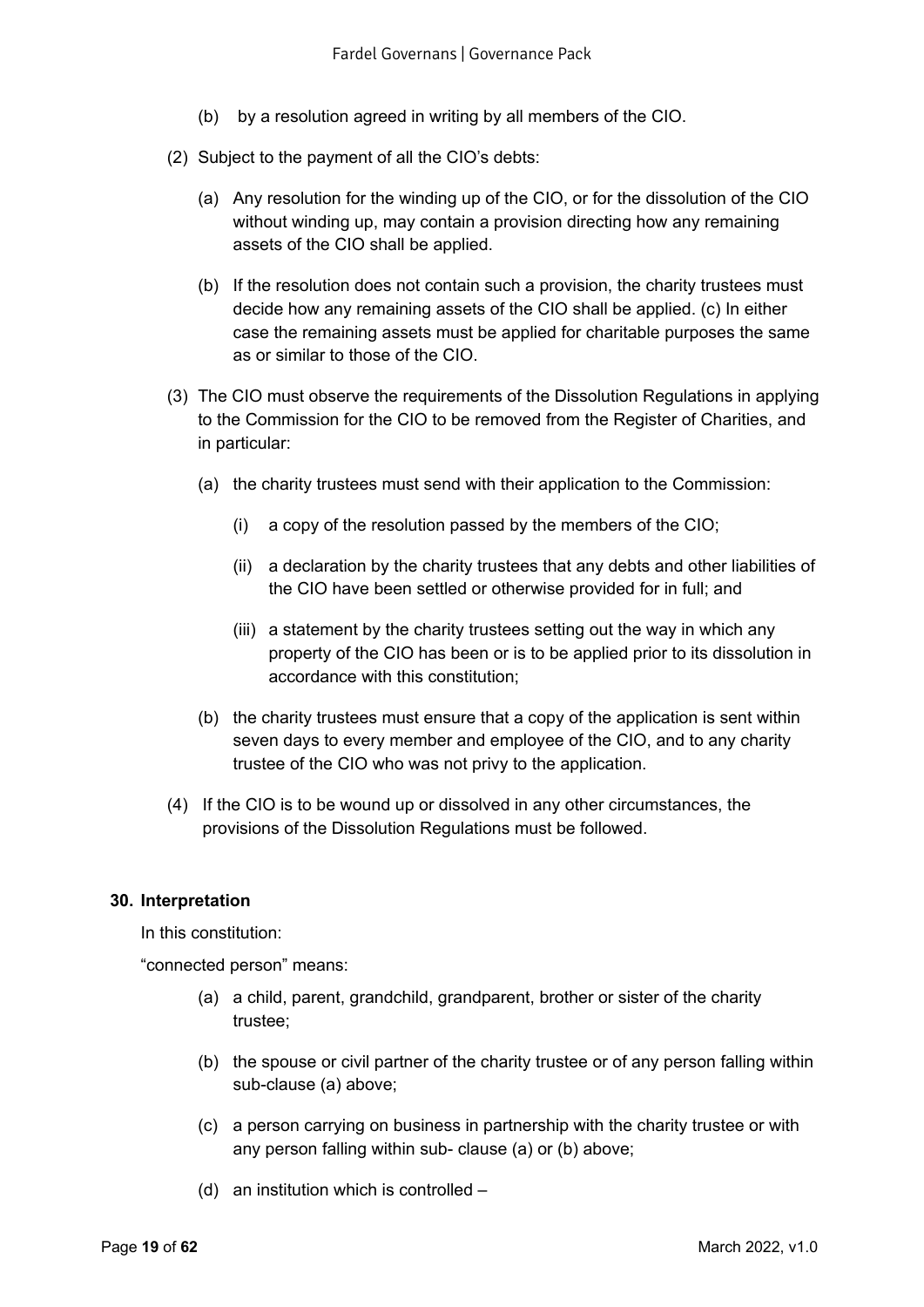- (i) by the charity trustee or any connected person falling within sub-clause (a), (b), or (c) above; or
- (ii) by two or more persons falling within sub-clause (d)(i), when taken together
- (e) a body corporate in which
	- (i) the charity trustee or any connected person falling within sub-clauses (a) to (c) has a substantial interest; or
	- (ii) two or more persons falling within sub-clause (e)(i) who, when taken together, have a substantial interest.

Section 118 of the Charities Act 2011 apply for the purposes of interpreting the terms used in this constitution.

"**General Regulations**" means the Charitable Incorporated Organisations (General) Regulations 2012.

"**Dissolution Regulations**" means the Charitable Incorporated Organisations (Insolvency and Dissolution) Regulations 2012.

The "**Communications Provisions**" means the Communications Provisions in [Part 10, Chapter 4] of the General Regulations.

"**charity trustee**" means a charity trustee of the CIO.

A "**poll**" means a counted vote or ballot, usually (but not necessarily) in writing.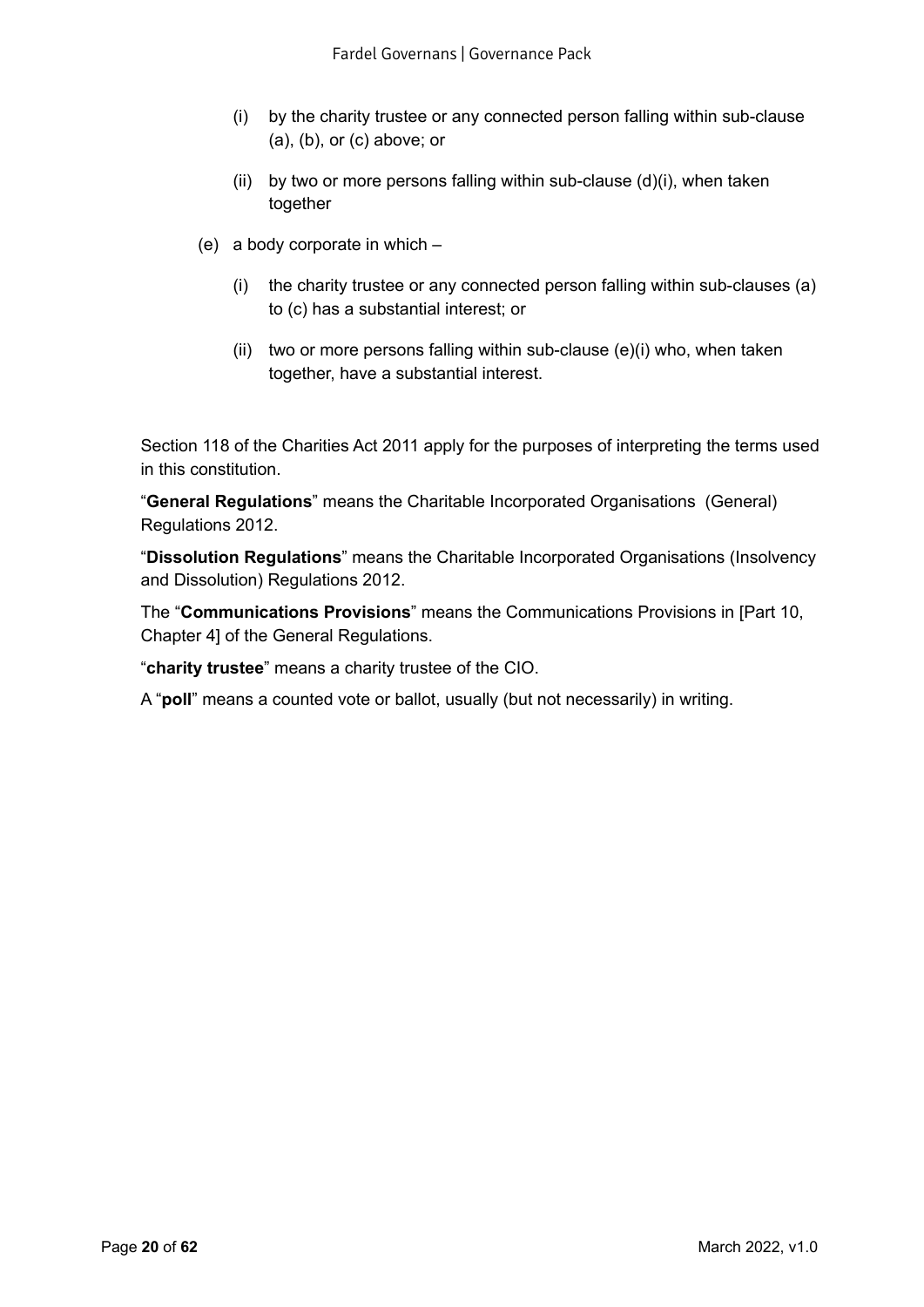

## <span id="page-20-0"></span>**Section B: Code of Governance**

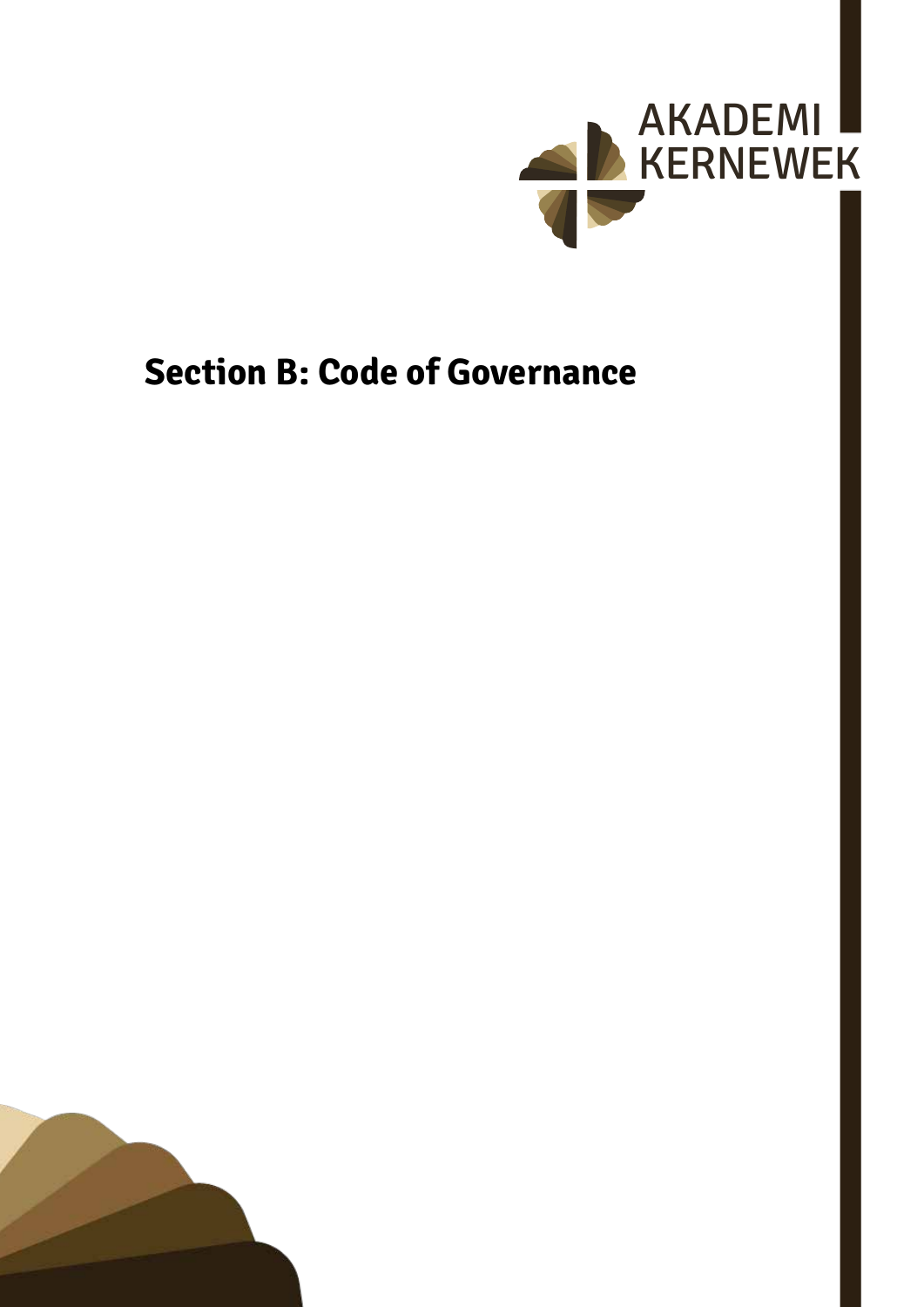## **CODE OF GOVERNANCE**

This Code is based on the Charity Governance Code of the UK Good Governance Steering Group and sets out how the Akademi Kernewek will comply with the law and relevant regulations.

The Code is structured on the following principles:

- 1. Organisational purpose
- 2. Leadership
- 3. Integrity
- 4. Decision-making, risk and control
- 5. Board effectiveness
- 6. Diversity
- 7. Openness and accountability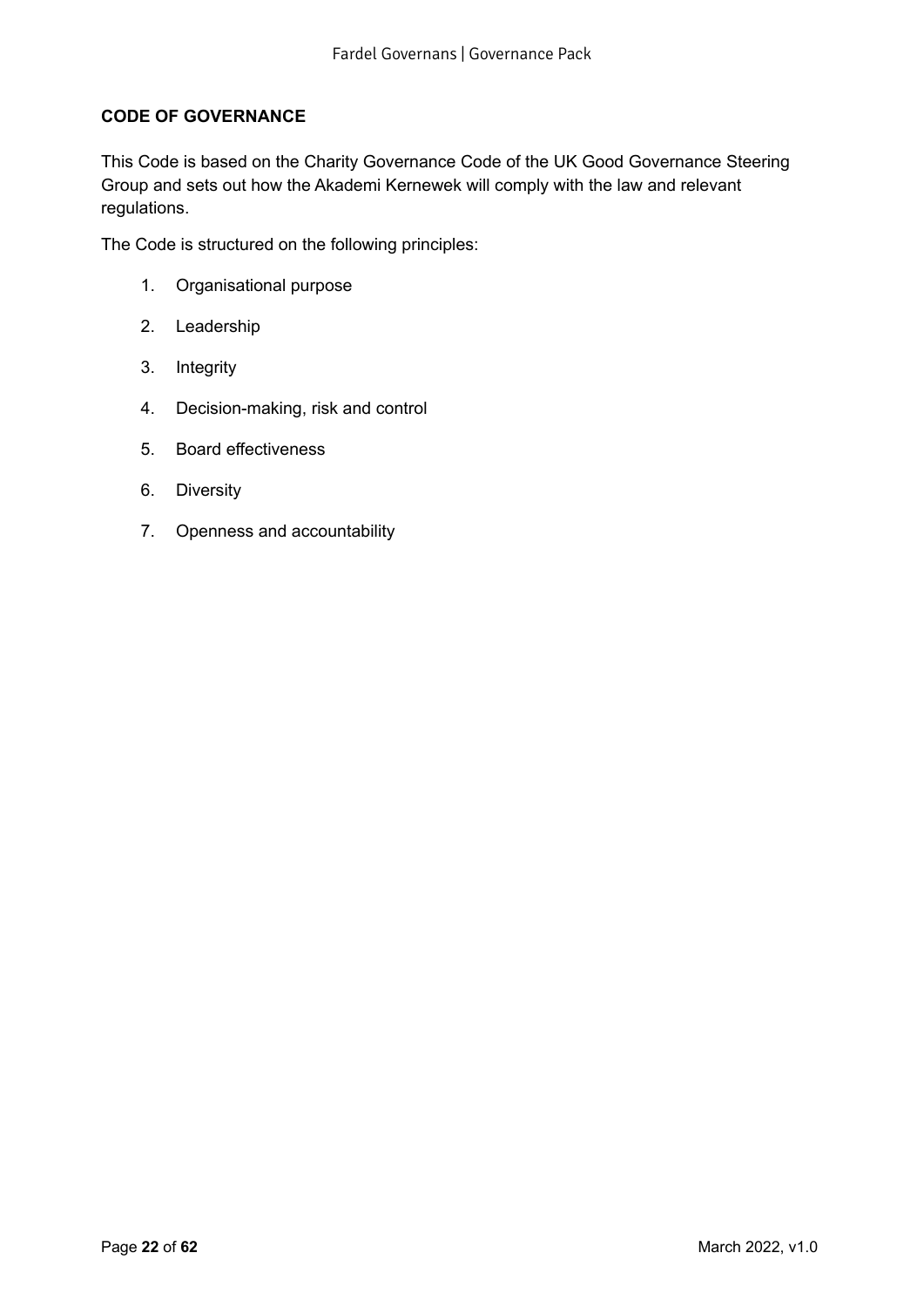## <span id="page-22-0"></span>**1. Organisational Purpose**

The purpose of the Akademi Kernewek is:

TO ADVANCE THE EDUCATION OF THE PUBLIC IN THE STANDARD WRITTEN FORM OF THE CORNISH LANGUAGE BY:

- A) DEVELOPING UNDERSTANDING OF CORNISH LANGUAGE VOCABULARY, GRAMMAR AND PLACE NAMES.
- B) DEVELOPING THE COLLECTIVE KNOWLEDGE AND UNDERSTANDING OF THE CORNISH LANGUAGE AND MAKING THIS KNOWLEDGE PUBLICLY ACCESSIBLE FOR USE BY SCHOOLS, PRE-SCHOOLS, ADULT EDUCATION CLASSES, EDUCATIONAL ESTABLISHMENTS, RESEARCH ORGANISATIONS, AND ANYONE WITH AN INTEREST IN, OR IN LEARNING, THE CORNISH LANGUAGE.

### **Principle**

The Board is clear about the charity's aims and ensures that these are being delivered effectively and sustainably.

#### **Rationale**

Charities exist to fulfil their charitable purposes. Trustees have a responsibility to understand the environment in which the charity is operating and to lead the charity in fulfilling its purposes as effectively as possible with the resources available. To do otherwise would be failing beneficiaries, funders and supporters.

The Board's core role is a focus on strategy, performance and assurance.

#### **Key outcomes**

- 1.1 The Board has a shared understanding of and commitment to the Akademi Kernewek's purpose in advancing the education of the public in the Cornish language using the Standard Written Form.
- 1.2 The Board can demonstrate that the charity is effective in achieving its charitable purposes and agreed outcomes.

#### **Akademi Kernewek Policies**

- **1A** The Board will periodically review progress against the Akademi Kernewek's charitable purposes, and the external environment in which it works, to make sure that the charity, and its purposes, stay relevant and valid.
- **1B** The Board leads the development of, and agrees, a strategy or plan that aims to achieve the organisation's charitable purposes and is clear about the desired outputs, outcomes and impacts. The Board will publish an annual work plan.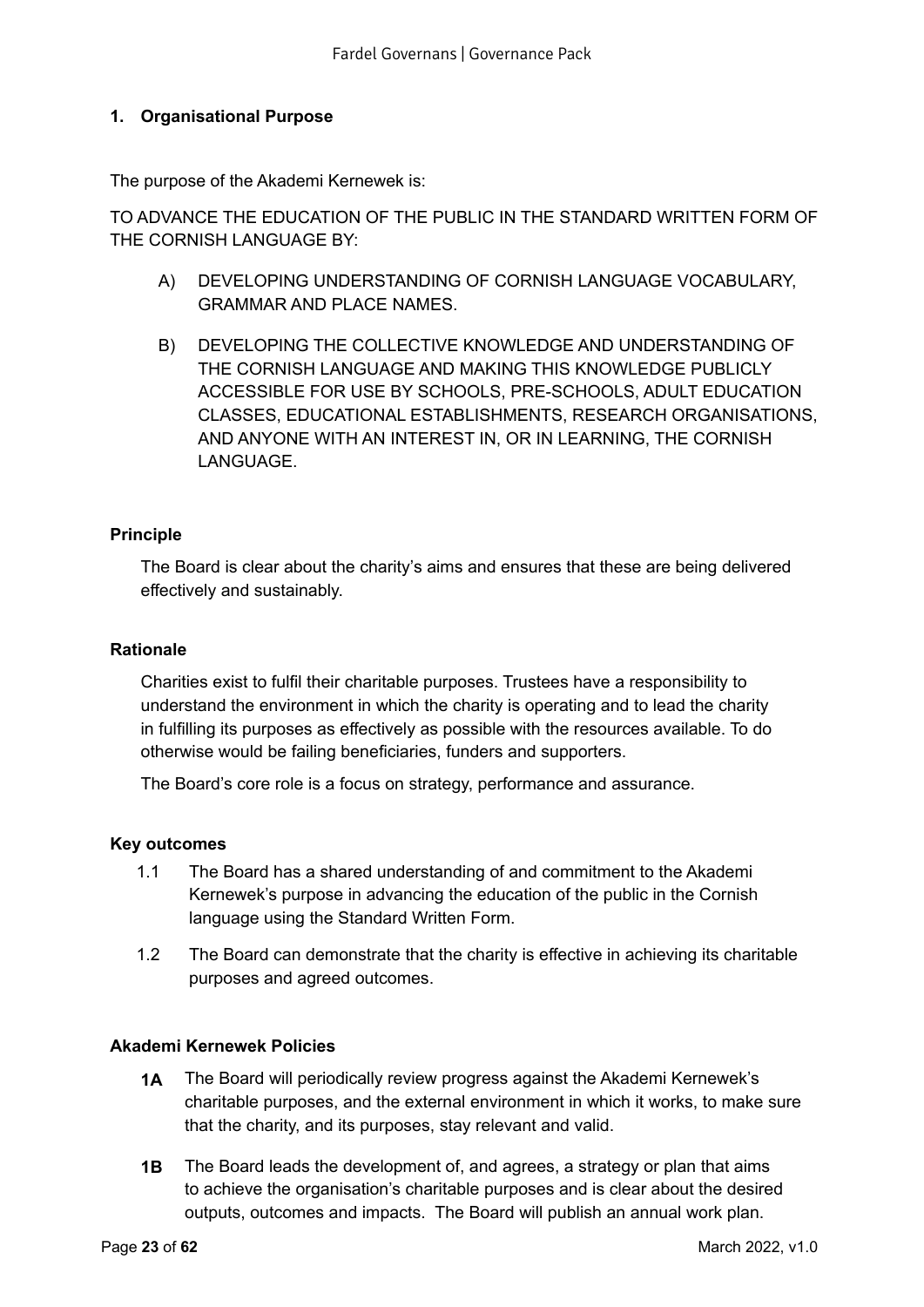- **1C** All trustees can explain the charity's public benefit.
- **1D** The Board evaluates the charity's impact, outputs and outcomes on an ongoing basis.
- **1E** The Board regularly reviews the sustainability of its income sources and their impact on achieving charitable purposes in the short, medium and longer term.
- **1F** Trustees consider the benefits and risks of partnership working, merger or dissolution if other organisations are fulfilling similar charitable purposes more effectively and/or if the charity's viability is uncertain.
- **1G** The Board recognises its broader responsibilities towards communities, stakeholders, wider society and the environment, and acts on them in a manner consistent with the charity's purposes, values, and available resources.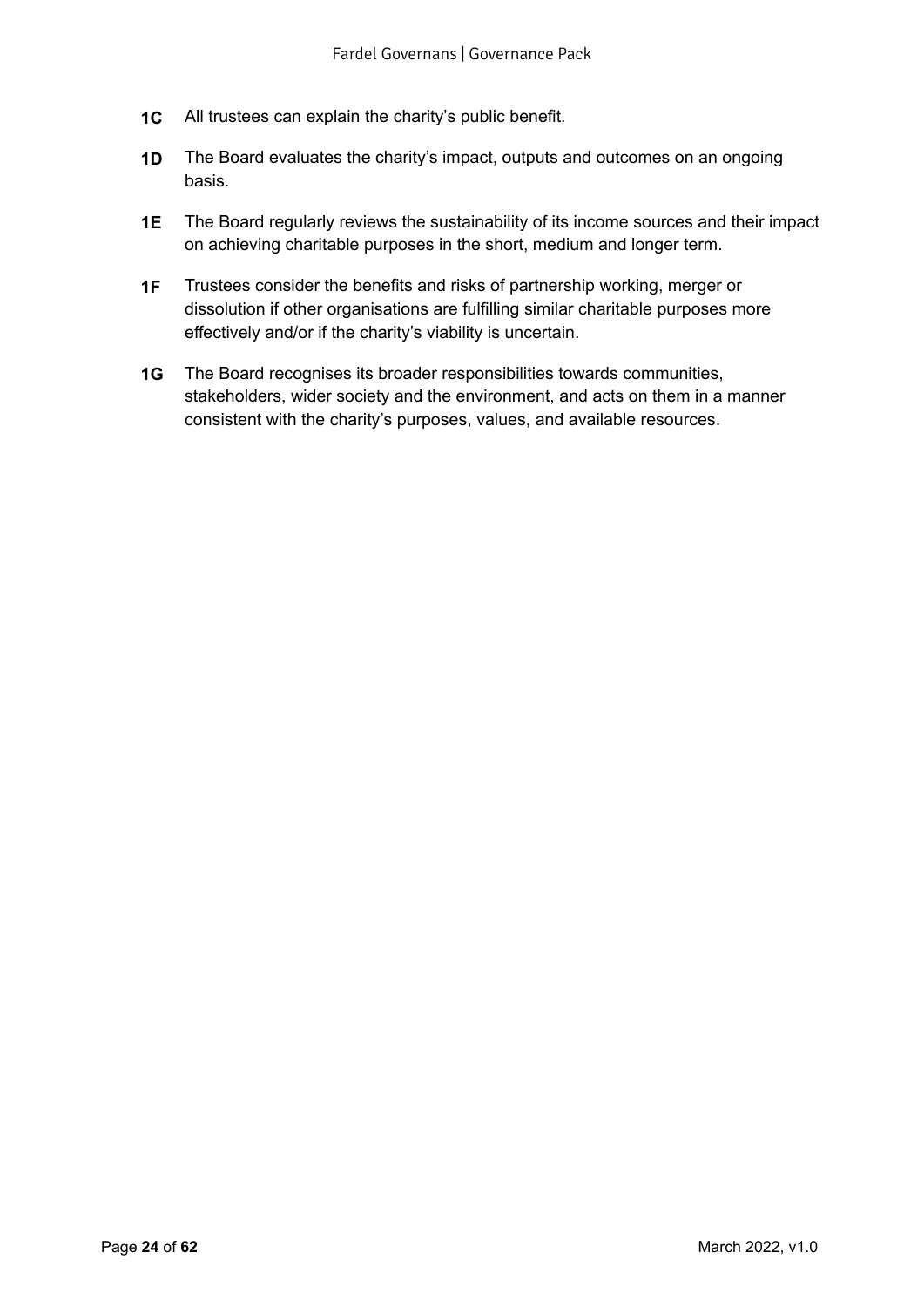## <span id="page-24-0"></span>**2. Leadership**

#### **Principle**

Akademi Kernewek is headed by an effective Board that provides strategic leadership in line with the charity's aims and values.

#### **Rationale**

Strong and effective leadership helps the Akademi Kernewek adopt an appropriate strategy for effectively delivering its aims. It also sets the tone for the charity, including its vision, values and reputation.

#### **Key outcomes**

- 1. The Board, as a whole, and trustees individually, accept collective responsibility for ensuring that the Akademi Kernewek has a clear and relevant set of aims and an appropriate strategy for achieving them.
- 2. The Board agrees to the Akademi Kernewek's vision, values and reputation and leads by example, requiring anyone representing the charity to reflect its values positively.
- 3. The Board makes sure that the Akademi Kernewek's values are reflected in all of its work, and that the ethos and culture of the organisation underpin the delivery of all activities.

#### **Akademi Kernewek Policies**

- **2A** Leading the Akademi Kernewek
	- 1. The Board and individual trustees take collective responsibility for its decisions.
	- 2. The chair provides leadership to the Board and takes responsibility for ensuring the Board has agreed priorities, appropriate structures, processes and a productive culture and has trustees who are able to govern well and therefore add value to the charity.
	- 3. The Akademi Kernewek Board will make sure that there are proper arrangements for the appointment, supervision, appraisal remuneration and dismissal of staff.
	- 4. The Board will make sure that there are proper arrangements for the recruitment, support and supervision of volunteers.
	- 5. The Board's functions are formally recorded and there are clear role profiles for Trustees, Panel Chairs and Panel members.
- **2B** Leading by example
	- 1. The Board agrees the values, consistent with the purpose of the Akademi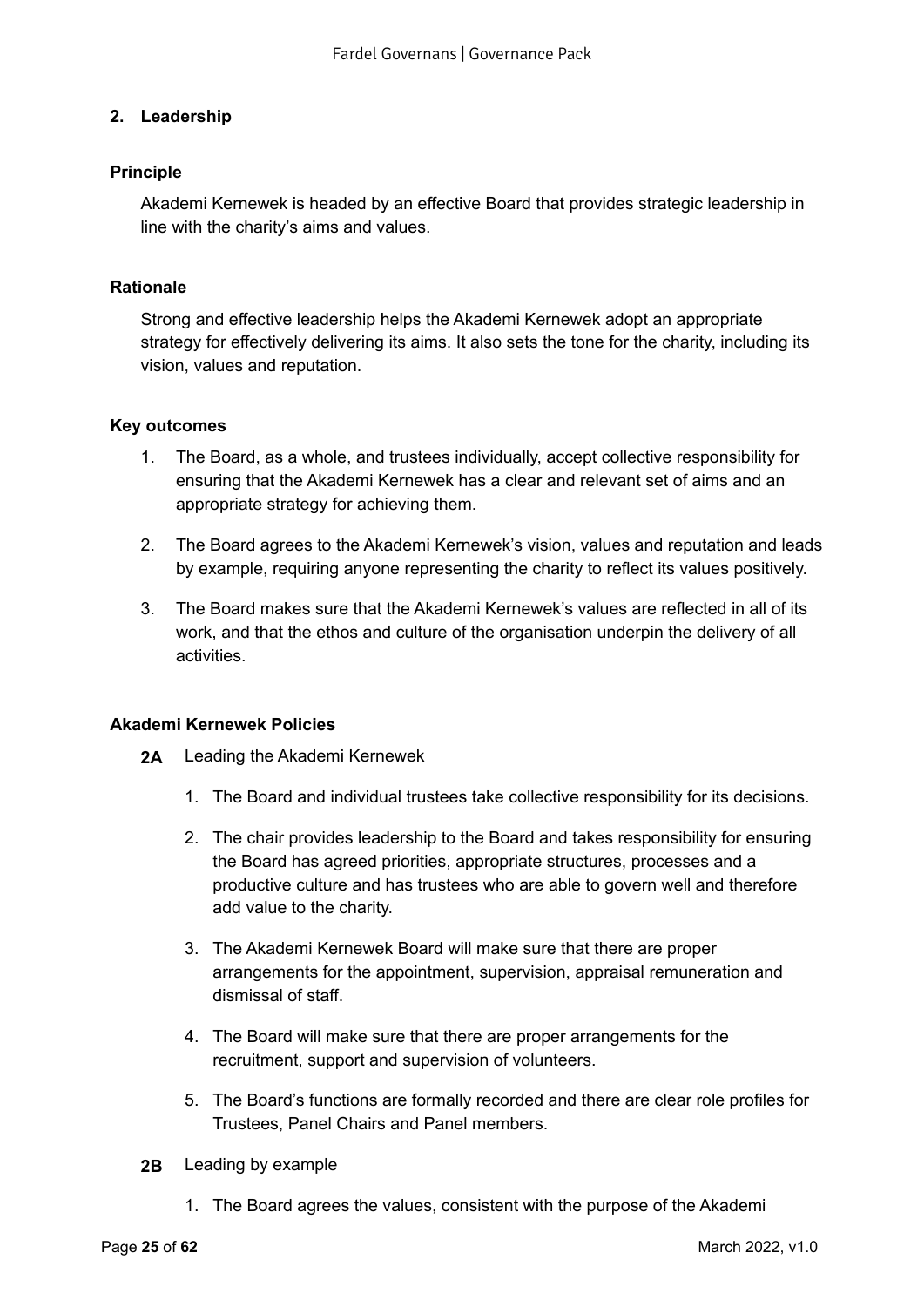Kernewek, that it wishes to promote and makes sure that these values underpin all its decisions and the charity's activities .

- 2. The Board recognises, respects and welcomes diverse, different and, at times, conflicting trustee views.
- 3. The Board provides oversight and direction to the charity and provides support and constructive challenge to the panels.
- 4. The Board supports volunteers and any staff to feel confident and able to provide information and advice to the Board.
- **2C** Commitment
	- 1. All trustees give sufficient time to the charity to carry out their responsibilities effectively. This includes preparing for Board meetings and sitting on Panels. The expected time commitment is made clear to trustees before nomination or appointment and again on acceptance of nomination or appointment.
	- 2. Where individual Board members are also involved as panel members or panel chairs, they are clear about the capacity in which they are acting at any given time.

#### **The Values of Akademi Kernewek**

- 1. Encouraging those with research and knowledge about Cornish language to work together and always acting with respect
- 2. Sharing our pooled knowledge of the Cornish language
- 3. Cooperating and working together to reach joint decisions
- 4. Being open so that information about the Cornish language is easily accessible in the Standard Written Form
- 5. Supporting speakers and learners by meeting their Cornish language-related needs
- 6. Building confidence for partners across Cornwall and beyond to use more Cornish language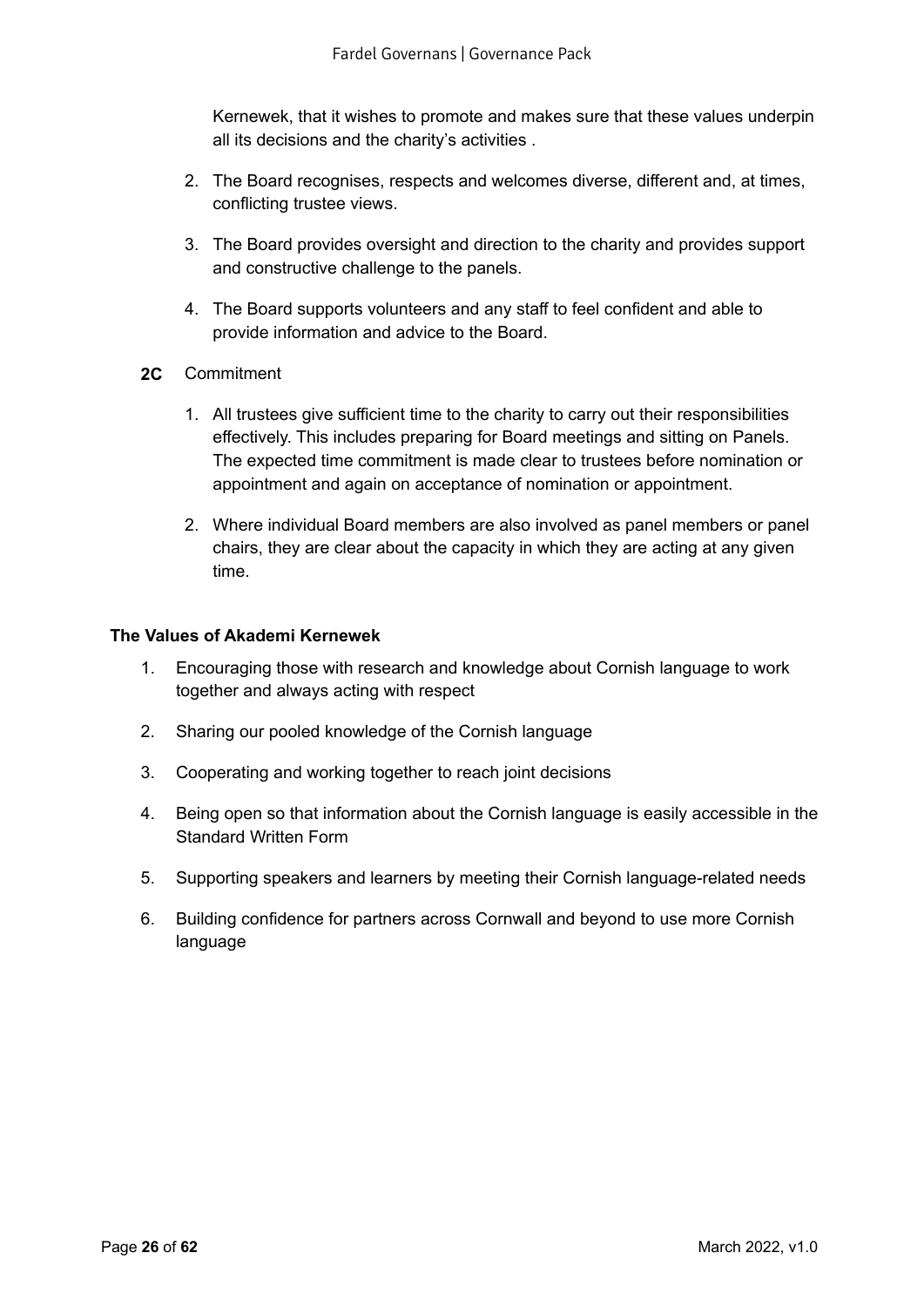## <span id="page-26-0"></span>**3. Integrity**

## **Principle**

The Board of the Akademi Kernewek acts with integrity, adopting values and creating a culture which helps achieve the organisation's charitable purposes. The Board is aware of the importance of the public's confidence and trust in the Akademi Kernewek, and trustees undertake their duties accordingly.

### **Rationale**

Trustees, and the Board members collectively, have ultimate responsibility for the charity's funds and assets, including its reputation. Trustees should maintain the respect of beneficiaries, other stakeholders and the public by behaving with integrity, even where difficult or unpopular decisions are required. Not doing this risks bringing the Akademi Kernewek and its work into disrepute.

#### **Key outcomes**

- 1. The Board acts in the best interests of the charity and its beneficiaries. The Board is not unduly influenced by those who may have special interests and places the interests of the charity before any personal interest. This applies whether trustees are elected, nominated, or appointed. Collectively, the Board is independent in its decision making.
- 2. The Board safeguards and promotes the reputation of the Akademi Kernewek and, by extension, promotes public confidence in the wider Cornish language sector.
- 3. Members of the Board and those working in or representing the Akademi Kernewek are seen to be acting with integrity, and in line with the values of the Akademi Kernewek.

#### **Akademi Kernewek policies**

- **3A** Maintaining the reputation of the Akademi Kernewek
	- 1. Trustees adopt and adhere to a suitable code of conduct that sets out expected standards.
	- 2. The Board considers how the Akademi Kernewek is perceived by other organisations and the public. It makes sure that the Akademi Kernewek operates responsibly, in line with its purpose to advance education in the Standard Written Form of the Cornish language and in line with its values.
	- 3. The Board ensures that the Akademi Kernewek follows the law. It also considers adherence to non-binding rules, codes and standards, for example relevant regulatory guidance, the 'Nolan Principles' and other initiatives that promote confidence in charities.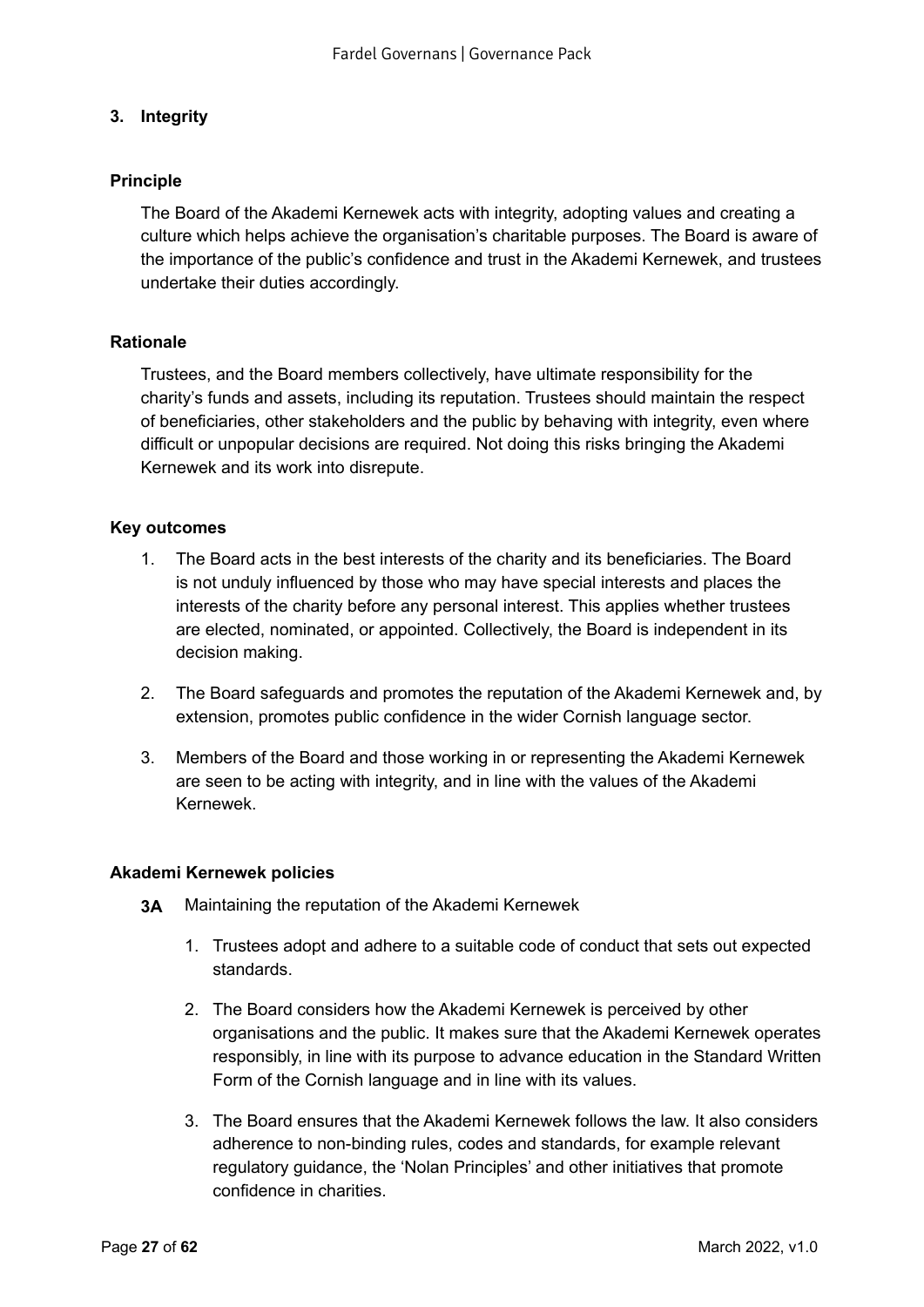- **3B** Identifying, dealing with and recording conflicts of interest/loyalty
	- 1. The Board understands how real and perceived conflicts of interests and conflicts of loyalty can affect the performance and reputation of the Akademi Kernewek.
	- 2. Trustees disclose any actual or potential conflicts to the Board, and deals with these in line with the Akademi Kernewek's constitution and conflicts of interest policy.
	- 3. Registers of interests, hospitality and gifts are kept and made available to stakeholders in line with the Akademi Kernewek's agreed policy on disclosure.
	- 4. Trustees keep their independence and tell the Board if they feel influenced by any interest, or may be perceived as being influenced or to having a conflict.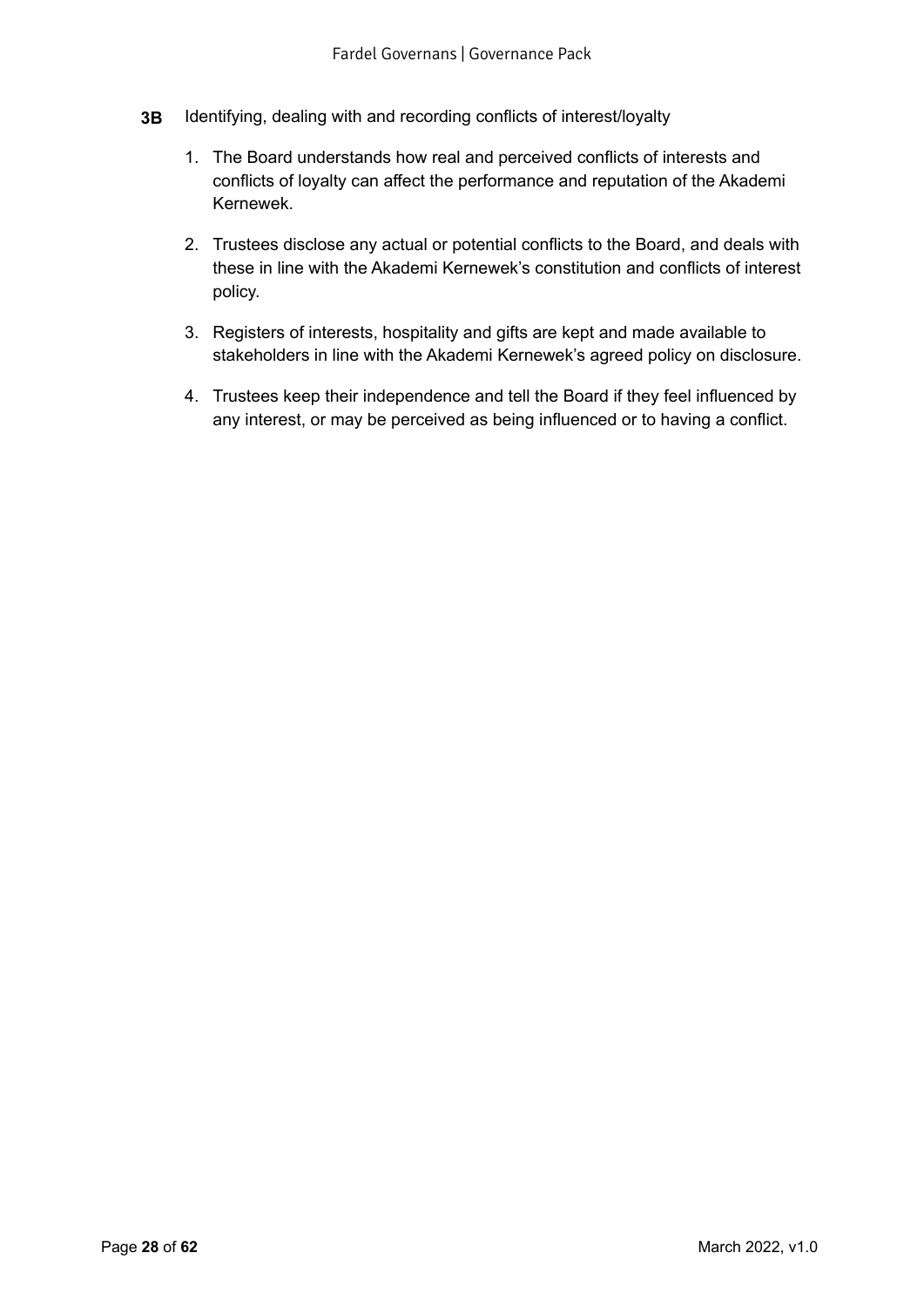## <span id="page-28-0"></span>**4. Decision making, risk and control**

#### **Principle**

The Board of the Akademi Kernewek makes sure that its decision-making processes are informed, rigorous and timely, and that effective delegation, risk-assessment, and management systems are maintained.

### **Rationale**

The Board is ultimately responsible for the decisions and actions of the Akademi Kernewek. The Panels will carry out detailed research for specific work areas and prepare recommendations for the Board to decide.

Trustees may delegate authority to the Panels but not ultimate responsibility, so the Board will implement suitable reporting arrangements to make sure it oversees these delegated matters.

Trustees must also identify and assess risks and opportunities for the organisation and decide how best to deal with them.

### **Key outcomes**

- 1. The Board is clear that its main focus is on strategy, performance and assurance and reflects this in what it delegates.
- 2. The Board has a sound decision-making and monitoring framework which helps the organisation deliver its charitable purposes. It is aware of the range of risks it needs to monitor and manage.
- 3. The Board promotes a culture of sound management of resources but also understands that being over-cautious and risk averse can itself be a risk and hinder innovation.
- 4. Where aspects of the Board's role are delegated, the Board keeps responsibility and oversight.

## **Akademi Kernewek policies**

- 1. Delegation and control
	- 1. The Board regularly reviews which matters are reserved to the Board and which can be delegated. It collectively exercises the powers of delegation to Panels charged with specific, on-going work areas. It may also set up task and finishing working groups where the need arises and may also delegate to individuals.
	- 2. The Board describes its 'delegations' framework in section 3 of the Akademi's Governance papers setting out the organisational structure and processes..
	- 3. The Board makes sure that its Panels have suitable terms of reference and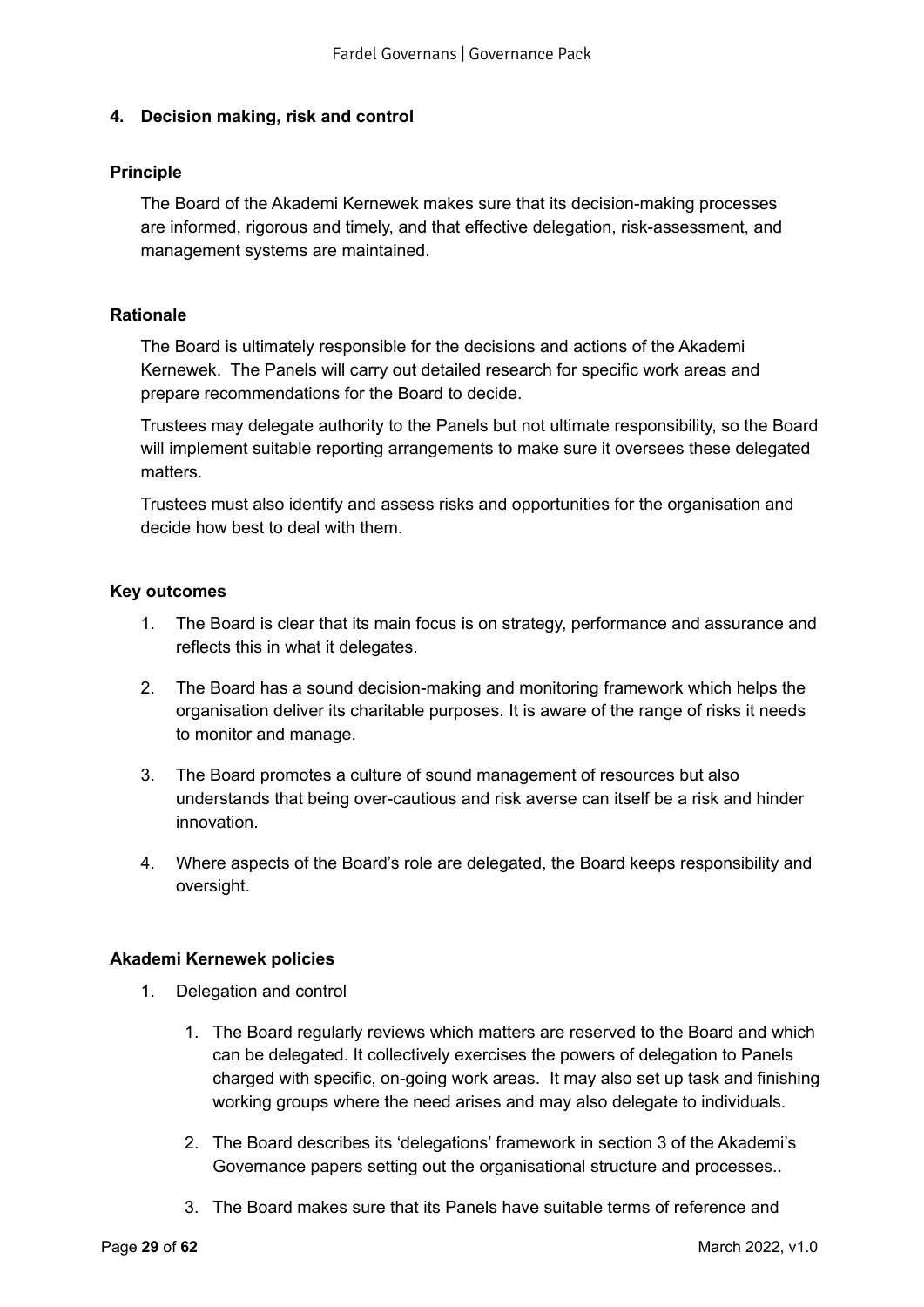membership and that:

- 1. the terms of reference are reviewed regularly
- 2. the Panel membership is refreshed regularly and does not rely too much on particular people
- 3. Panel members recognise that the Board has ultimate responsibility.
- 4. Where third party suppliers or services are used, the Board will assure that this work is carried out in the interests of the charity and in line with its values.
- 5. The Board regularly checks the Akademi's key policies and procedures to make sure that they still support, and are adequate for, the delivery of the Akademi's aims.
- 2. Managing and monitoring organisational performance
	- 1. The Board makes sure that work plans and budgets are in line with the charity's purposes, strategic aims and resources.
	- 2. The Board regularly monitors performance and checks performance against the charity's strategic aims, operational plans and budgets.
	- 3. The Board agrees what information is needed to assess delivery against agreed outcomes and timescales. Trustees share timely, relevant and accurate information in an easy to understand format.
	- 4. The Board regularly considers information from other similar organisations to benchmark the organisation's performance.
- 3. Actively managing risks
	- 1. The Board retains overall responsibility for risk management and discusses and decides the level of risk it is prepared to accept for specific and combined risks.
	- 2. The Board regularly reviews the Akademi's specific significant risks and the effect of these risks added together. It makes plans to mitigate and manage these risks appropriately.
	- 3. The Board reviews the charity's process for identifying, prioritising, escalating and managing risks annually. The Board describes the charity's approach to risk in its annual report and in line with regulatory requirements.
- 4. Appointing external examiners or auditors
	- 1. The Board agrees and oversees an effective process for appointing and reviewing its external examiners or auditors if they are required.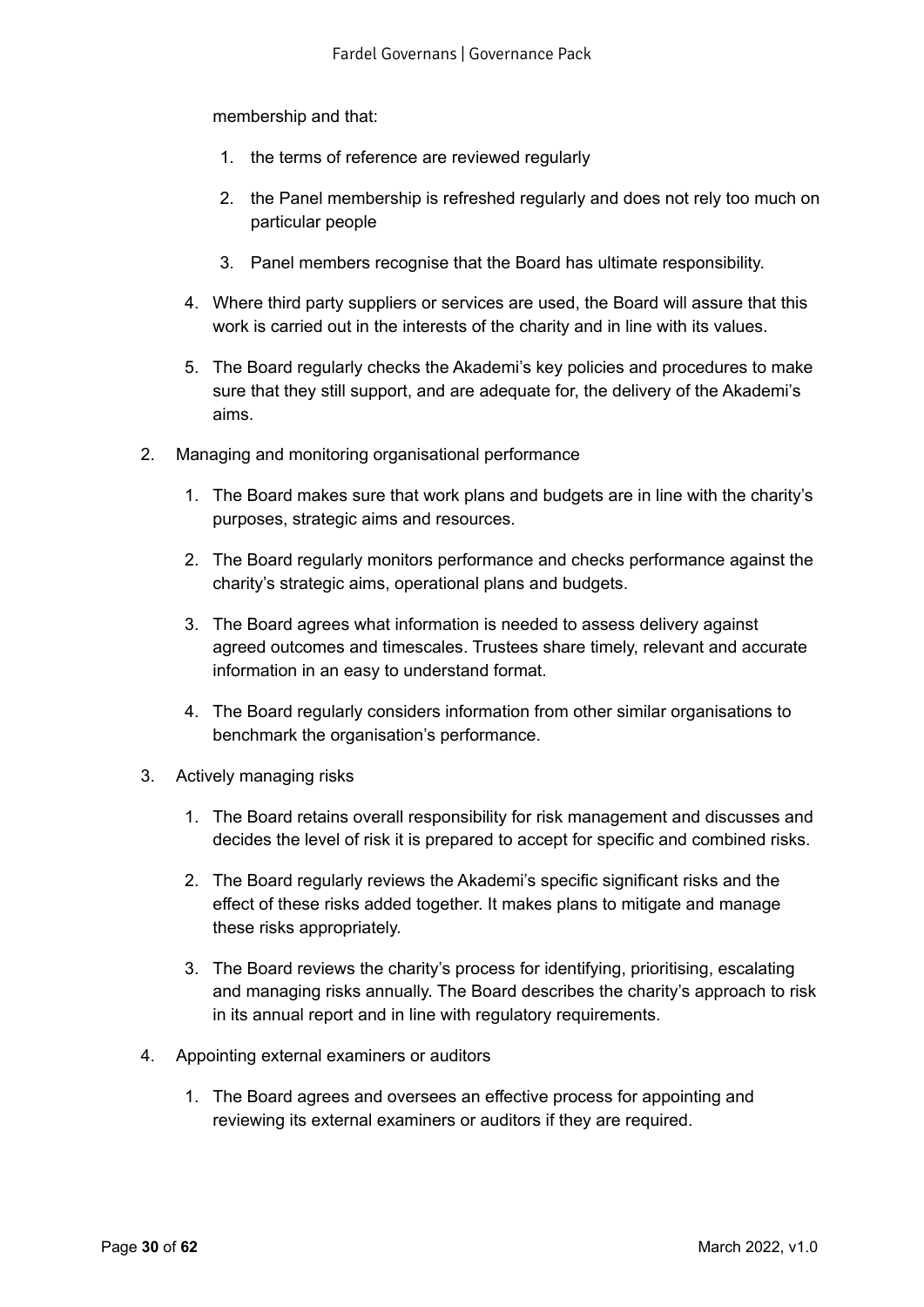## <span id="page-30-0"></span>**5. Board effectiveness**

### **Principle**

The Board works as an effective team, using the appropriate balance of skills, experience and knowledge to make informed decisions.

### **Rationale**

The Board affects whether the Akademi Kernewek is effective in supporting greater use of the Cornish language in the Standard Written Form. The tone the Board sets through its leadership, behaviour and performance is critical to the Aakdemi's success.

It is important to have a rigorous approach to trustee recruitment, performance and development, and to the Board's conduct. In an effective team, Board members feel it is safe to suggest, question and challenge ideas and address, rather than avoid, difficult topics.

### **Key outcomes**

- 1. The Board's culture, behaviours and processes help it to be effective; this includes accepting and resolving challenges or different views.
- 2. All trustees have appropriate skills and knowledge of the Akademi Kernwek and can give enough time to be effective in their role.
- 3. The chair enables the Board to work as an effective team by developing strong working relationships between members of the Board and creates a culture where differences are aired and resolved.
- 4. The Board takes decisions collectively and confidently. Once decisions are made the Board unites behind them and accepts them as binding.

#### **Akademi Kernewek policies**

- 1. Working as an effective team
	- 1. The Board meets as often as it needs to be effective.
	- 2. The chair, working with Board members, plans the Board's work and meetings, making sure trustees have the information and time they need to explore key issues and reach well-considered decisions.
	- 3. The Board regularly discusses its effectiveness and its ability to work together as a team, including individuals' motivations and expectations about behaviours. Trustees take time to understand each other's motivations to build trust within the Board and the chair asks for feedback on how to foster an environment where trustees can constructively challenge each other.
	- 4. Where differences of opinion arise, trustees take time to consider the range of perspectives and outcomes, respecting all viewpoints and the value of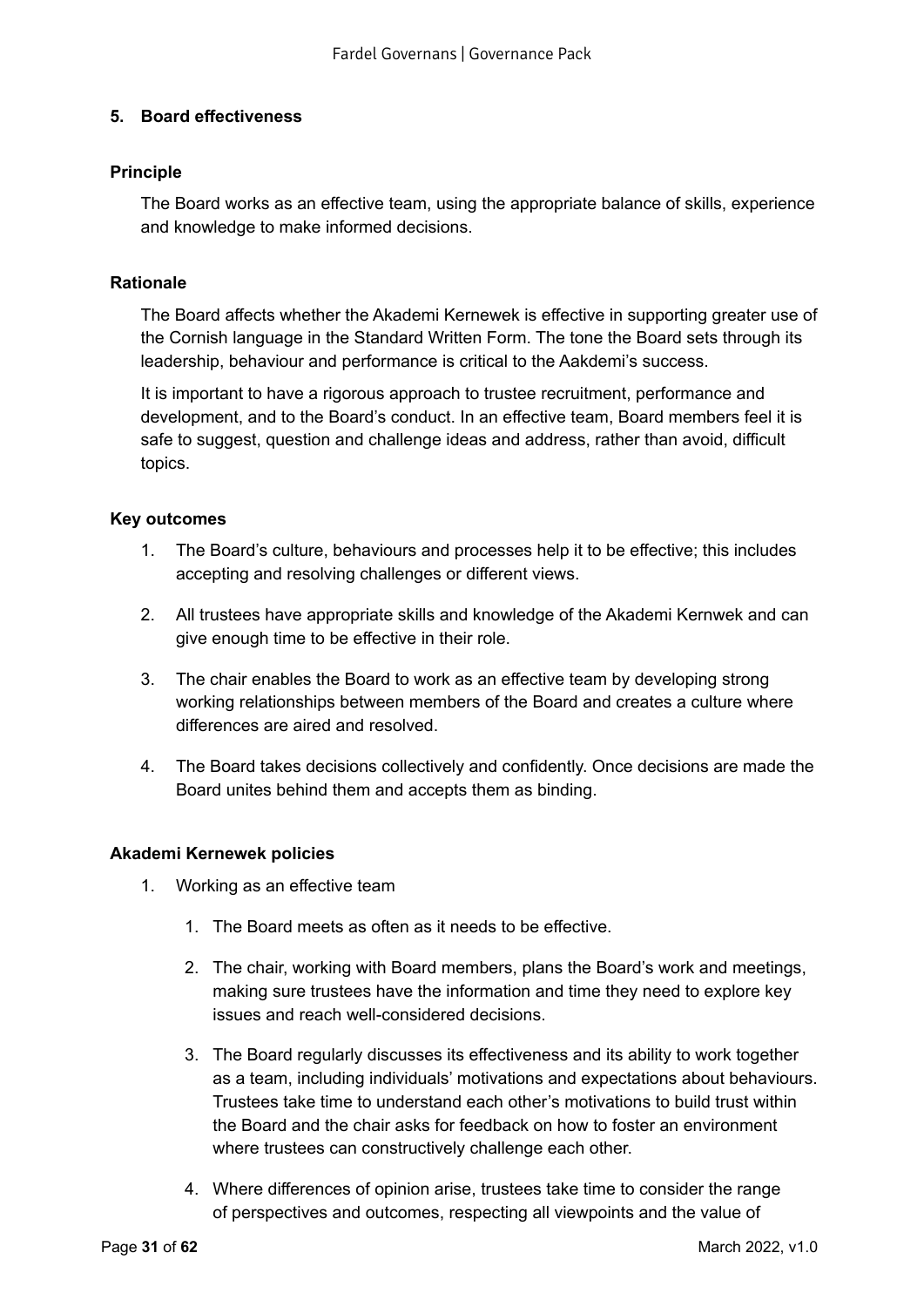compromise in Board discussions.

- 5. The Board collectively can get independent, professional advice in areas such as governance, law and finance. This is either on a pro-bono basis or at the Akademi Kernewek's expense if needed for the Board to discharge its duties.
- 2. Reviewing the Board's composition
	- 1. The Board has, and regularly considers, the skills, knowledge and experience it needs to govern, lead and deliver the charity's purposes effectively. It reflects this mix in its trustee appointments, balancing the need for continuity with the need to refresh the Board.
	- 2. The Board is big enough that the needs of the Akademi's work can be carried out and changes to the Board 's composition can be managed without too much disruption.
- 3. Overseeing appointments
	- 1. There is a formal, rigorous and transparent procedure to appoint new trustees to the Board.
	- 2. The search for new trustees is carried out, and appointments or nominations for election are made, on merit, against objective criteria. The Board regularly looks at what skills it has and needs, and this affects how new trustees are found.
	- 3. Trustees are appointed for three years but may be re-apointed. If a trustee has served for more than nine years, their reappointment is
		- 1. subject to a rigorous review and takes into account the need for progressive refreshing of the Board
		- 2. explained in the trustees' annual report.
- 4. Developing the Board
	- 1. New Trustees receive full information about the work of the Akademi and are introduced to the other Trustees and Panel Chairs.
	- 2. The Board reviews its own performance, including that of the chair. These reviews consider the Board's balance of skills, experience and knowledge, its diversity, how the Board works together and other factors that affect its effectiveness.
	- 3. Knowledge of the Cornish language will be generally expected of Board members but not required. Board members with little or no knowledge of Cornish may be appointed if they have particular skills or experience identified by the Board as being required to develop the Akademi.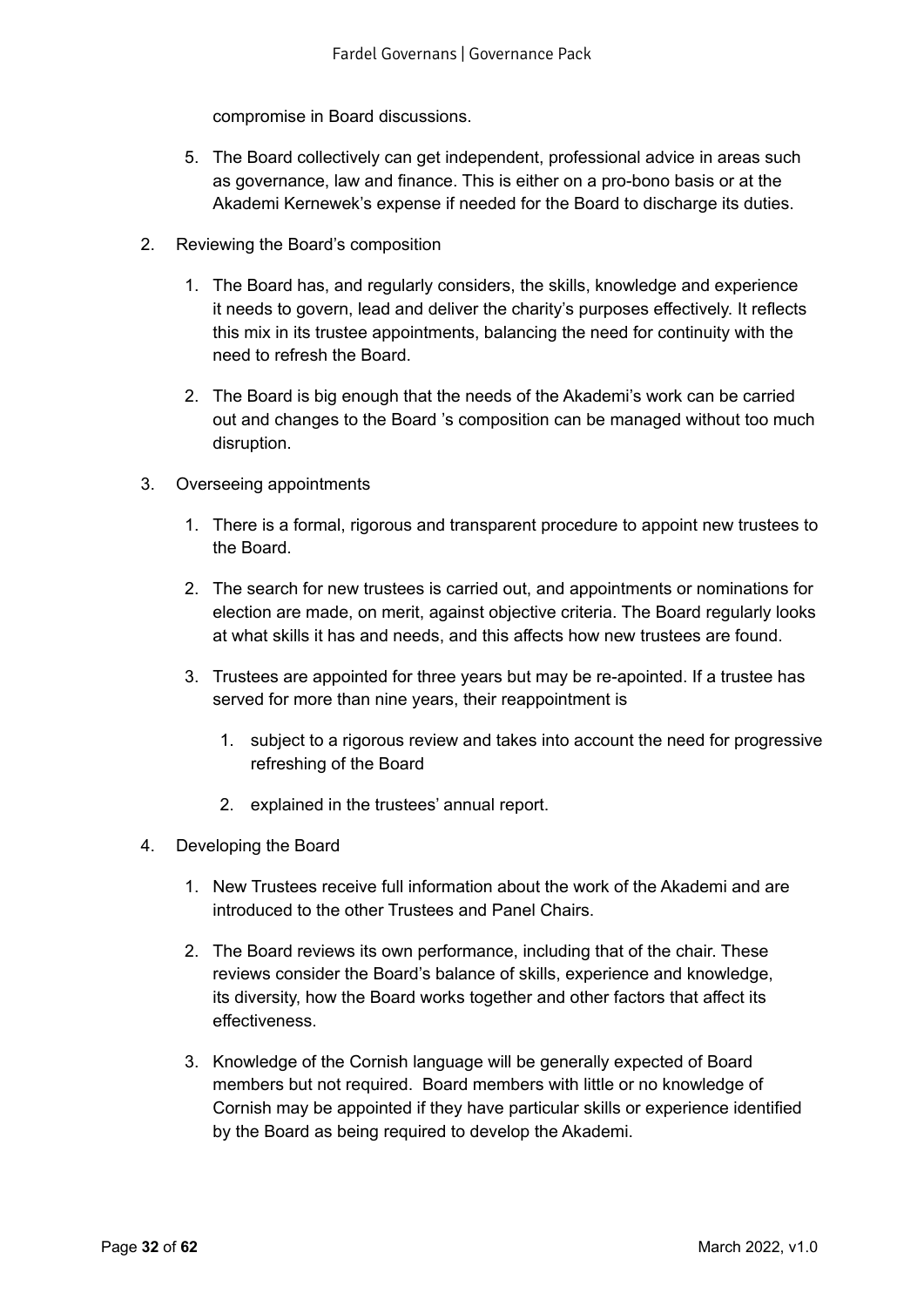## <span id="page-32-0"></span>**6. Diversity**

## **Principle**

The Board's approach to diversity supports its effectiveness, leadership and decision making.

## **Rationale**

Diversity is essential for the Akademi Kernewek to stay informed and responsive to the needs of the community, both the existing Cornish language community and the wider community who may have an interest in using and learning the language. Boards whose trustees have different backgrounds and experience are more likely to encourage debate and to make better decisions.

The Akademi considers 'diversity' in terms of the nine protected characteristics of the Equality Act 2010 as well as different backgrounds, life experiences, career paths and diversity of thought.

### **Key outcomes**

- 1. The Board is more effective if it includes a variety of perspectives, experiences and skills.
- 2. The Board ensures that the charity follows principles of equality and diversity, going beyond the legal minimum where appropriate.

#### **Akademi Kernewek policies**

- 1. Encouraging inclusive and accessible participation
	- 1. The Board periodically takes part in training and/or reflection about diversity and understands its responsibilities in this area.
	- 2. The Board makes a positive effort to remove, reduce or prevent obstacles to people being trustees, allocating budgets, where necessary, to achieve this within the charity's available resources. This could include looking at
		- 1. the time, location and frequency of meetings
		- 2. how papers and information are presented to the Board, for example using digital technology
		- 3. offering communications in formats such as audio and Braille
		- 4. paying reasonable expenses within Cornwall
		- 5. where and how trustee vacancies are publicised and the recruitment process.
	- 3. The chair regularly asks for feedback on how meetings can be made more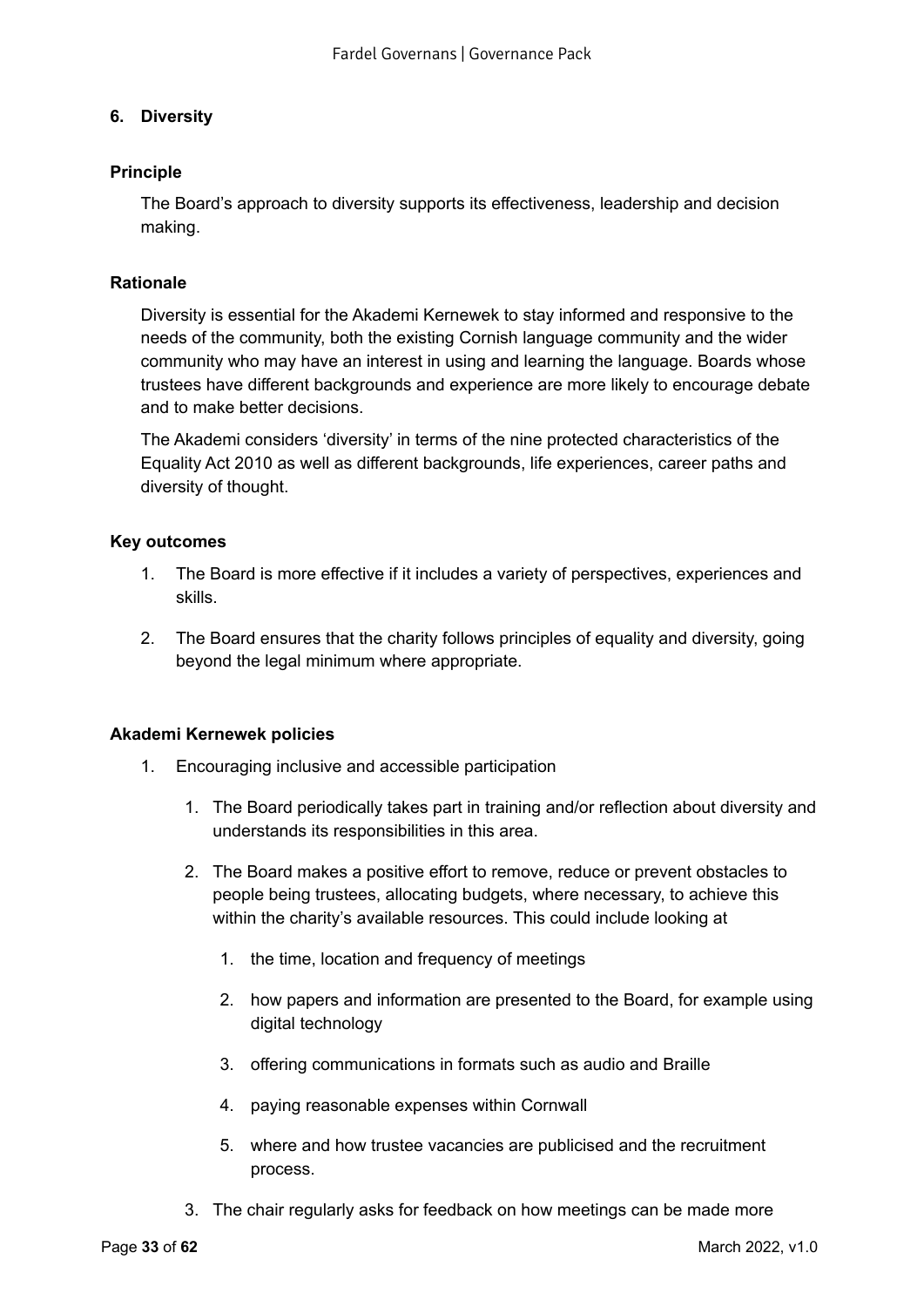accessible and how to create an environment where all voices are heard equally.

- 2. Recruiting diverse trustees
	- 1. The Board regularly looks at the skills, experience and diversity of background of its members to find imbalances and gaps, informing trustee recruitment and training.
	- 2. The Board sees diversity as an important part of its regular Board reviews. The Board recognises the value of a diverse Board and has suitable diversity objectives.
	- 3. When deciding how to recruit trustees, the Board thinks about how to attract a diverse pool of candidates. It tries to have diversity in any trustee appointment panels.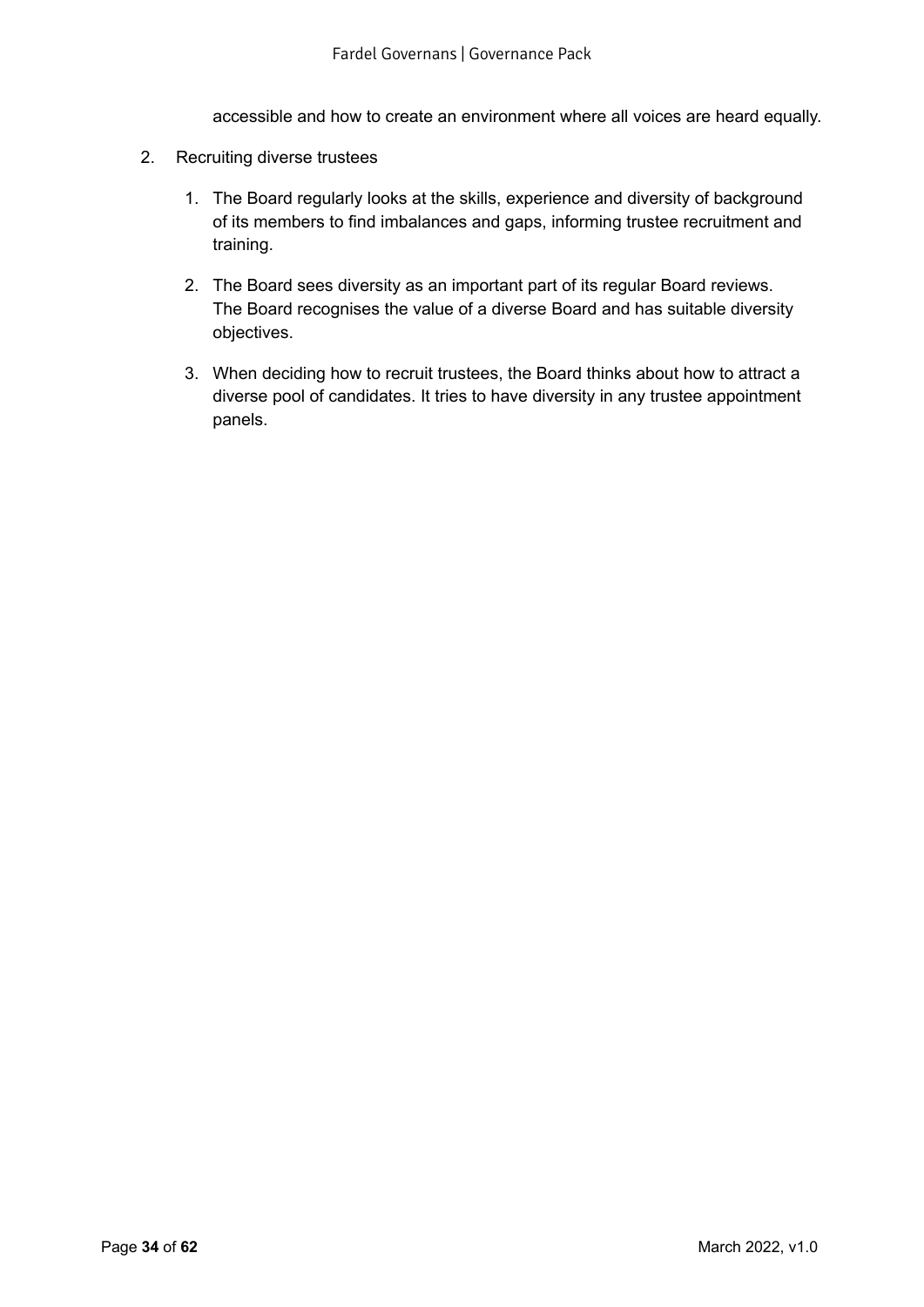## <span id="page-34-0"></span>**7. Openness and accountability**

### **Principle**

The Board leads the organisation in being transparent and accountable. The Akademi Kernewek will be open in its work, unless there is good reason for it not to be.

#### **Rationale**

The public's trust that the Akademi Kernewek is delivering public benefit is fundamental to its reputation and success.

The purpose of the Akademi Kernewek is to develop the collective knowledge and understanding of Cornish language in the Standard Written Form and to make this knowledge publicly accessible in order to support increase use of the language in the community today.

Making accountability real, through genuine and open two-way communication that celebrates successes and demonstrates willingness to learn from mistakes, helps to build this trust and confidence and earn legitimacy.

### **Key outcomes**

- 1. The organisation's work and impact are appreciated by all its stakeholders.
- 2. The Board ensures that the Akademi Kernewek's performance and interaction with its stakeholders are guided by the values, ethics and culture put in place by the Board. Trustees make sure that the Akademi Kernewek collaborates with stakeholders to promote ethical conduct.
- 3. The Akademi Kernewek takes seriously its responsibility for building public trust and confidence in its work.
- 4. The Akademi Kernewek is seen to have legitimacy in representing its stakeholders.

#### **Policy**

- 1. Communicating and consulting effectively with stakeholders
	- 1. The Board identifies the key stakeholders with an interest in the work of the Akademi Kernewek. These include Cornish speakers, students, schools, teachers, members of the public interested in Cornish culture, researchers, community groups and others.
	- 2. The Board makes sure that there is a strategy for regular and effective communication with these stakeholders about the charity's purposes, values, work and achievements.
	- 3. The Board will publish how the Akademi Kernwek is governed, who the trustees are and the decisions they make on the Akademi Kernewek website.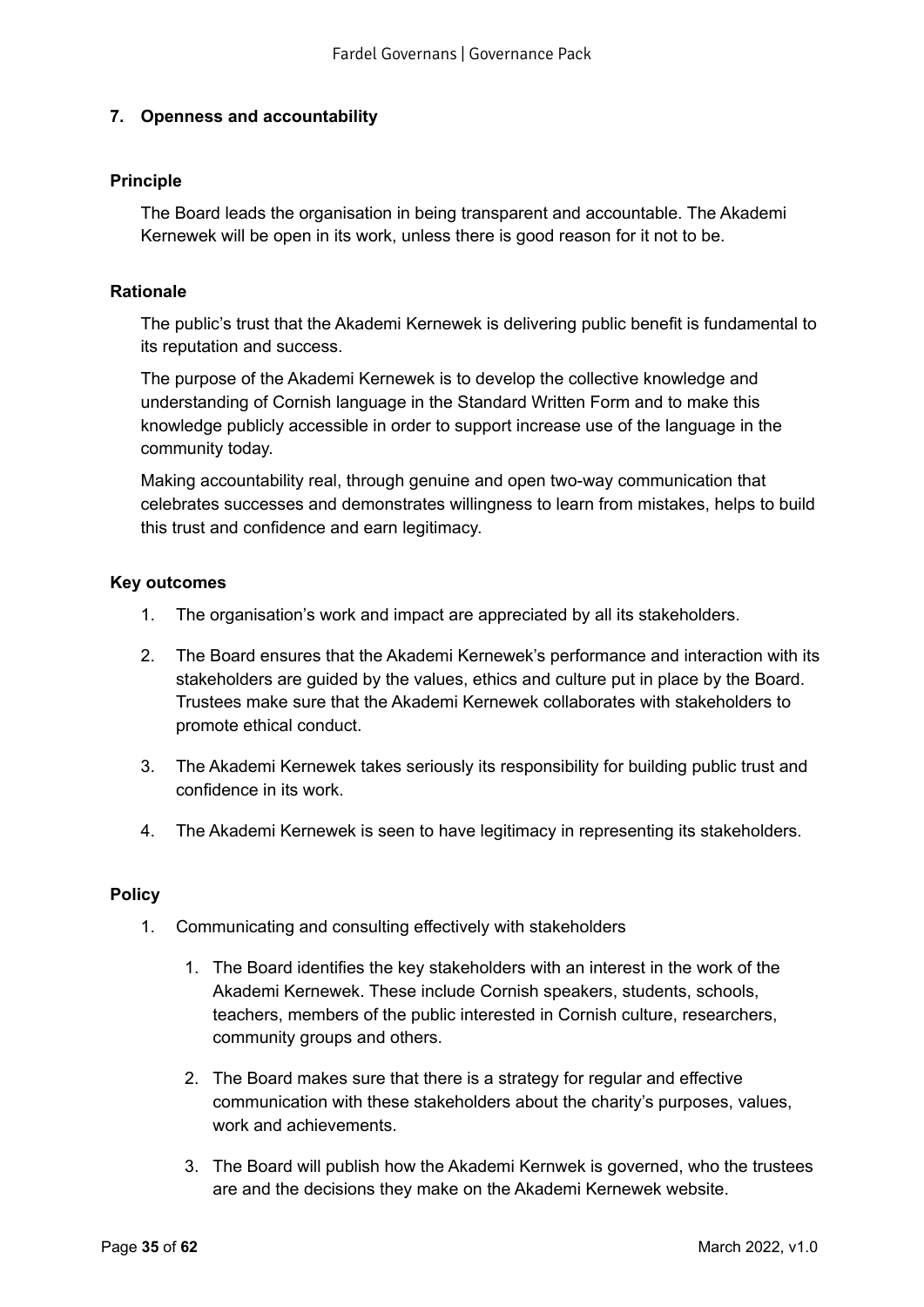- 4. The Board will ensure that stakeholders have an opportunity to hold the Board to account through question and answer sessions at the six monthly Cornish Language Forum.
- 5. The Board will make sure it communicates with stakeholders about significant changes to the Akademi's services or policies.
- 2. Developing a culture of openness within the Akademi Kernwek
	- 1. The Board gets regular reports on the positive and negative feedback and complaints made to the Akademi Kernewek. It demonstrates that it learns from mistakes and uses this learning to improve performance and internal decision making.
	- 2. The Board makes sure that there is a transparent, effective and timely process for making and handling a complaint, and that any internal or external complaints are handled constructively, impartially and effectively.
	- 3. The Board keeps a register of interests for trustees and agrees an approach for how these are communicated publicly in line with Principle 3.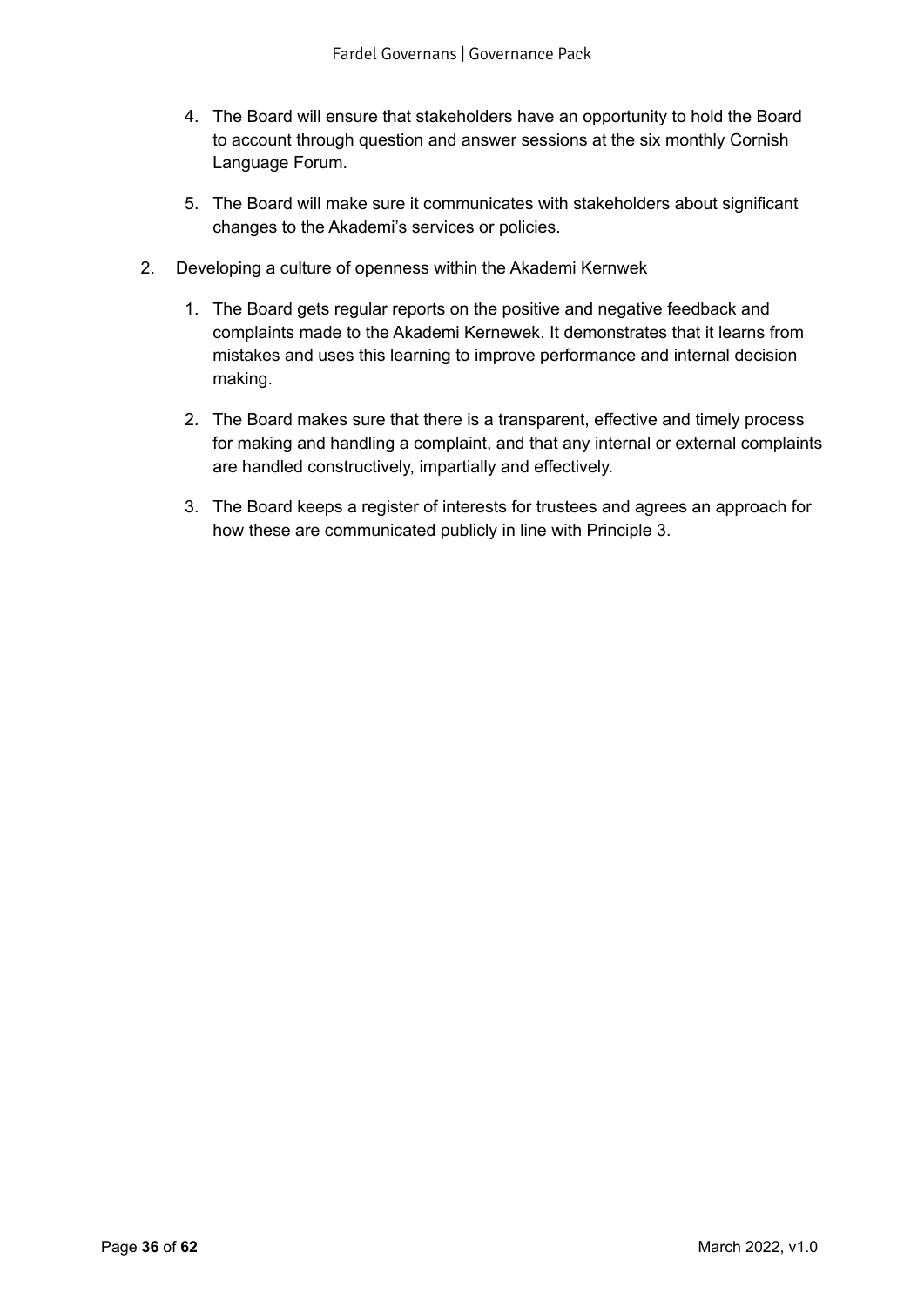

## <span id="page-36-0"></span>**Section C: Organisation and Processes**

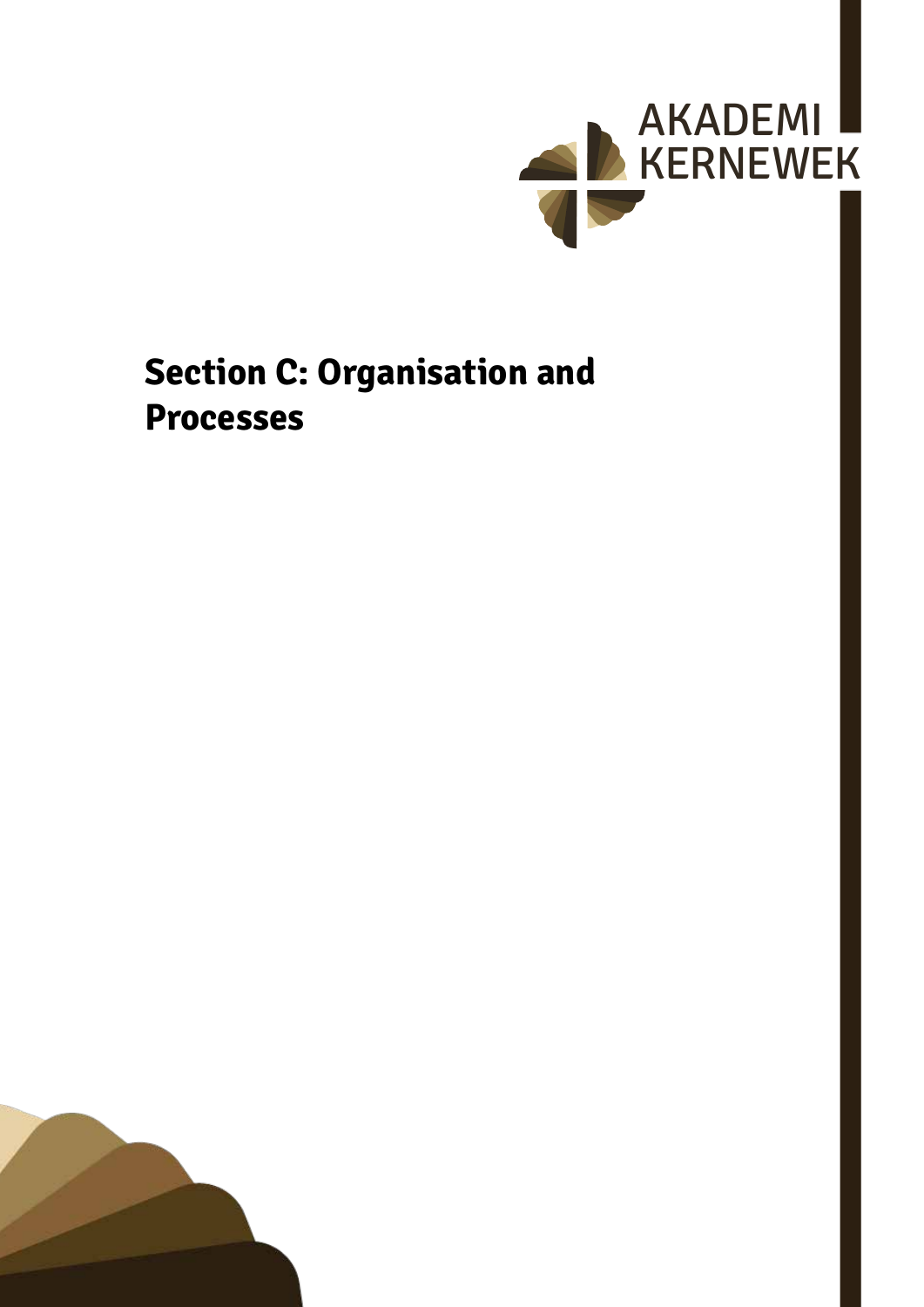## <span id="page-37-0"></span>**1. Organisation Structure**

| Panel              | <b>Remit</b>                                                          | <b>Source of enquiries</b>                                                                                                                          | <b>Second stage</b>                                                                     | <b>Decision/approval</b>                                                                                                                                                                                                                                                                                                                                                                                                              | <b>Published outputs</b>                                                                                                    |
|--------------------|-----------------------------------------------------------------------|-----------------------------------------------------------------------------------------------------------------------------------------------------|-----------------------------------------------------------------------------------------|---------------------------------------------------------------------------------------------------------------------------------------------------------------------------------------------------------------------------------------------------------------------------------------------------------------------------------------------------------------------------------------------------------------------------------------|-----------------------------------------------------------------------------------------------------------------------------|
| <b>Board</b>       | Strategy<br>Links with HE/FE<br>Issue papers<br>Technology<br>Finance | • Board<br>• Partner projects<br><b>Cornwall Council</b><br>$\bullet$<br>• Public                                                                   |                                                                                         | <b>AK Board</b><br>All Panels to report for approval:<br>• Panel member appointments<br>• Policy changes, with up to date<br>policy on AK Panel webpage<br>• Report of all work since previous<br><b>Board</b><br>The Board provides:<br>• Quality assurance $-$ a final check<br>before publishing<br>• Oversight - to ensure Panels are<br>following agreed policies<br>• Consistency $-$ ensuring<br>consistency and links between | • Minutes on AK<br>website<br>• Decision log - AK<br>website<br>• Digital framework on<br>AK website<br>Tools on AK website |
| <b>Terminology</b> | New terms                                                             | <b>Translation Service</b><br>$\bullet$<br>Projects<br>$\bullet$<br>Subject specialists<br>$\bullet$<br>Dictionary website<br>$\bullet$<br>feedback | Dictionary Panel for<br>dictionary entry details<br>on parts of speech,<br>plurals, etc |                                                                                                                                                                                                                                                                                                                                                                                                                                       | • Online dictionary                                                                                                         |
| <b>Dictionary</b>  | Corrections and<br>expansion of<br>dictionary entries                 | <b>Terminology Panel</b><br>Dictionary website<br>$\bullet$<br>feedback                                                                             |                                                                                         |                                                                                                                                                                                                                                                                                                                                                                                                                                       | • Online dictionary                                                                                                         |
| <b>Place Names</b> | Place names                                                           | • Cornwall Council<br>Partner projects<br>$\bullet$<br>General enquiries<br>$\bullet$                                                               |                                                                                         | the work of the Panels<br>• Accountability - taking<br>responsibility for the work of the                                                                                                                                                                                                                                                                                                                                             | • AK Place name<br>website                                                                                                  |
| <b>Research</b>    | Linguistic research<br>Skians conference<br>Corpus                    | • AK Panels<br>• General public<br>• Other researchers                                                                                              |                                                                                         | Panels<br>Management - ensuring all<br>Panels are friendly spaces                                                                                                                                                                                                                                                                                                                                                                     | • AK Management<br>minutes and<br>decision $log -$<br>specific notes on AK<br>website if required<br>• Skians website       |
| <b>Grammar</b>     | Grammar                                                               | <b>Translation Service</b><br>$\bullet$                                                                                                             |                                                                                         |                                                                                                                                                                                                                                                                                                                                                                                                                                       | • Guidance notes on<br>AK website                                                                                           |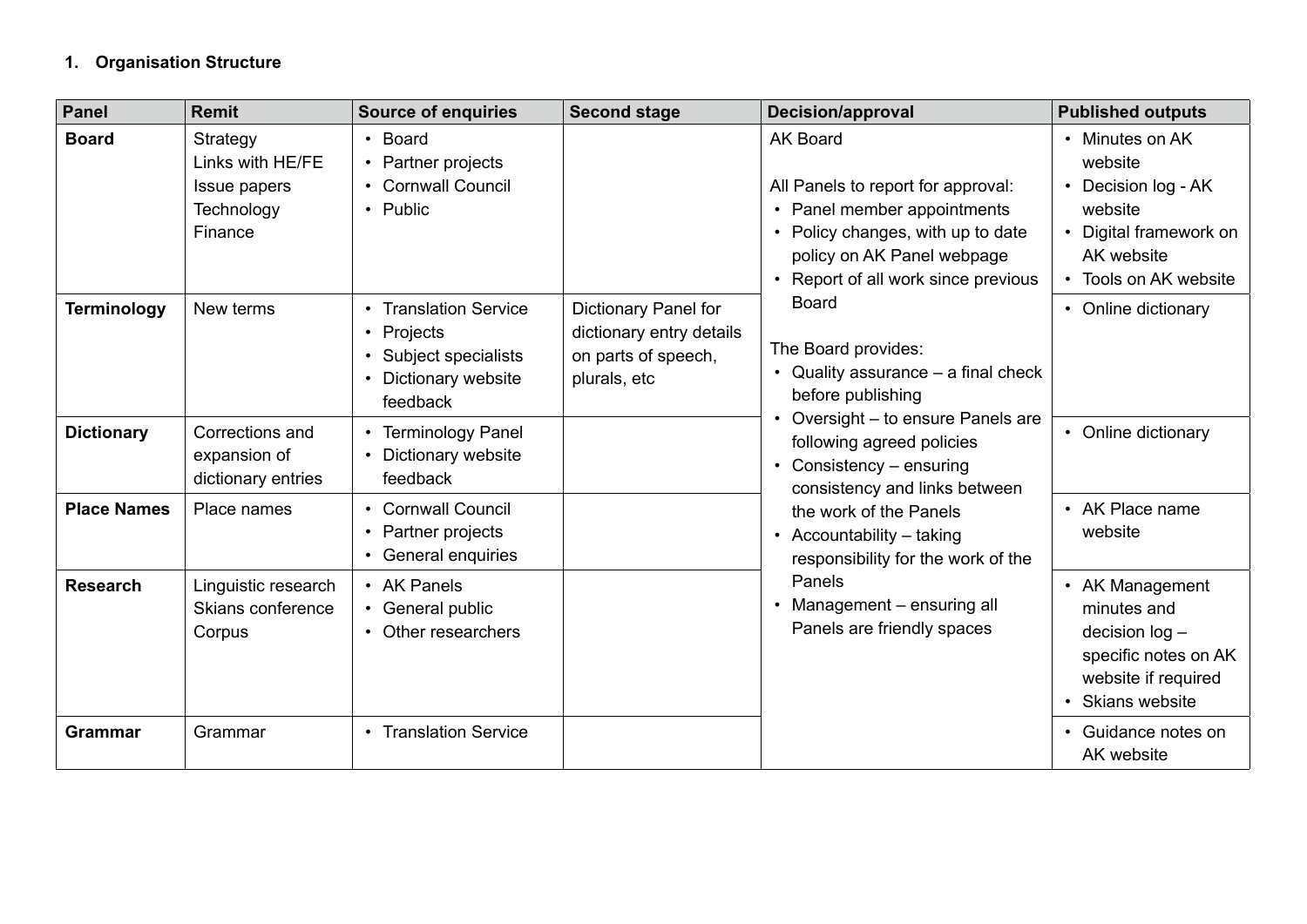## <span id="page-38-0"></span>**2. Decision Making and Delegation**

Akademi Kernewek was registered with the Charities Commission as a Charitable Incorporated Organisation in 2019. The decision-making process of Akademi Kernewek is set by its constitution.

Akademi Kernewek consists of a Board of Trustees which sets strategy and takes key decisions, and Panels which research specialist aspects of the Cornish language and report to the Board.

#### **Trustees**

#### **Number of trustees**

- There must be at least three charity trustees. If the number falls below this minimum, the remaining trustee or trustees may act only to call a meeting of the charity trustees, or appoint a new charity trustee.
- The maximum number of charity trustees is 12. The charity trustees may not appoint any charity trustee if as a result the number of charity trustees would exceed the maximum.

#### **Appointment of trustees**

- Apart from the first charity trustees, every trustee must be appointed for a term of three years by a resolution passed at a properly convened meeting of the charity trustees.
- In selecting individuals for appointment as charity trustees, the charity trustees must have regard to the skills, knowledge and experience needed for the effective administration of the Akademi Kernewek as a CIO.

#### **Decision-making by the Trustees: The Board**

- Decisions will normally be taken at a meeting of the Board and the Board shall meet every 2 months.
- The Board is attended by the Akademi Kernewek trustees and the trustees are the only voting members.
- The Board may also be attended by invited experts to provide specialist/technical advice but these attendees do not have voting rights.
- The trustees appoint one of their number to chair the Board. If no-one has been so appointed, or if the person appointed is unwilling to preside or is not present within 10 minutes after the time of the meeting, the charity trustees present may appoint one of their number to chair that meeting.

#### **Procedure at Board meetings**

• No decision shall be taken at a meeting unless a quorum is present at the time when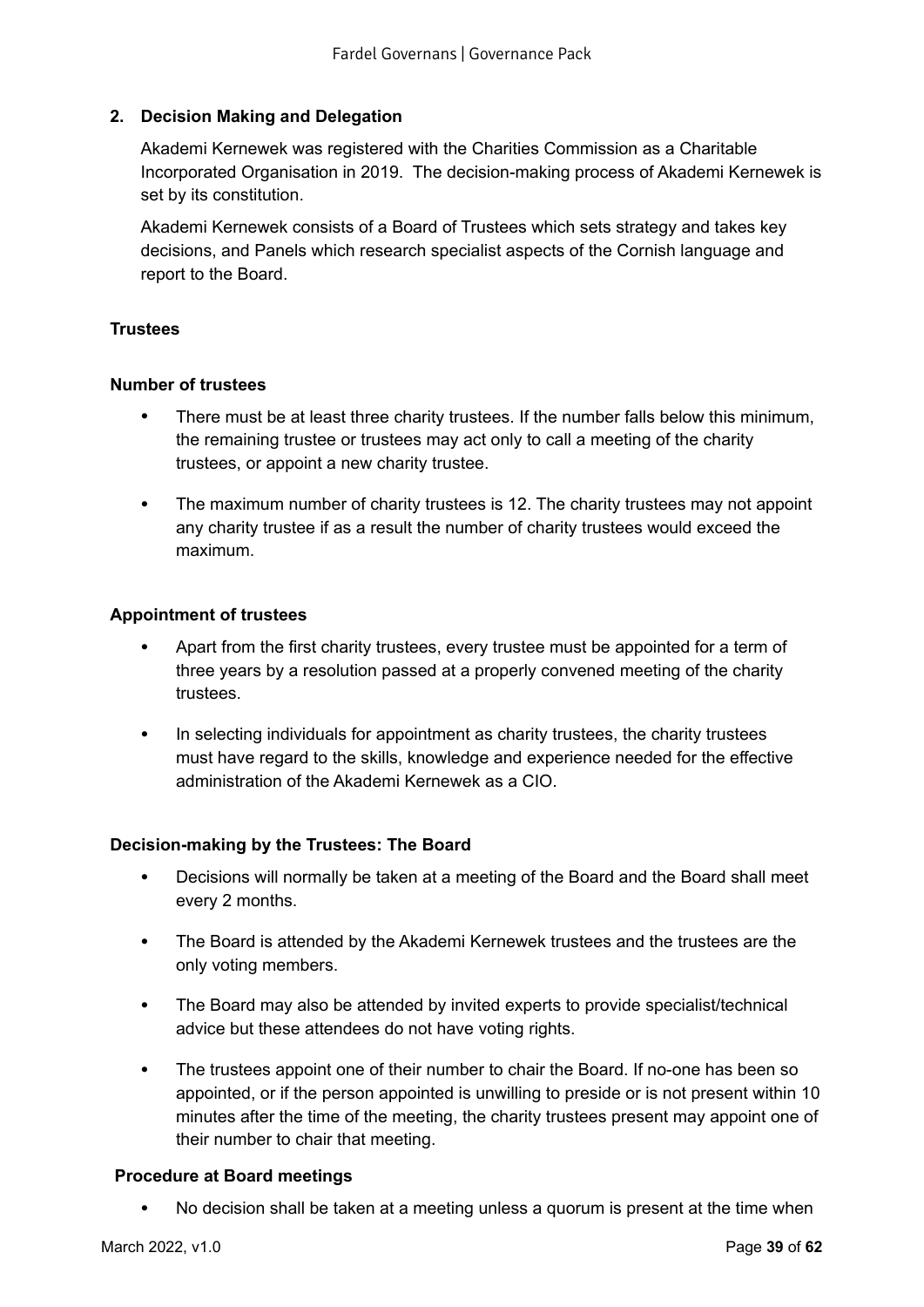the decision is taken. The quorum is four charity trustees, or the number nearest to one third of the total number of charity trustees, whichever is greater, or such larger number as the charity trustees may decide from time to time. A charity trustee shall not be counted in the quorum present when any decision is made about a matter upon which he or she is not entitled to vote.

- Questions arising at a meeting shall be decided by a majority of those eligible to vote.
- In the case of an equality of votes, the person who chairs the meeting shall have a second or casting vote.
- Agendas and minutes of the Board are published on the Akademi Kernewek website.

#### **Delegation by the Board to the Panels**

- The Akademi Kernewek delegates specific research functions to Panels.
- The Panels report the results of their research to the Board for review, approval and publication, or further research by another Panel.
- The Board determines the terms and conditions on which the delegation is made, and may revoke the delegation, for example if that function is no longer required.
- Each panel consists of four or more persons, but at least one member of each Panel must be a charity trustee;
- The acts and proceedings of the Panels must be brought to the attention of the Board as soon as is reasonably practicable; and
- The Board shall from time to time review the arrangements which they have made for the delegation of their powers.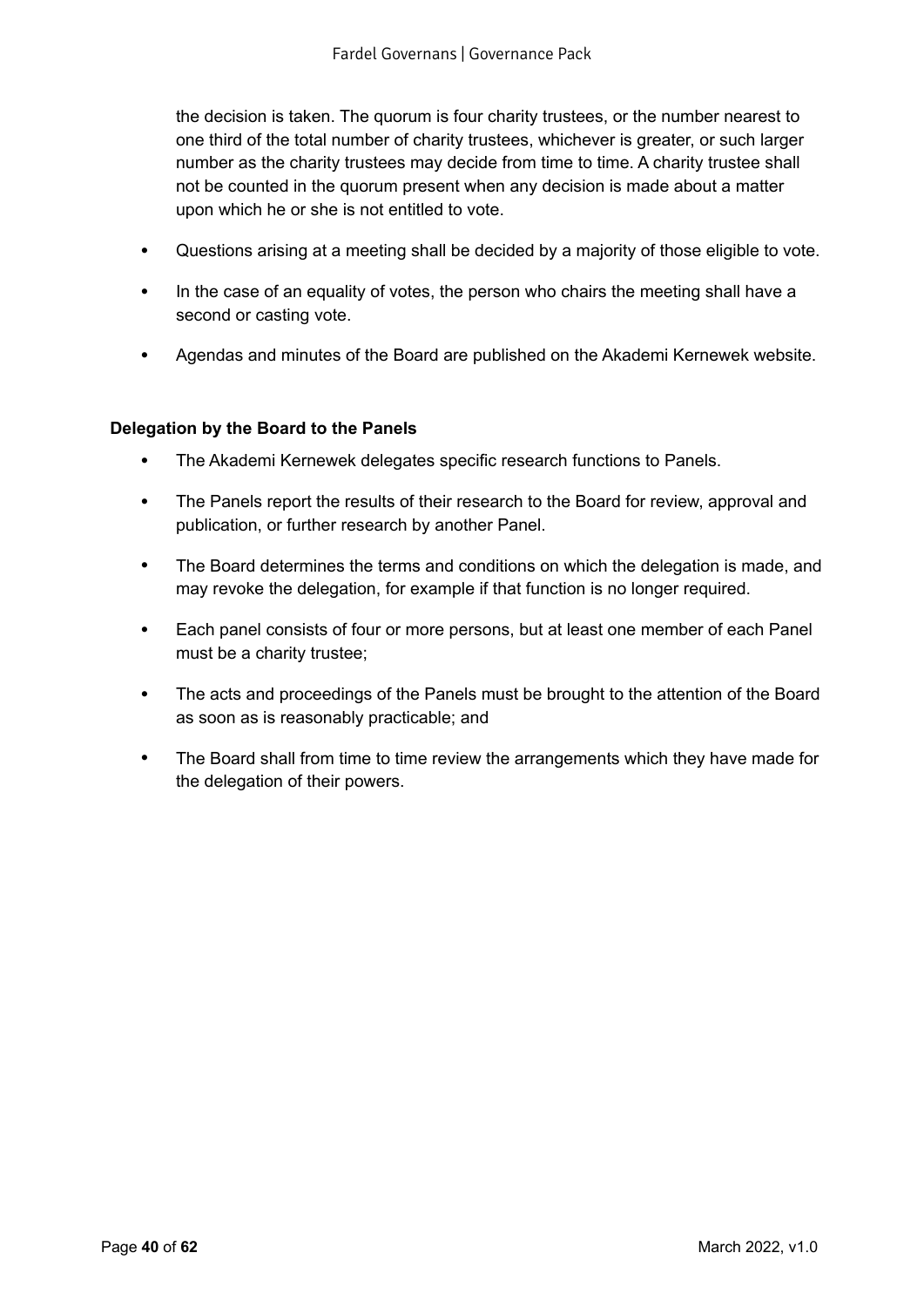## <span id="page-40-0"></span>**3. Akademi Kernewek: Board of Trustees**

The Board Members are the Trustees of the CIO and the Board is the decision-making body of the Akademi Kernewek. Panel Chairs must also attend Board meetings on an exofficio basis and other people may be invited to attend for specialist advice.

#### **Board Remit**

- 1. To take responsibility for the management of the Akademi Kernewek, ensuring that the Akademi Kernewek complies with Charity Commission rules and follows good practice for charities.
- 2. To take responsibility for the financial management of the Akademi Kernewek, including agreeing an annual budget, ensuring systems are in place to account for expenditure and income and ensuring that work is carried out efficiently.
- 3. To set the strategy and work plan of the Akademi Kernewek and report progress to Cornwall Council and any other funders on an annual basis.
- 4. To ensure that agreed targets are met and to comply with agreed monitoring procedures.
- 5. To establish Panels with specific remits to work on particular tasks. In 2022, there are four Panels with an on-going remit, but their remit may be changed by the Board in the future. The Panels may be disbanded by the Board and/or new Panels may be formed.
- 6. To monitor, review and approve the work of the Panels and Panel Chairs. The Panels will report a summary of recent research to each Board meeting, with key issues highlighted for Board consideration and approval and a schedule of the full work to be made available if required by the Board.
- 7. To put in place measures to ensure that the administration of the Akademi Kernewek is carried out efficiently.
- 8. To promote the work of the Akademi Kernewek, including research on terms and place names, Panel policies and methods for contacting the Akademi Kernewek.
- 9. Only the Trustees are able to vote on decisions. Panel Chairs will be expected to attend the Board ex-officio. The Board will have the ability to co-opt specialist advice if required (e.g. to provide financial or other expertise).
- 10. Board members must be appointed for a term of three years by a resolution passed at a properly convened meeting of the charity trustees.
- 11. In selecting individuals for appointment as charity trustees, the charity trustees must have regard to the skills, knowledge and experience needed for the effective administration of the Akademi Kernewek.

#### **Person specification for Board Members (Trustees)**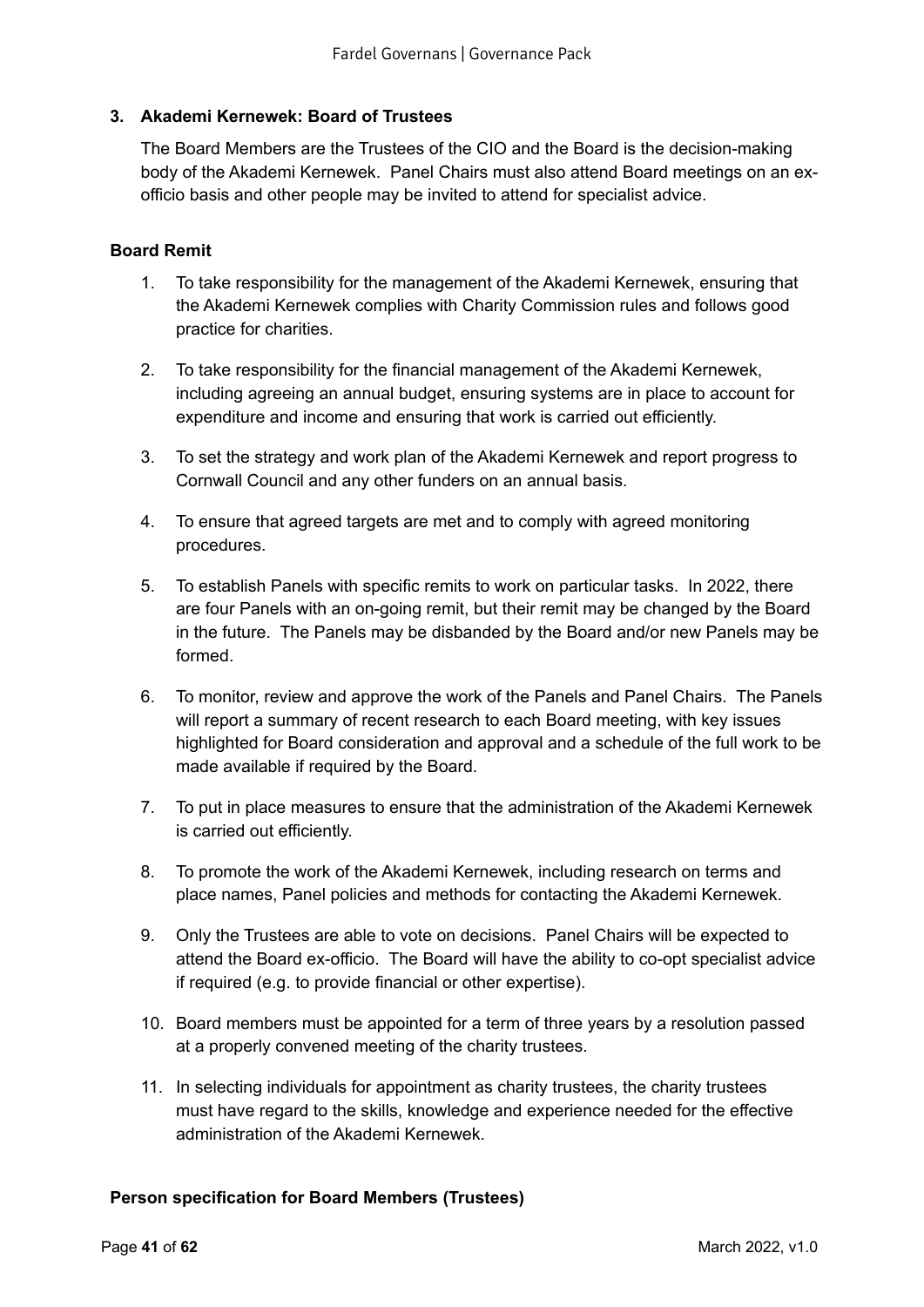- 1. Board members should normally possess a good knowledge of the Cornish language, sufficient to allow them to judge issues that may arise in compiling and monitoring the work programme.
- 2. The Board may also include Members who are not able to speak Cornish but with particular skills of benefit to the Akademi, such as financial, research and management experience.
- 3. Board membership should include Further and Higher Education partners.
- 4. The minimum number of Board members will be three and the maximium will be twelve.
- 5. Board members should act in the best interests of the Akademi Kernewek. Other interests should be declared.
- 6. Board members must support the use of the Standard Written Form of Cornish in official public and educational work.
- 7. Board members will be expected to be able to speak on behalf of the Akademi on occasion.
- 8. Board members should be prepared to work in a consensual manner and seek advice where required.
- 9. Board members may also be members or Chair of a Panel.
- 10. Board members will be expected to attend regular meetings in Cornwall.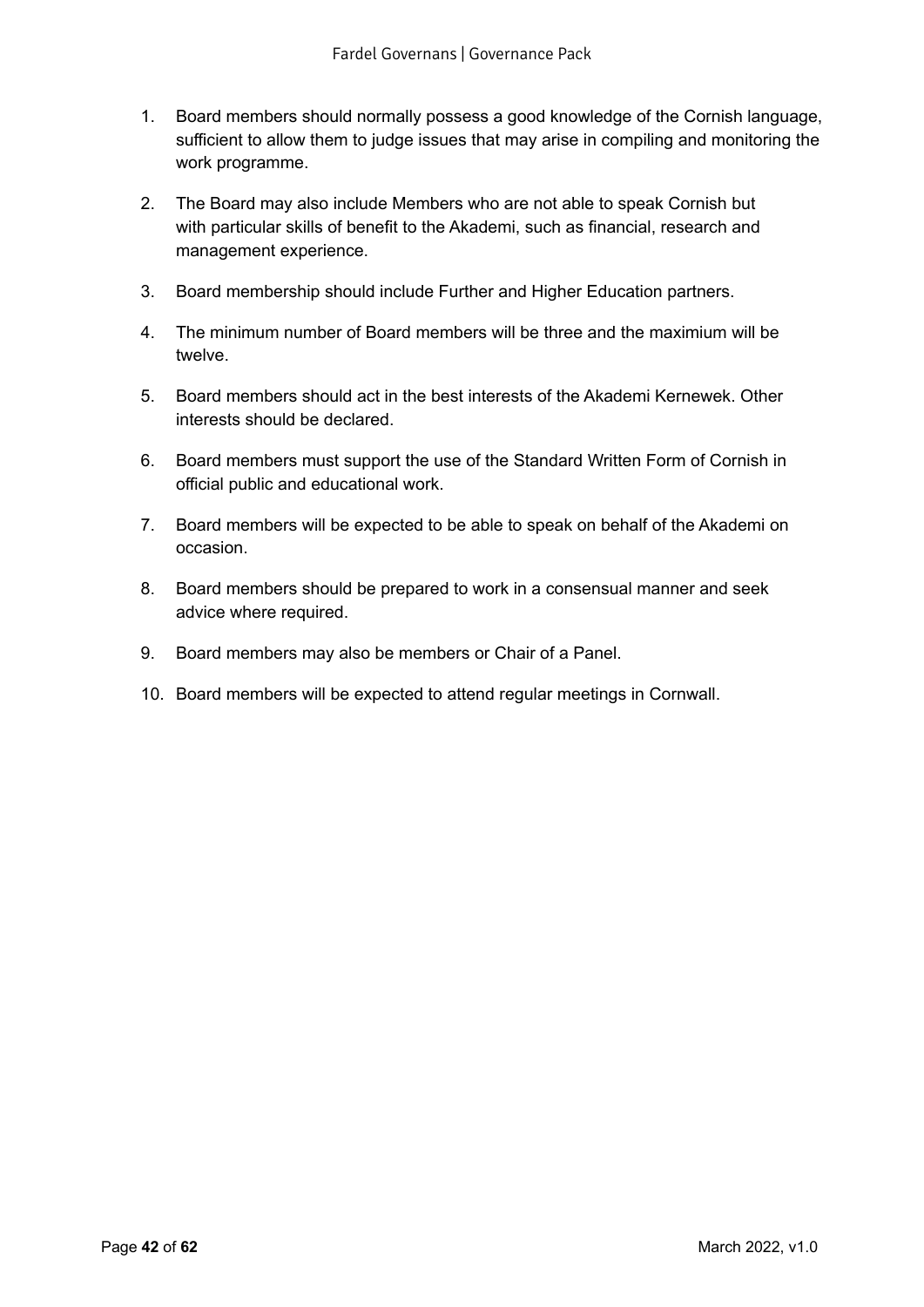#### <span id="page-42-0"></span>**4. Akademi Kernewek: Panels**

#### **Panel Remit - General**

- 1. Panels will be equipped with individual subject remits set by the Board.
- 2. Panels will be composed of 5-8 members.
- 3. Panels will meet more regularly than the Board in order to implement their remit.
- 4. The Panel will publish a Panel Policy Document, so that the public can understand how decisions are reached and the Policy Document should evolve to reflect the developing knowledge and expertise of each Panel. Changes to the Policy Document must be reported to the Board.
- 5. Panel research will be reported to the Board for approval and publication on the Akademi Kernewek website.
- 6. Panels will be subject to a 2-year review, at which membership and the Chair will be reviewed and refreshed if appropriate.
- 7. Panels will develop links with other language academies and universities, particularly Celtic language organisations, with a view to developing best practice, networks in similar fields and shared/linked resources.

#### **Person specification for Panel Chairs**

- 1. Panel Chairs will be appointed by the Board. Panel Chairs will be expected to work with Panel members to fulfil the remit of their particular Panel.
- 2. Chairs will either have a particular expertise in the area of study of the Panel or the ability to act as fair facilitator and work programme manager for a Panel if that is deemed appropriate. Their main role is to manage the workflow of the Panel, facilitate discussion and ensure objective and rigorous decision-making based on evidence. The Board will therefore appoint Chairs according to their ability to lead the Panel, not by dint of having the most knowledge in the remit of the Panel.
- 3. Chairs will seek to reach decisions by consensus wherever possible and by majority where necessary. Panel decisions will be guided by policies, practices and methodology prepared by each Panel and by the SWF Specification. Panel decisions will be reported to the Board for approval (or further research) and published on the Akademi website.
- 4. Chairs will report the work of their Panel to the Board and may serve as members of the Board.
- 5. Chairs will undertake to ensure that their Panel meets any targets set by the Board or service delivery requirements that may be agreed between the Akademi and Cornwall Council and other funders or partners.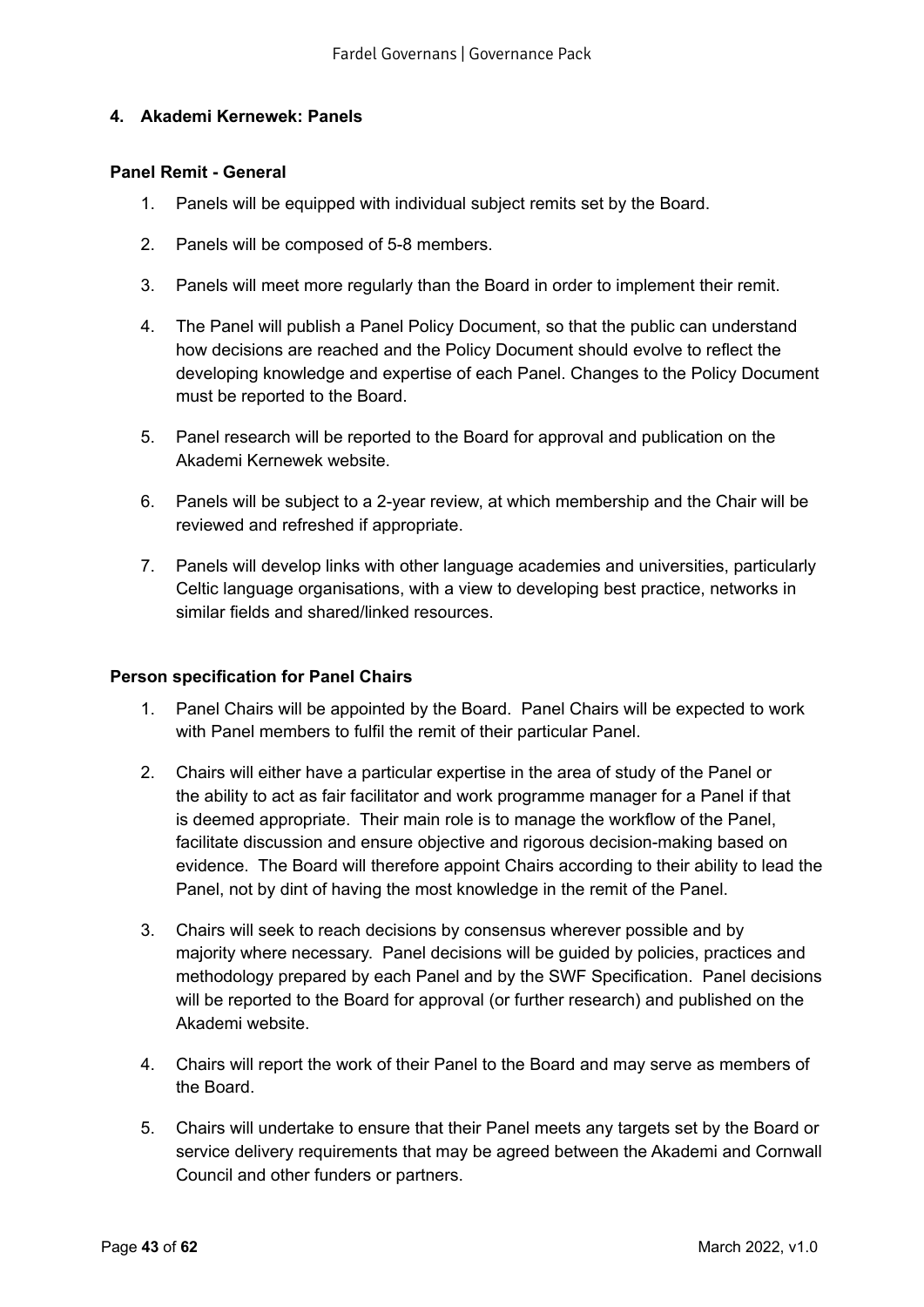- 6. Chairs will, in conjunction with the Board, identify suitable Panel members, having due consideration for a spread of expertise, inclusivity and diversity.
- 7. Panel Chairs will be expected to attend regular meetings in Cornwall.

#### **Specific Remits of the Four Panels**

#### **PLACE NAME PANEL**

- To research Cornish language place names and provide Cornish language SWF equivalents to places in Cornwall to be maintained in a publicly available database
- To research Cornish language street names and provide Cornish language SWF translations of street names for use on signs by councils
- To collate a supporting body of evidence on Cornish language place names and bring together expertise in the field
- To input place names and street names in the Akademi Kernewek place name database and report recent work to the Board for approval.

#### **TERMINOLOGY PANEL**

- To research new terms in the Cornish language to support the Translation Service, partner organisations' projects and the Cornish language community generally.
- To collate evidence from existing resources, projects and speakers to create a pooled evidence base to support the work of the Terminology Panel
- To research terms to enable Cornish speakers to use their language in any field in the 21st Century and to reflect and prioritise modern day use of the language.
- To report to Board for approval lists of new terms. On approval by the Board, new terms will be a) published in the online dictionary and b) published as subject lists on the Akademi website for consultation. The Panel will consider consultation responses and then recommend final versions of the terms to the Board approval and inclusion in the online dictionary.

#### **RESEARCH PANEL**

- To respond to the other Akademi Panels and Translation Service on more complex matters of vocabulary, spelling, grammar and use, where Panels are unable to come to a satisfactory conclusion or have been unable to find sufficient evidence.
- To develop a network of research being carried out into the Cornish language by partners, with a view to reducing duplication, sharing results with the Cornish language community and identifying gaps and priorities for future research.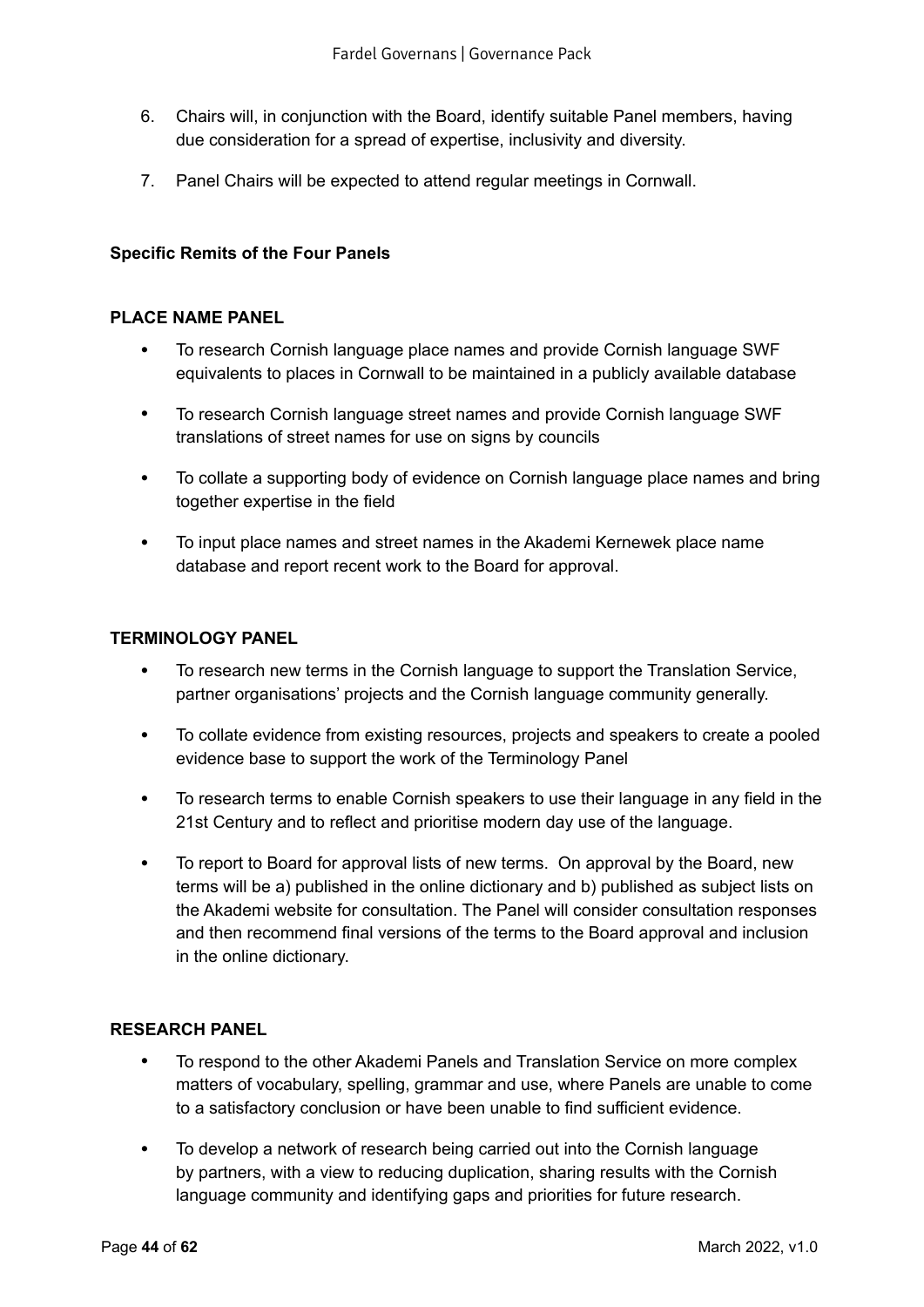## **DICTIONARY**

The Panel's main function is to develop the Maes-T dictionary database by inputting a) terms researched by the Terminology Panel and approved by the Board, and b) additional details for existing entries provided by the Terminology and Research Panels.

The specific remit of the Panel is:

- To expand the depth of entries in the Cornish SWF dictionary. This will include parts of speech, plurals, specific meanings, register of use and historic attestations where these are useful, but the primary purpose is to provide a dictionary for using Cornish language in the 21st Century.
- To ensure that terms in the Cornish language dictionary and new terms generated by the Terminology Panel comply with the SWF Specification (3rd edition 2021).
- To identify and implement improvements to functionality and presentation of the online dictionary.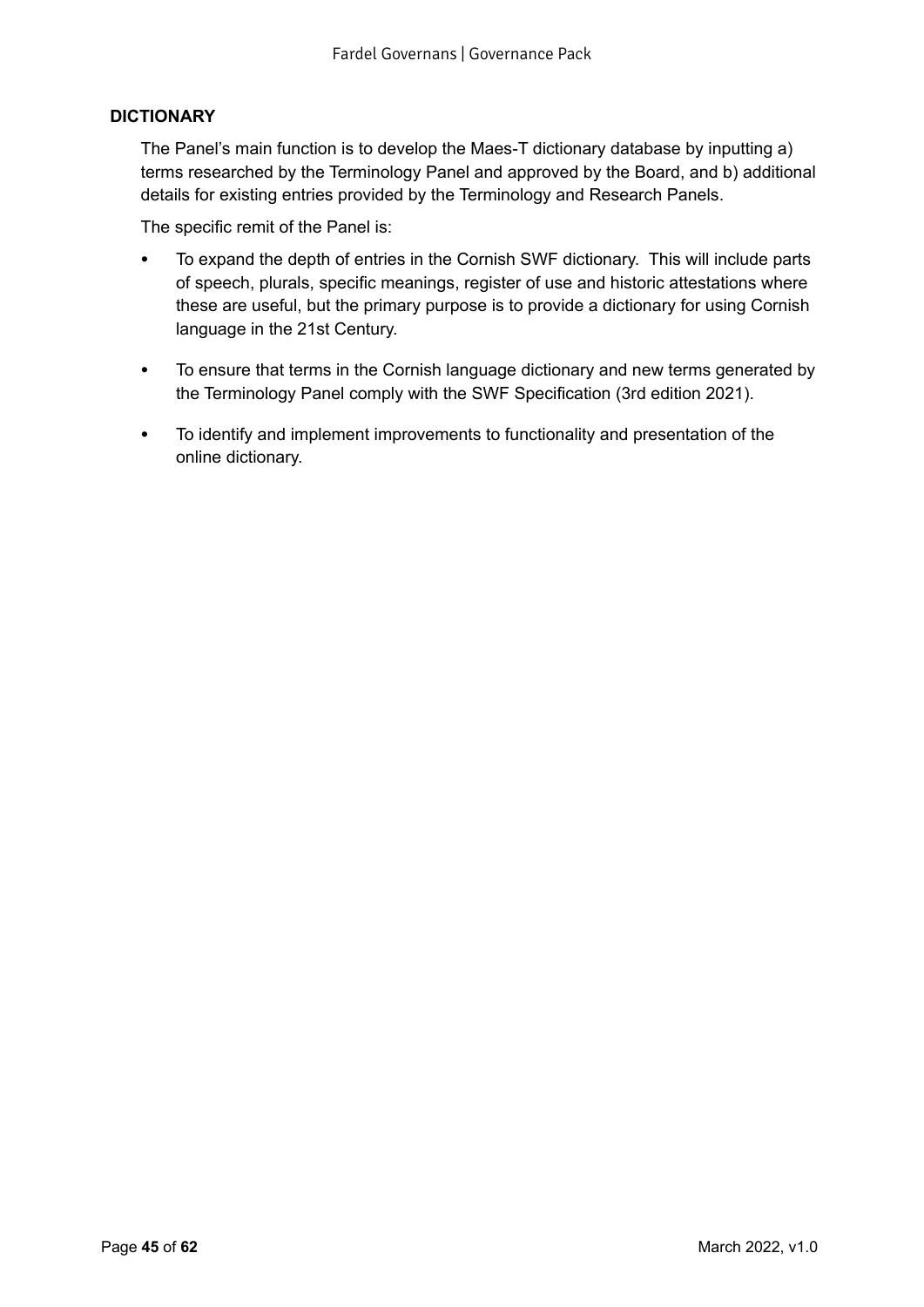## <span id="page-45-0"></span>**5. Appointment process for Trustees, Chairs and Panel Members**

#### **(a) Trustees**

- 1. The Akademi Kernewek constitution specifies the terms of appointment of the initial trustees from the date of formation as a CIO. At the end of that period of appointment trustees may stand down or may indicate that they are prepared to continue for one further period of three years. If the trustee wishes to stand down, the Board may wish to appoint a replacement.
- 2. The Board will periodically carry out a skills audit to identify any areas of expertise which the Board considers would be beneficial but are not offered by current trustees. In that case an additional appointment may be made.
- 3. The vacancy will be advertised on the Akademi website and the areas of expertise sought will be specified. Cornish language groups will be informed through the Rosweyth (network of Cornish language groups).
- 4. Applicants will meet at least two existing trustees who will ensure that applicants are fully aware of the responsibilities of the Board.
- 5. All applicants' names will be circulated to Board members. If there are several applicants existing trustees will be asked to vote with the chair having a casting vote.

#### **(b) Panel Chairs**

1. The Panel chair will be appointed by the Board but usually seeking the recommendation of the Panel's members. A trustee may be asked to facilitate this appointment if necessary.

#### **(c) Panel members**

- 1. Panels should consist of members with an expertise in the remit of the Panel and the Panels should aim to bring together a range of expertise so that the Akademi convenes the sum of knowledge in the Cornish language community.
- 2. Panel members should normally have competency in Cornish language but the expertise of non-Cornish language speakers should be sought and welcomed.
- 3. Panels should review their remit on a regular basis and consider the appointment of new panel members if they are not able to fulfil the remit. Additional panel members may be appointed if the existing panel agree that they would enhance or extend the range of expertise.
- 4. The panel chair should facilitate the appointment of panel members. Vacancies may be advertised on the Akademi website and through Rosweyth.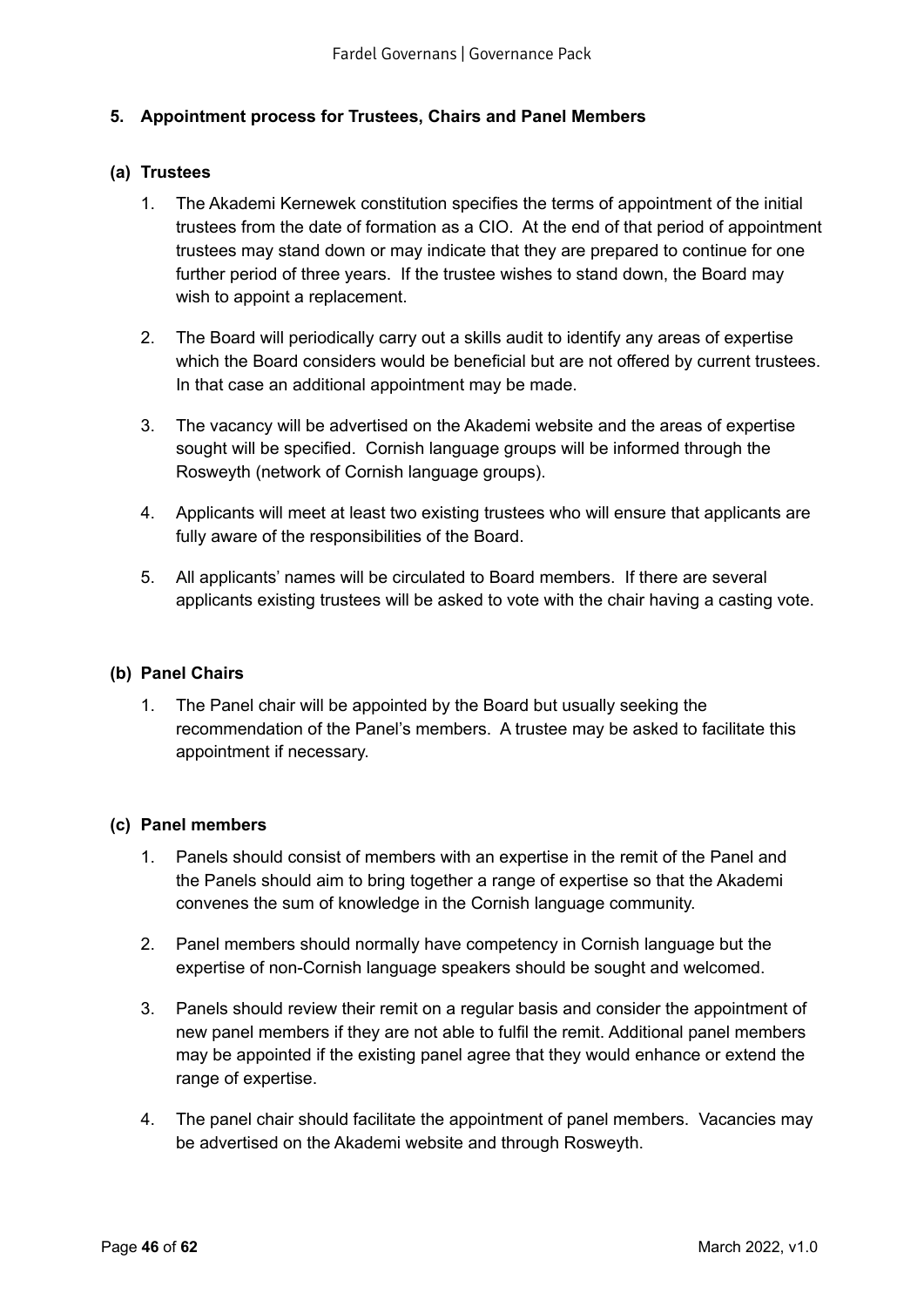

## <span id="page-46-0"></span>**Section D: Akademi Kernewek Governance Policies**

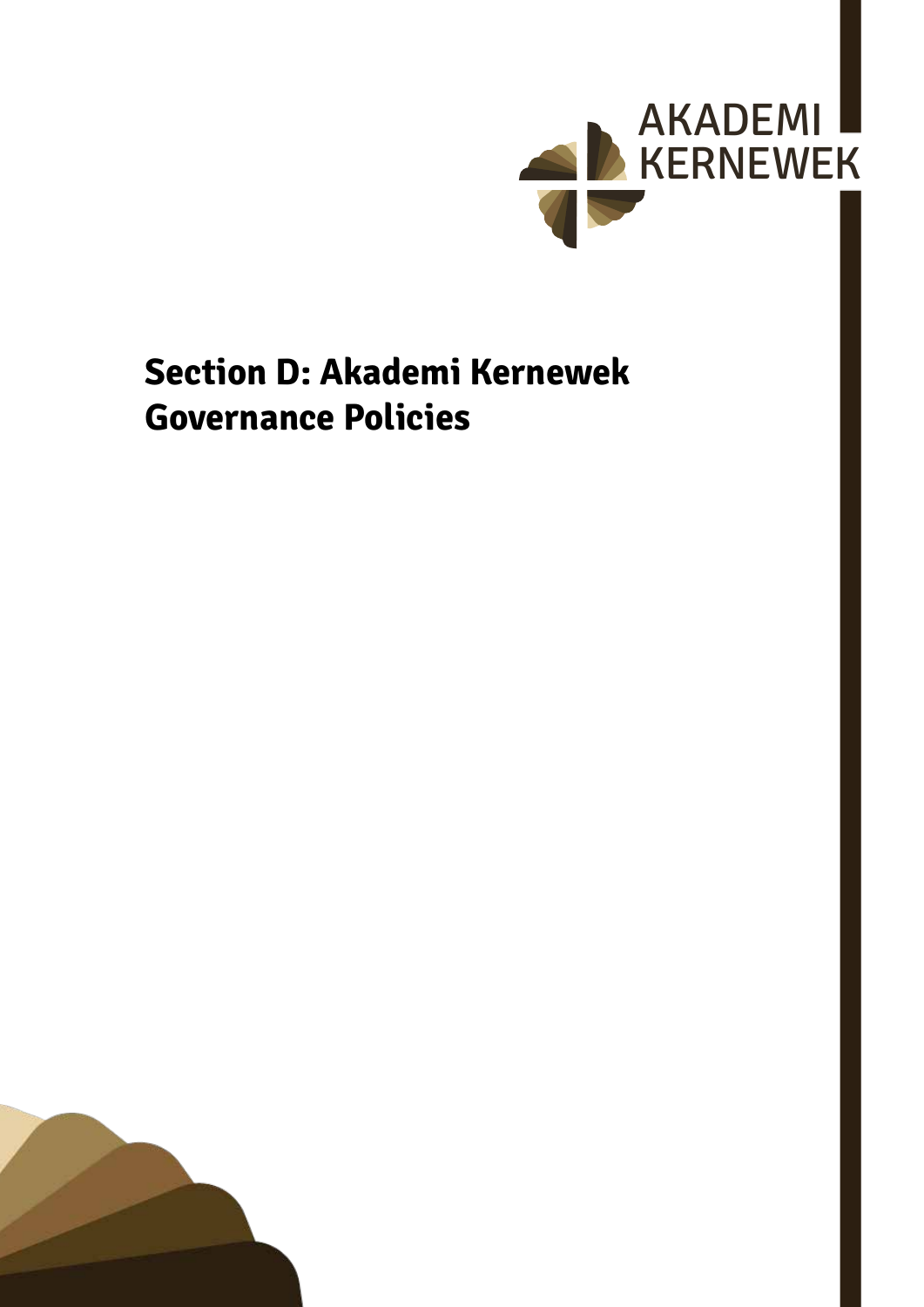## <span id="page-47-0"></span>**People Policies**

## **1. AKADEMI KERNEWEK CODE OF CONDUCT**

#### **Part 1: For Trustees, Panel Chairs and Panel Members**

#### GENERAL

I will respect and uphold the values of the Akademi Kernewek, these values being to:

- a) Encourage those with research and knowledge about Cornish language to work together and always acting with respect
- b) Share our pooled knowledge of the Cornish language in the Standard Written Form
- c) Cooperate and work together to reach joint decisions, always respecting
- d) Be open so that information about the Cornish language is easily accessible
- e) Support Cornish speakers and learners by meeting their reference needs
- f) Build confidence for partners across Cornwall to use more Cornish language.

I will act within the Akademi Kernewek constitution and the law, being aware of the contents of the Akademi's governance code, policies and procedures and the law as it applies to the Akademi Kernewek.

I will maintain a sound and up-to-date knowledge of the Akademi Kernewek and its work – understanding how the Akademi works and the environment within which it operates.

#### MANAGING INTERESTS

I will act in the best interests of the Akademi Kernewek as a whole – considering what is best for the organisation and its beneficiaries and avoiding bringing the Akademi into disrepute.

I will manage conflicts of interest effectively – registering, declaring and resolving conflicts of interest. I will not seek to gain materially or financially unless specifically authorised to do so.

I will respect confidentiality – understanding what confidentiality means in practice for the Akademi Kernewek, its board and the individuals involved with it.

#### MEETINGS

I will attend meetings and other appointments or give apologies – considering other ways of engaging with the organisation if regularly unable to attend panel meetings.

I will prepare fully for meetings and all work for the Akademi Kernewek – reading papers, querying anything I don't understand and thinking through issues in good time before meetings.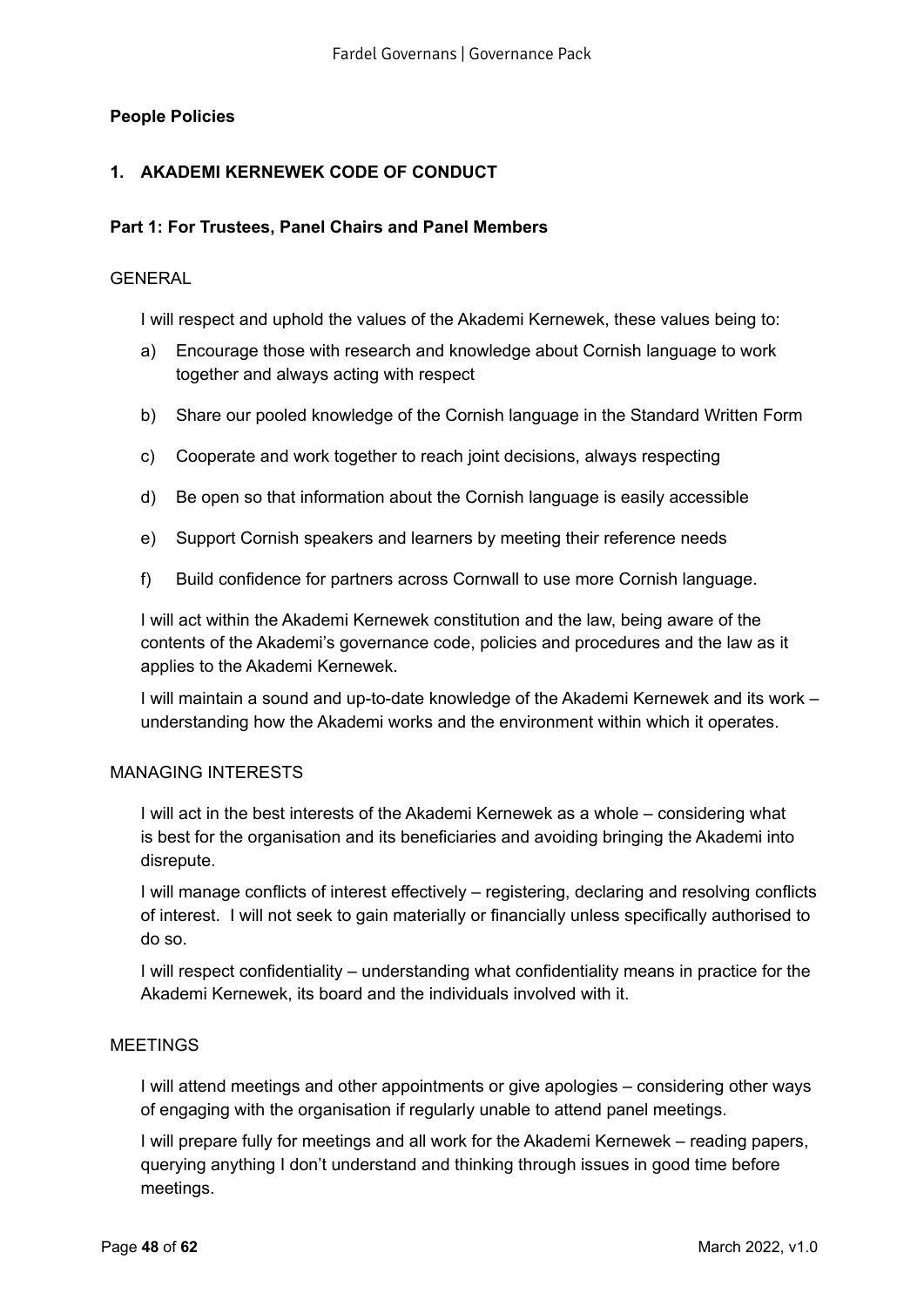I will actively engage in discussion, debate and voting in meetings – contributing positively, listening carefully, challenging sensitively and avoiding conflict.

I will act jointly and accept a majority decision – making decisions collectively, standing by them and not acting individually unless specifically authorised to do so.

#### **BEHAVIOUR**

I will work considerately and respectfully with all – respecting the opinions of others, respecting the different roles and diversity of panel members, and avoiding giving offence.

I will contribute to ensuring meetings are welcoming and professional, and ensure that communication both in person and online is courteous, respectful and avoids giving offence.

Trustees and Panel members are expected to honour the content and spirit of this code.

| Signed: |  |
|---------|--|
| Name:   |  |
| Date:   |  |

#### **Part 2: Additional Responsibilities for Trustees**

I will seek to be accountable for my actions as a trustee of the Akademi Kernewek, and will submit myself to whatever scrutiny is appropriate.

I accept my responsibility to ensure that the Akademi Kernewek is well run and will raise issues and questions in an appropriate and sensitive way to ensure that this is the case.

#### **GOVERNANCE**

I will actively contribute towards improving the governance of the trustee board, participating in induction and training and sharing ideas for improvement with the board.

I will help to identify good candidates for trusteeship at the Akademi Kernewek and, with my fellow trustees, will appoint new trustees in accordance with agreed selection criteria.

#### LEAVING THE BOARD

I understand that substantial breach of any part of this code may result in procedures being put in motion that may result in my being asked to resign from the trustee board.

Should this happen I will be given the opportunity to be heard. In the event that I am asked to resign from the board I will accept the majority decision of the board in this matter and resign at the earliest opportunity.

If I wish to cease being a trustee of the Akademi Kernewek at any time, I will inform the chair in advance in writing, stating my reasons for leaving.

| Signed: |  |
|---------|--|
| Name:   |  |
| Date:   |  |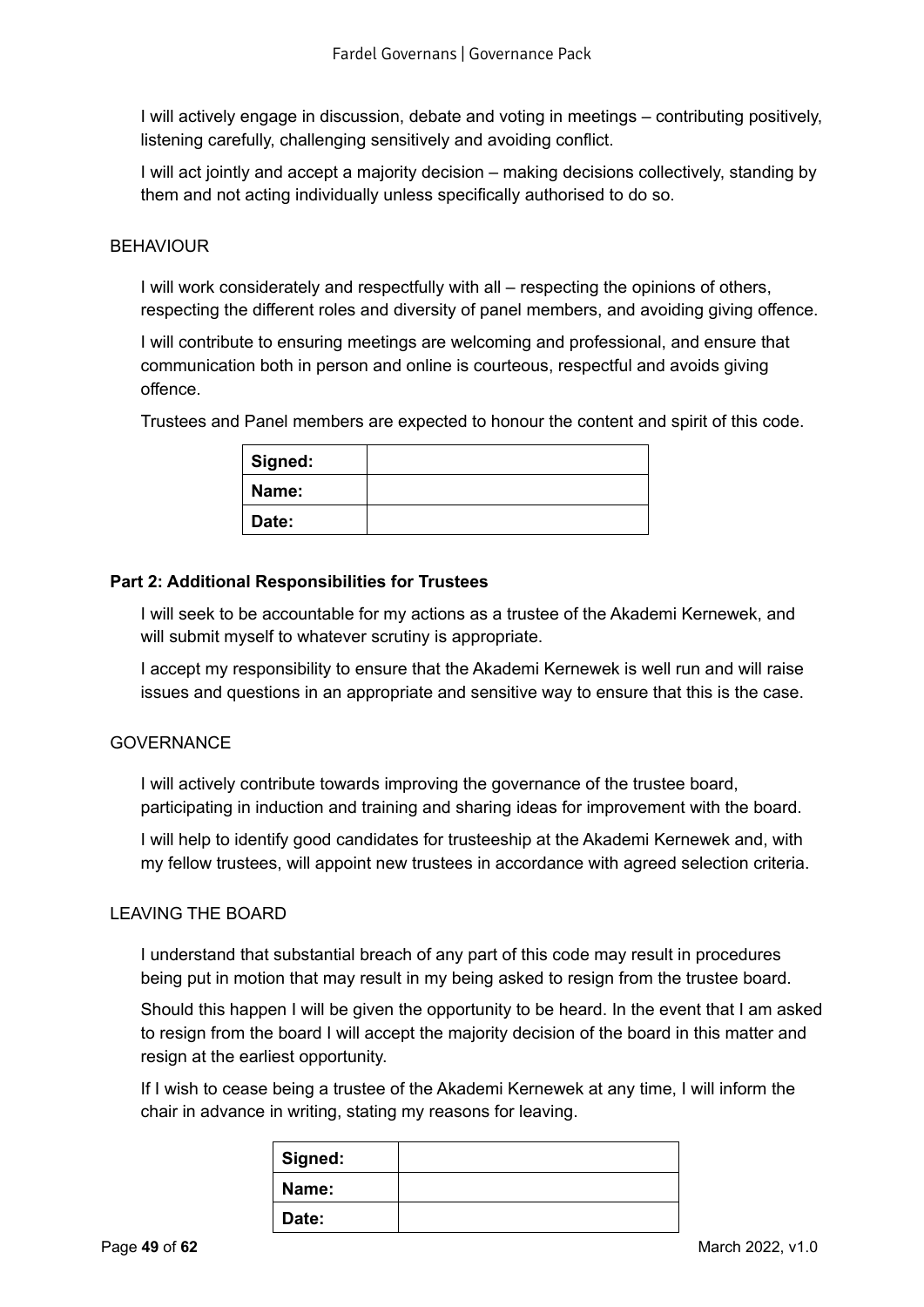## <span id="page-49-0"></span>**2. CONFLICTS OF INTEREST**

This policy applies to trustees of the Akademi Kernewek and all members of Akademi Kernewek Panels.

#### **Why we have a policy**

Trustees have a legal obligation to act in the best interests of the Akademi Kernewek, and in accordance with the Akademi Kernewek's governing document, and to avoid situations where there may be a potential conflict of interest. Staff and volunteers have similar obligations.

Conflicts of interests may arise where an individual's personal or family interests and/ or loyalties conflict with those of the Akademi Kernewek. Such conflicts may create problems; they can:

- inhibit free discussion
- result in decisions or actions that are not in the interests of the Akademi Kernewek
- risk the impression that the Akademi Kernewek has acted improperly.

The aim of this policy is to protect both the organisation and the individuals involved from any appearance of impropriety.

#### **Conflicts of Interest Policy**

- 1. Trustees must sign the Declaration of Interests form annually setting out business interests and membership of committees. The collected declarations form the Register of Interests. Any potential conflicts of interest with the work of the Akademi must be declared.
- 2. At the beginning of each Board meeting trustees are asked:
	- i. If they have any financial or other interest in any item on the agenda.
	- ii. If there are any changes to the Register of Business Interests.
- 3. If a conflict of interest is declared the chair may ask the trustee to leave the meeting while a specific item is discussed.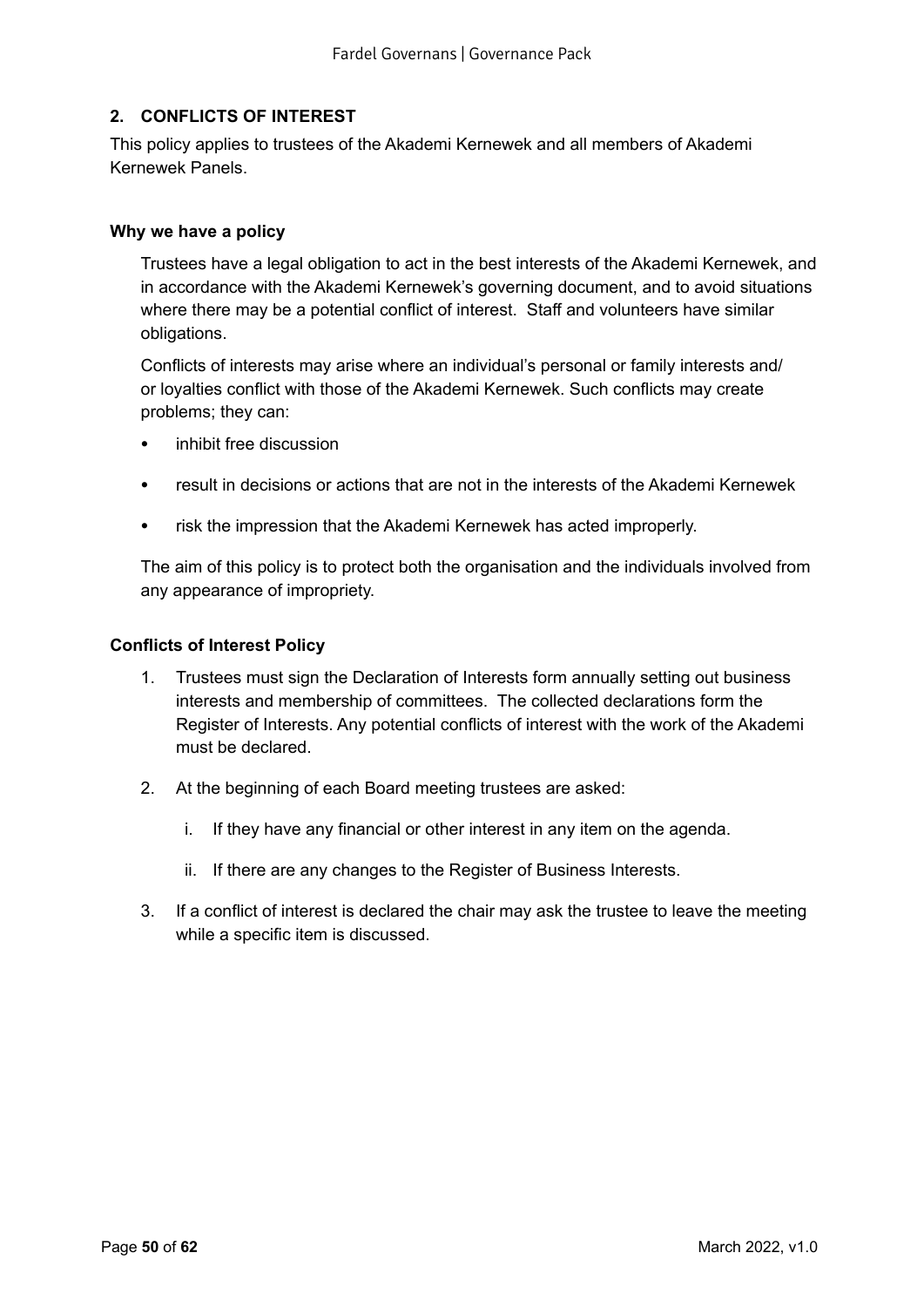## <span id="page-50-0"></span>**3. COMPLAINTS POLICY**

- 1. Under the current structure internal complaints may arise:
	- (a) If panel members, panel chairs, or trustees believe they have experienced an injustice themselves or if they believe there has been irregular or illegal behaviour by a colleague.
	- (b) If panel members, chairs or trustees feel their views are not being listened to or they are excluded from discussions which they are entitled to contribute to.
- 2. Complaints will be dealt with in two stages:
	- (a) Informally, when the complainant should write to or speak to the Chair of Trustees, who must then raise the concern with the colleague named.
	- (b) If the informal approach does not resolve the issue, the complainant must set out in writing the case to be answered and present the case to the Chair of Trustees making clear that he or she wishes the complaint to be dealt with formally.
	- (c) The Chair of Trustees must then ask two other Trustees to investigate. The complainant should, while the case is investigated, ask a friend or a colleague to attend all meetings with him or her.
	- (d) A written report of all discussion is then submitted to the Chair of the Akademi who will decide on what further action must be taken.
	- (e) Confidentiality must be adhered to at all times and issues must not be delayed unreasonably by either party involved.
- 3. The Akademi may also receive complaints from people or organisations who are not formally associated with the Akademi.
	- (a) If the complaint is made about a panel member, or trustee the two-stage procedure set out in paragraph 2 applies.
	- (b) If the complaint is made about the Akademi, either in connection with processes or procedures, a meeting of trustees should be convened and attempts must be made to resolve the issue amicably. The Akademi should also recognise that such complaints can sometimes help an organisation focus on ways of improving procedures.
	- (c) The Akademi should refrain, if at all possible, from entering into public debates on social network sites and respond directly and privately to the complainant.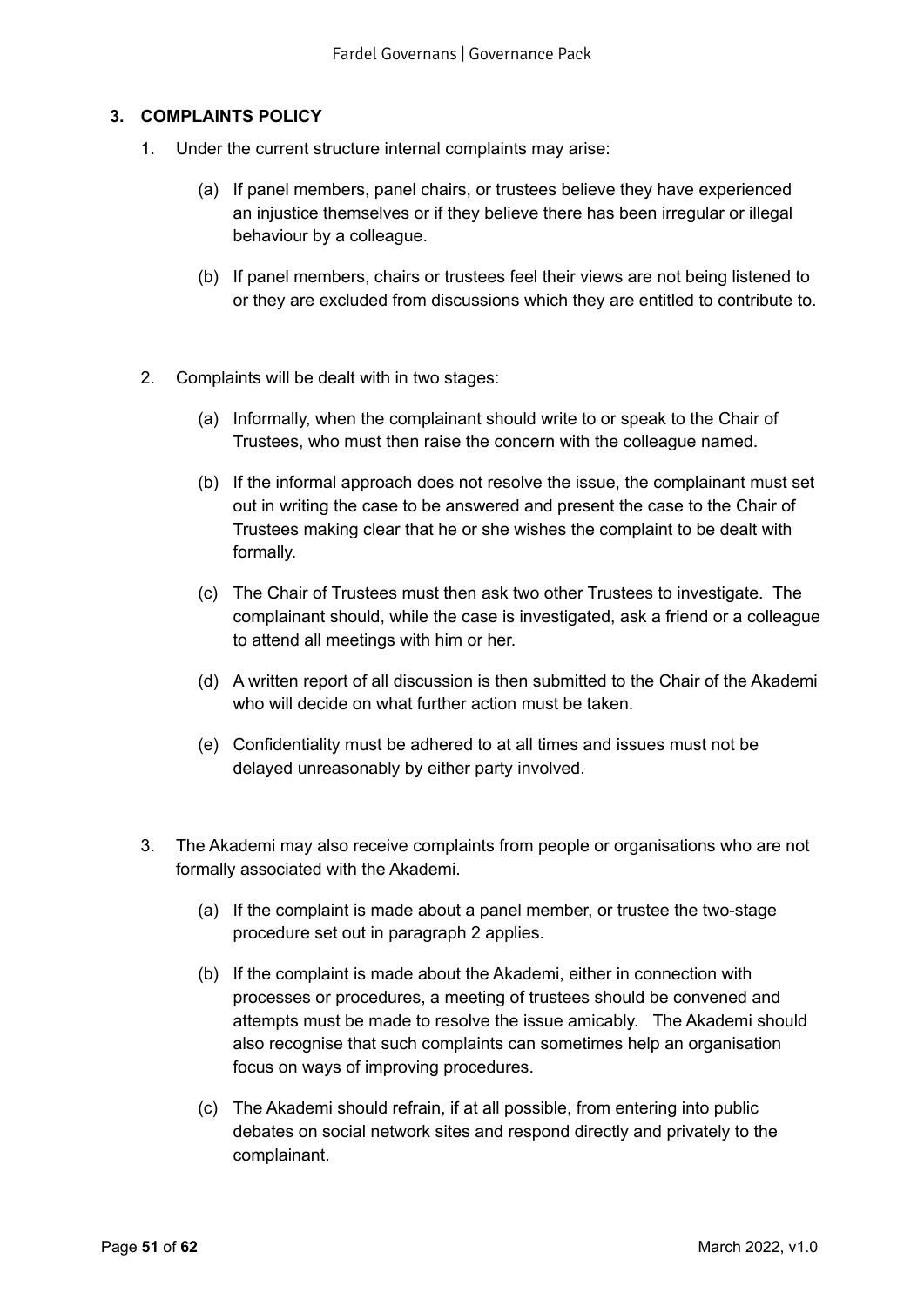- 4. If a complaint is made about published work of the Akademi, the Board will:
	- (a) Ask the relevant Panel Chair to consider and review the complaint and report to the next meeting of the Board with details of the matter, evidence to support the published work and a recommendation to the Board.
	- (b) The Board will consider the complaint itself and the advice of the Panel Chair and publish its decision. Details of the complainant will remain anonymous.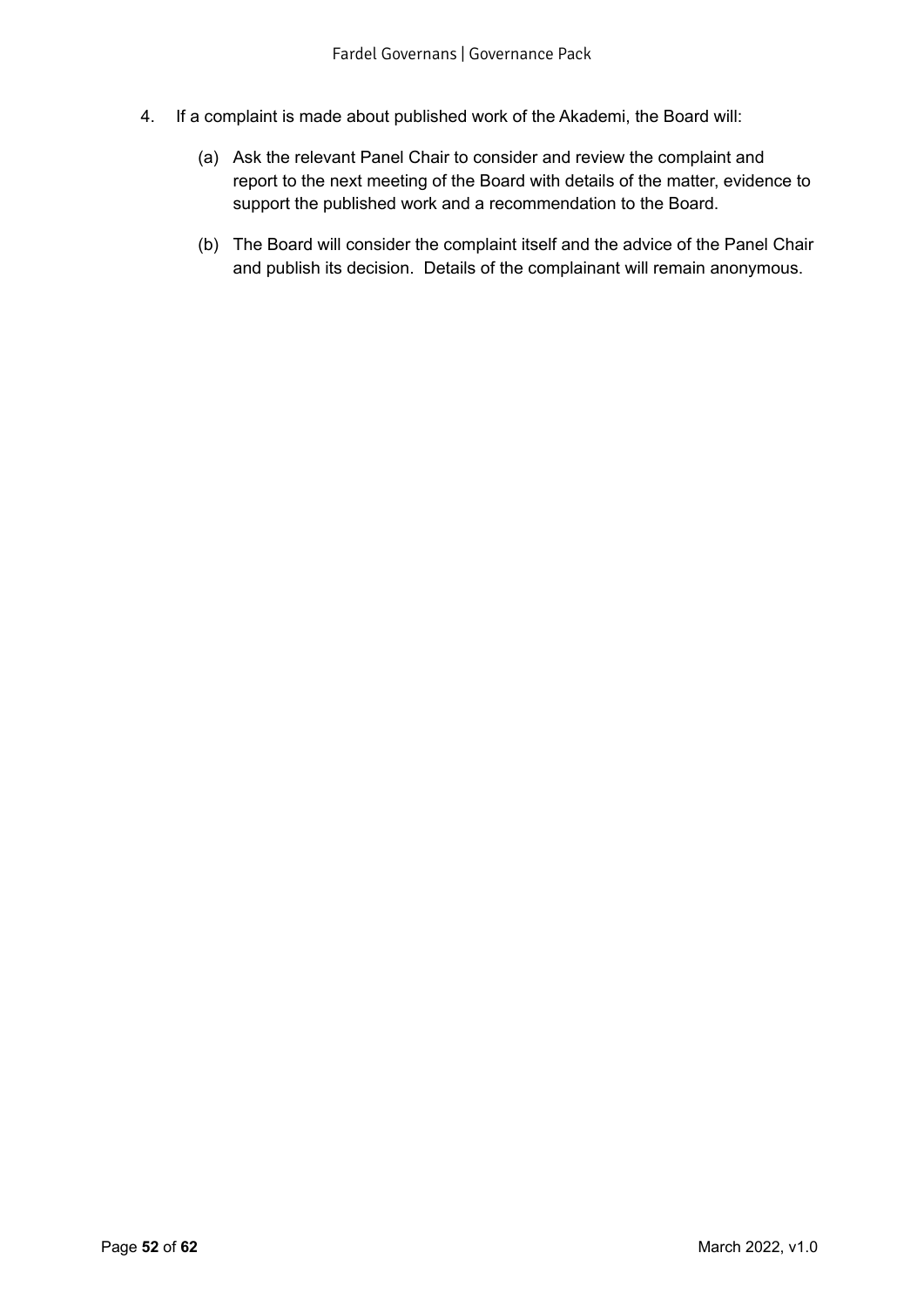## <span id="page-52-0"></span>**4. EQUAL OPPORTUNITIES**

#### **Introduction**

Akademi Kernewek accepts that in society certain groups or individuals are denied equality on the grounds of race, gender, marital status, caring responsibilities, disability, gender re-assignment, age, social class, sexual orientation and religion/belief or any other factor irrelevant to the purpose in view.

### **Policy**

Akademi Kernewek will treat all people with dignity and respect, valuing the diversity of all. It will promote equality of opportunity and diversity. It will not tolerate any form of discrimination on grounds of race, gender, marital status, caring responsibilities, disability, gender re-assignment, age, social class, sexual orientation, religion/ belief, irrelevant offending background or any other factor irrelevant to the purpose in view.

Akademi Kernewek will ensure its working practices and services are inclusive and it will support wider community efforts to tackle social exclusion, inequality, discrimination and disadvantage.

Akademi Kernewek will take positive steps to ensure that:

- all people are treated with dignity and respect;
- equality of opportunity and diversity is promoted;
- services are accessible, appropriate and delivered fairly to all;
- the mix of volunteers on the Board and Panels reflects, as far as possible, the broad mix of the population of the community;
- a welcoming working environment is provided in meetings and meetings are held in locations and at times that do not exclude participation;
- create effective partnerships with all parts of our community.

#### **Why have this policy?**

Akademi Kernewek recognises, respects and values diversity in its Trustees and volunteers, in the Cornish language community and those in the wider community who may be interested in the Cornish language.

Akademi Kernewek has this policy because it is a people-led organisation that must always ensure it meets the needs of the community through fair and appropriate support and development of the people who volunteer for the Akademi.

#### **PROCEDURES**

#### **Responsibility for Implementation**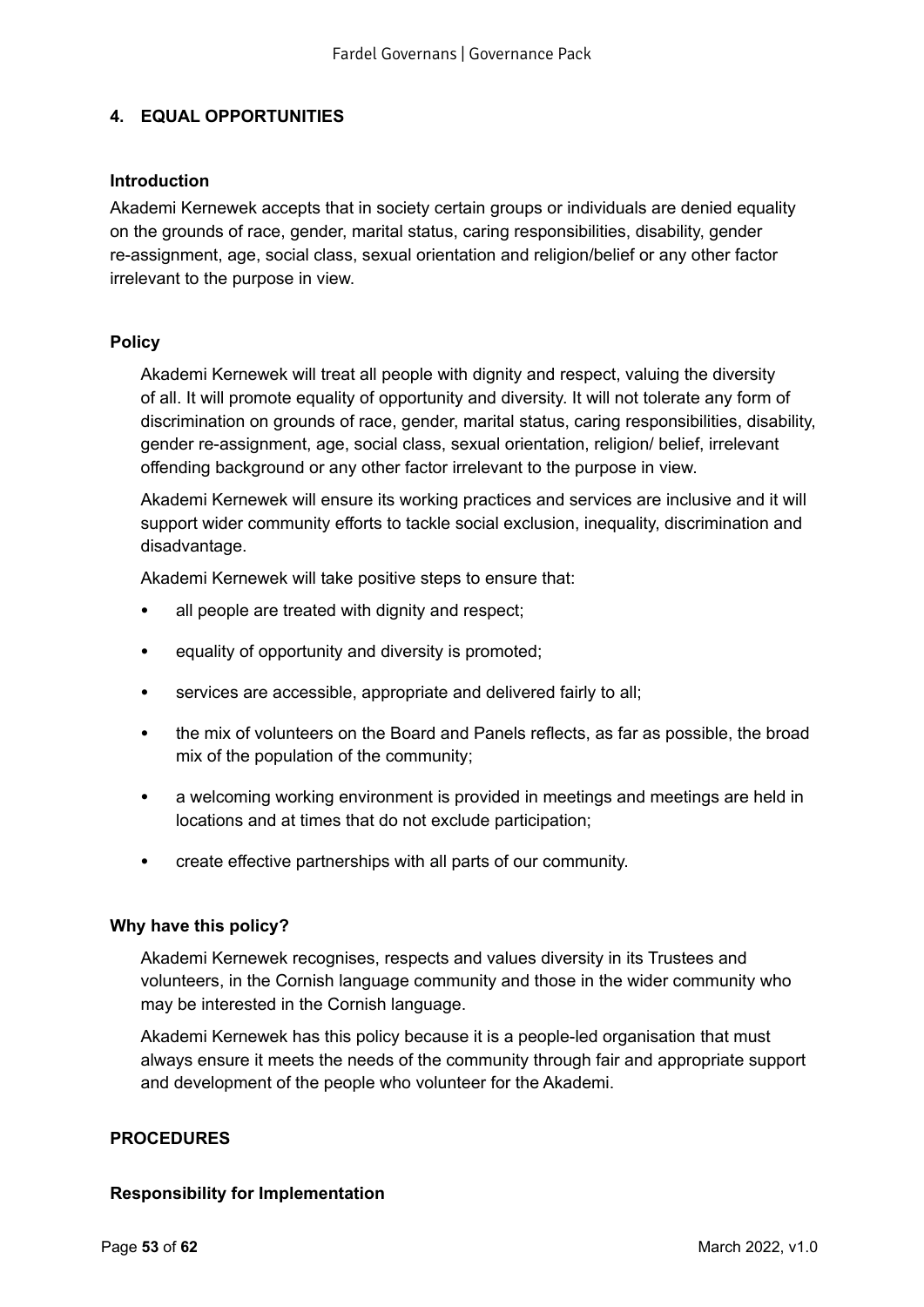This policy covers the behaviour of all people volunteering in Akademi Kernewek and sets out the way they can expect to be treated in turn by Akademi Kernewek. The overall responsibility for ensuring adherence to and implementation of this policy lies with the Trustees.

#### **Method of Implementation**

Akademi Kernewek intends to implement this policy by:

- Ensuring that Trustees and volunteers are made aware, understand and agree with this policy. All volunteers will be given a copy of this policy as part of their induction.
- Monitoring the services and publicity provided by Akademi Kernewek, to ensure that they are accessible to all sections of the population and do not discriminate.

#### **Monitoring and Reviewing**

Akademi Kernewek has declared its commitment to establishing, developing, implementing and reviewing a policy of equality of opportunity. The Board will review the policy annually.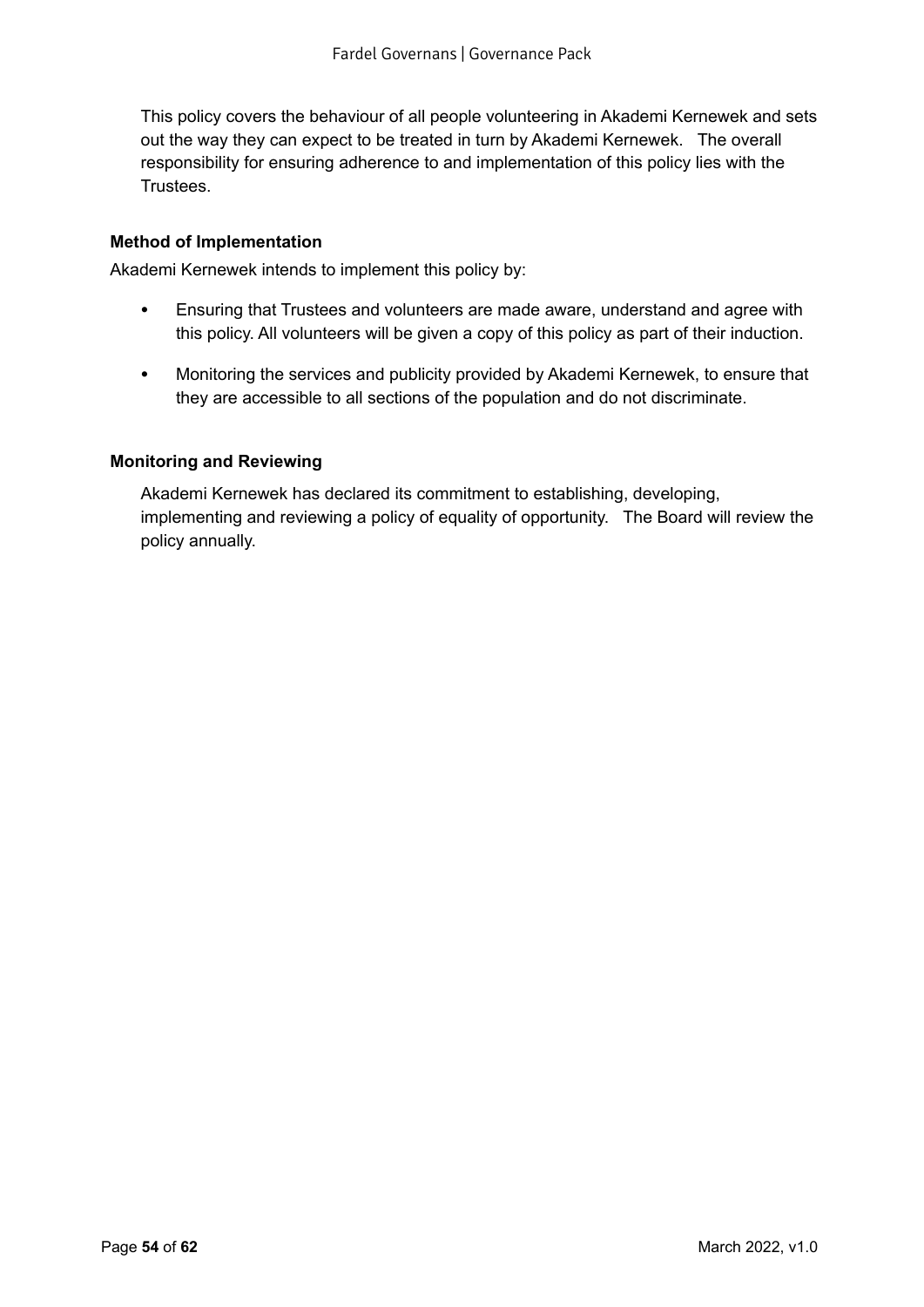## <span id="page-54-0"></span>**5. BULLYING AND HARASSMENT**

### **Policy**

Everyone will be treated with dignity and respect at Akademi Kernewek. Bullying and harassment of any kind are in no-one's interest and will not be tolerated. This policy applies to all Trustees, Panel members and any other volunteers.

#### **What are Bullying and Harassment?**

**Harassment**, in general terms is unwanted conduct affecting dignity where actions or comments are viewed as demeaning and unacceptable to the recipient. It may be related to age, gender, race, disability, religion, belief, sexuality, nationality or any personal characteristic of the individual, and may be persistent or an isolated incident.

**Bullying** is offensive, intimidating, malicious or insulting behaviour, an abuse or misuse of power through means intended to undermine, humiliate, denigrate or injure the recipient.

Bullying or harassment may be by an individual against an individual or involve groups of people.

It may be obvious or it may be insidious. It may be face to face or in written communications, email, or phone. Whatever form it takes, it is unwarranted and unwelcome to the individual. It may take place in private or in public.

For further guidance see:

[www.gov.uk/workplace-bullying-and-harassment](http://www.gov.uk/workplace-bullying-and-harassment)

[www.acas.org.uk/media/pdf/l/r/Bullying\\_and\\_harassment\\_employer\\_2010-accessible](http://www.acas.org.uk/media/pdf/l/r/Bullying_and_harassment_employer_2010-accessible-version-July-2011.pdf)[version-July-2011.pdf](http://www.acas.org.uk/media/pdf/l/r/Bullying_and_harassment_employer_2010-accessible-version-July-2011.pdf)

Examples of bullying/harassing behaviour include:

- spreading malicious rumours, or insulting someone by word or behaviour (particularly on the grounds of race, sex, age, disability, sexual orientation and religion or belief);
- copying memos that are critical about someone to others who do not need to know;
- ridiculing or demeaning someone picking on them or setting them up to fail;
- exclusion or victimisation:
- unfair treatment;
- overbearing behaviour to a person in meetings either individually or in group;
- unwelcome sexual advances touching, standing too close, the display of offensive materials;
- deliberately undermining a competent volunteer by overloading and constant criticism;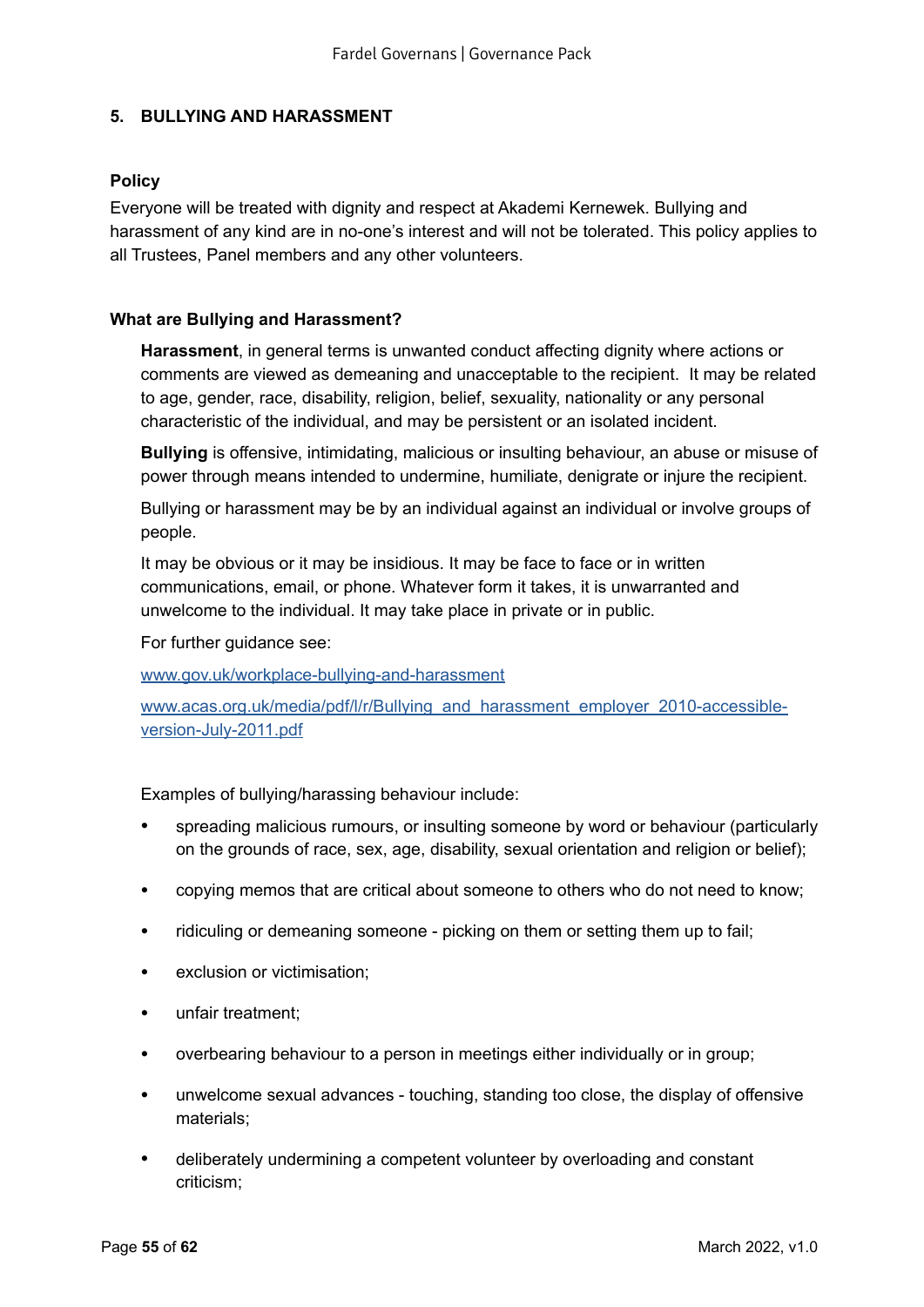Legitimate, constructive and fair criticism of performance or behaviour is not bullying. An occasional raised voice or argument is not bullying.

#### **Procedures**

Complaints of bullying and/or harassment, or information from Akademi volunteers relating to such complaints, will be dealt with fairly, sensitively and confidentially through the Akademi Kernewek's Grievance Procedure.

However, bullying or harassment will not be treated as a standard grievance; it is a serious issue and will be treated as such. Where complaints by panel members of bullying or harassment involve a Panel Chair, approaches should be made to another Panel Chair or Akademi Trustee.

#### **Investigation**

Complaints will be taken seriously and investigated promptly, objectively and independently. Decisions can then be made as to what action needs to be taken.

#### **Informal action**

If appropriate, the matter will be dealt with informally; sometimes people are not aware that their behaviour is unwelcome and an informal discussion can lead to greater understanding and an agreement that the behaviour will cease.

#### **Formal action**

More serious cases of bullying or harassment will be dealt with under the Akademi Kernewek's formal grievance procedure and may lead to dismissal from the organisation.

#### **Unfounded allegations**

Volunteers lodging a complaint will not be disciplined for doing so unless somebody makes an unfounded allegation of bullying and/or harassment for malicious reasons. The case will then be investigated and dealt with fairly and objectively under the grievance procedure.

#### **Procedures**

The aim of these procedures is to ensure incidents of bullying and harassment can be recognised and dealt with.

#### **How can bullying and harassment be recognised?**

Behaviour that is considered bullying by one person may be considered firm management or assertiveness by another. Most people will agree on extreme cases of bullying and harassment but it is sometimes the "grey" areas that cause most problems.

Bullying and harassment can often be hard to recognize – they may not be obvious to others, and may be insidious. The recipient may think "perhaps this is normal behaviour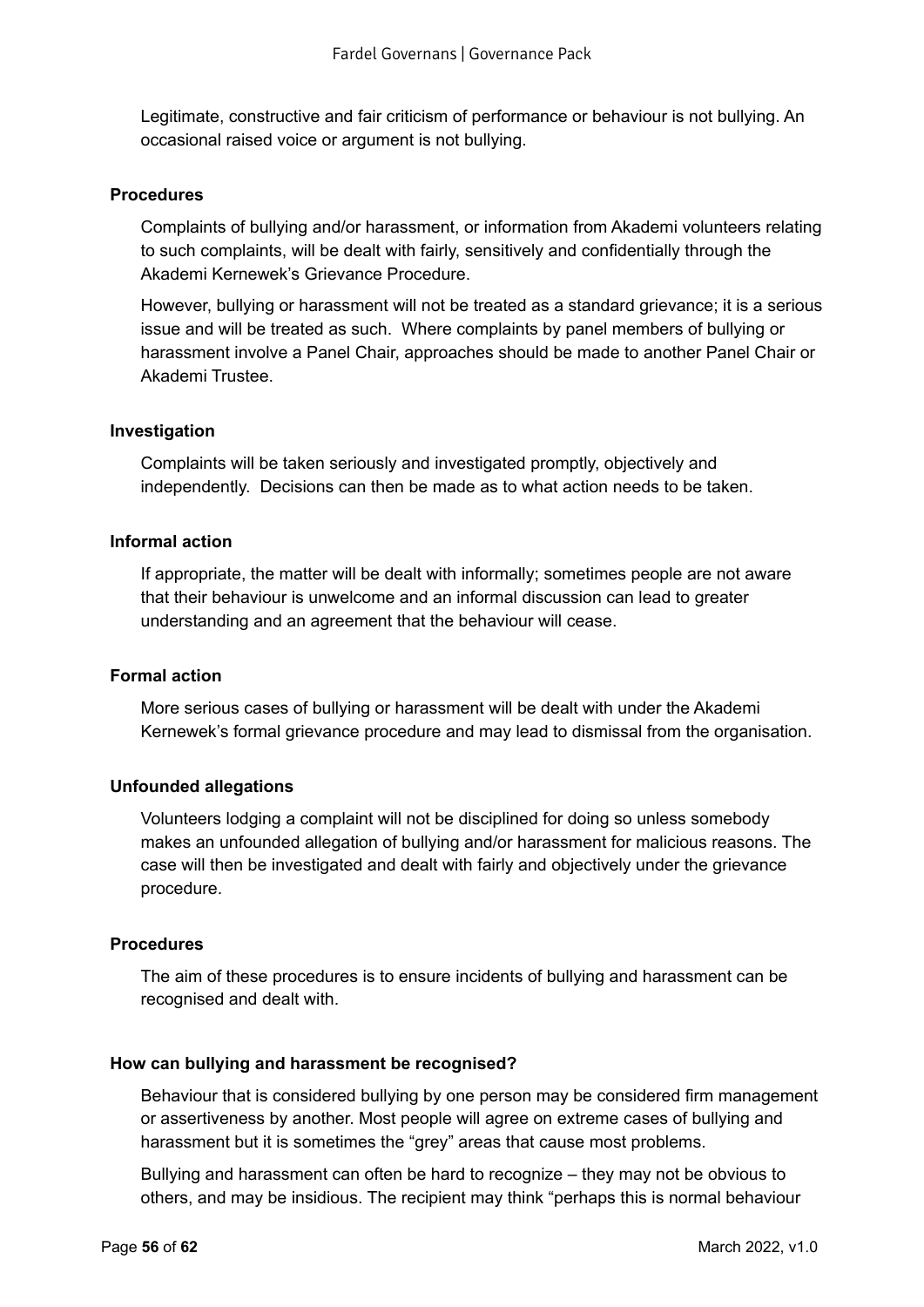for Akademi Kernewek meetings". They may be anxious that others will consider them weak, or not up to the job, if they find the actions of others intimidating. They may be accused of "overreacting" and worry that they won't be believed if they do report incidents.

People being bullied or harassed may sometimes appear to overreact to something that seems relatively trivial but which may be the "last straw" following a series of incidents. There is often fear of retribution if they make a complaint. Colleagues may be reluctant to come forward as witnesses, as they too may fear the consequences to themselves. They may be so relieved not to be the target of the bully that they collude with the bully as a way of avoiding attention.

Bullying and harassment makes someone feel anxious and humiliated. Feelings of anger and frustration at being unable to cope may be triggered. Some people may try to retaliate in some way. Others may become frightened and demotivated. Stress, loss of self confidence and self-esteem caused by harassment or bullying can lead to job insecurity, illness, absence, and even resignation. Almost always, performance is affected and relations in the organisation suffer.

### **Taking the lead**

Trustees and Panel Chairs should be clear about the standards of behaviour expected, set a good example in their own behaviour and ensure that individuals are fully aware of their responsibilities to others.

#### **Procedures**

Complaints of bullying or harassment, or information from volunteers relating to such complaints, will be dealt with fairly, confidentially and sensitively using the general process set out in the Akademi's grievance procedures. But bullying will not be treated as a standard grievance as it is a very serious matter.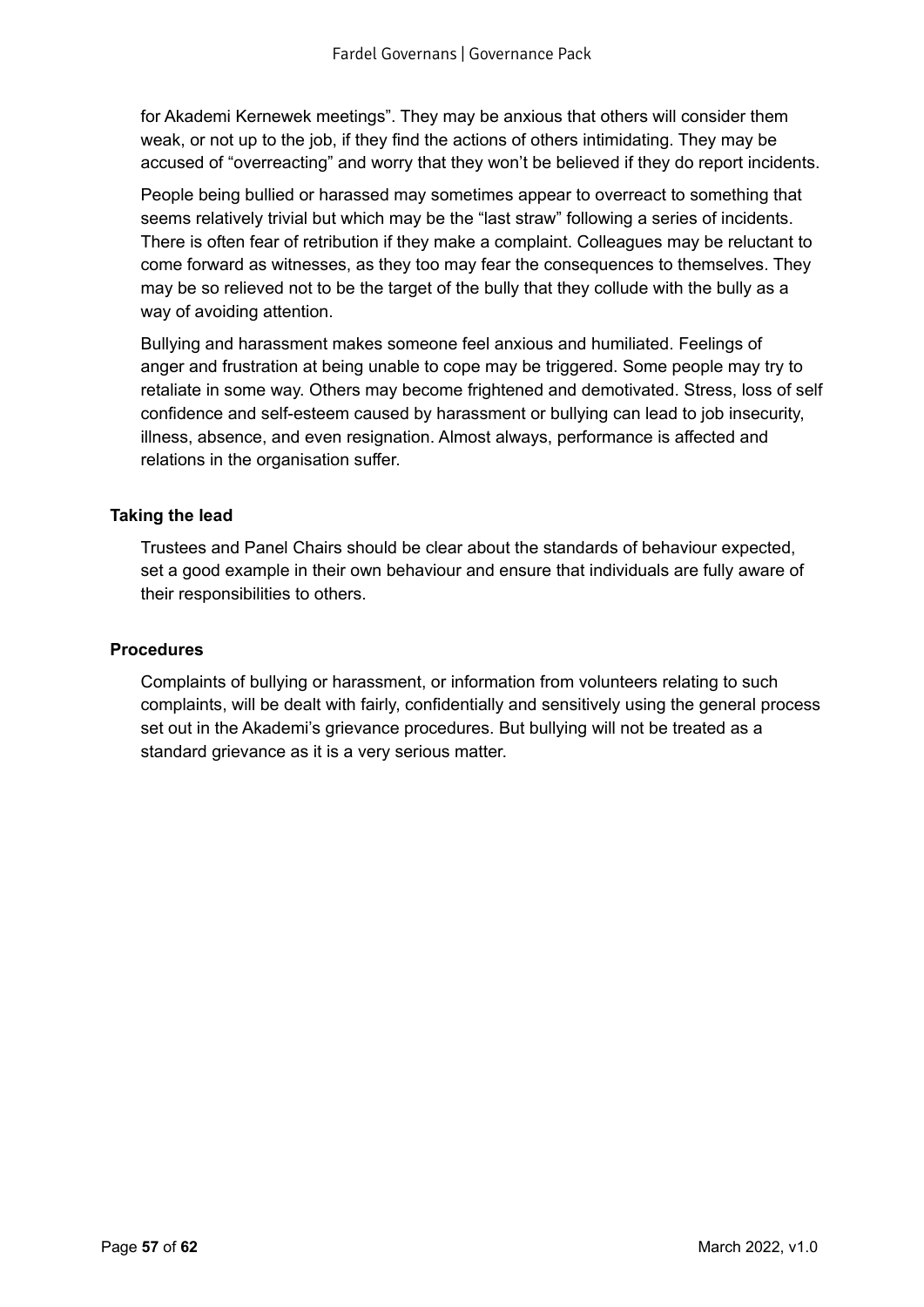## <span id="page-57-0"></span>**6. GRIEVANCE PROCEDURE**

#### **Introduction**

Akademi Kernewek aims to create an environment where volunteers feel valued. Akademi Kernewek recognises that there may be occasions when volunteers have concerns or grievances and this grievance procedure enables individual volunteers to raise grievances more formally. The procedure provides an open and fair way for volunteers to make known their problems and aims to enable grievances to be resolved quickly before they fester and become major problems.

#### **Informal Discussions**

In the first instance, if any volunteer has a grievance about their volunteering or a colleague they should discuss it informally, as soon as possible, with the Panel Chair. It is hoped that the majority of concerns will be resolved at this stage.

## **Formal Procedure**

### **Stage1**

If a volunteer feels that the matter has not been resolved through informal discussions, they should put the complaint in writing to the Chair of Akademi Kernewek.

A meeting will be held between the volunteer and the Panel Chair (or other appropriate person) to respond to the complaints raised. The meeting will be an opportunity for the volunteer to explain their complaints and share how they would like them to be addressed. The volunteer has a right to be accompanied to the meeting.

Following the meeting, the Panel Chair (or other appropriate person) will give a written response outlining how the complaint(s) will be responded to. If the complaint is against another volunteer or requires further investigation, this will be carried out. The response will follow this investigation and include a reference to the right of appeal.

## **Stage 2**

If the volunteer feels the issue has still not been resolved satisfactorily, the volunteer must raise the matter, in writing, with the Chair of Akademi Kernewek who will invite the volunteer to a meeting where they can discuss the matter and establish how best to resolve the situation. The volunteer has a right to be accompanied to the meeting.

Following the meeting, the Chairman will give a written response outlining how the complaint will be responded to. If the complaint is against another member of the Akademi (trustee, panel chair or panel member), or if the complaint requires further investigation, the Chair will need to carry out further meetings with those involved. In this case, the response will follow these enquiries and include a reference to the right of appeal.

## **Right of Appeal**

If the volunteer wishes to appeal against any grievance decision, they must appeal, in writing within five working days of the decision being communicated to them to the Chair.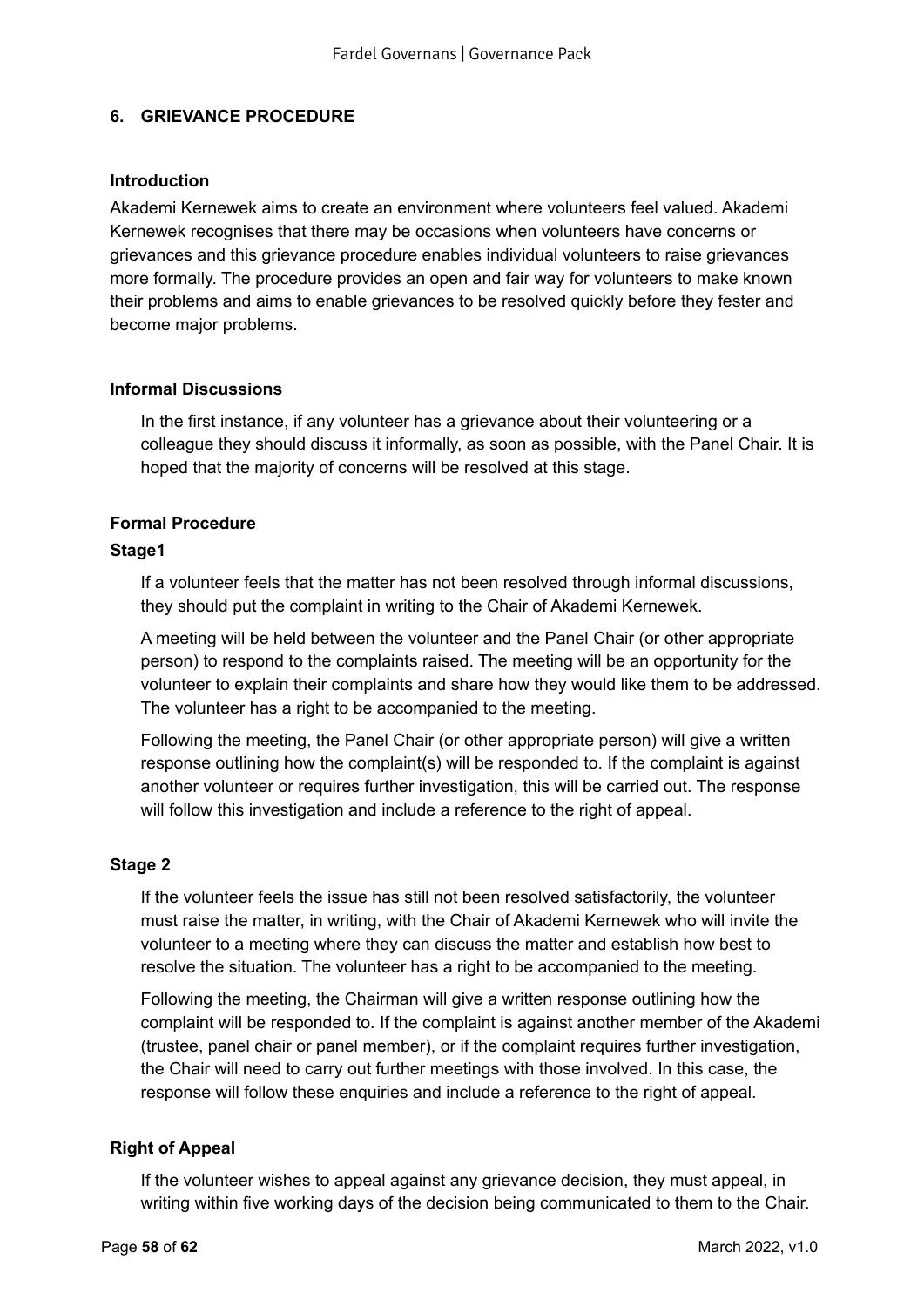The Chair will convene a meeting of those trustees not involved in the process so far to review the process and decision, to hear the appeal and answer within 28 days.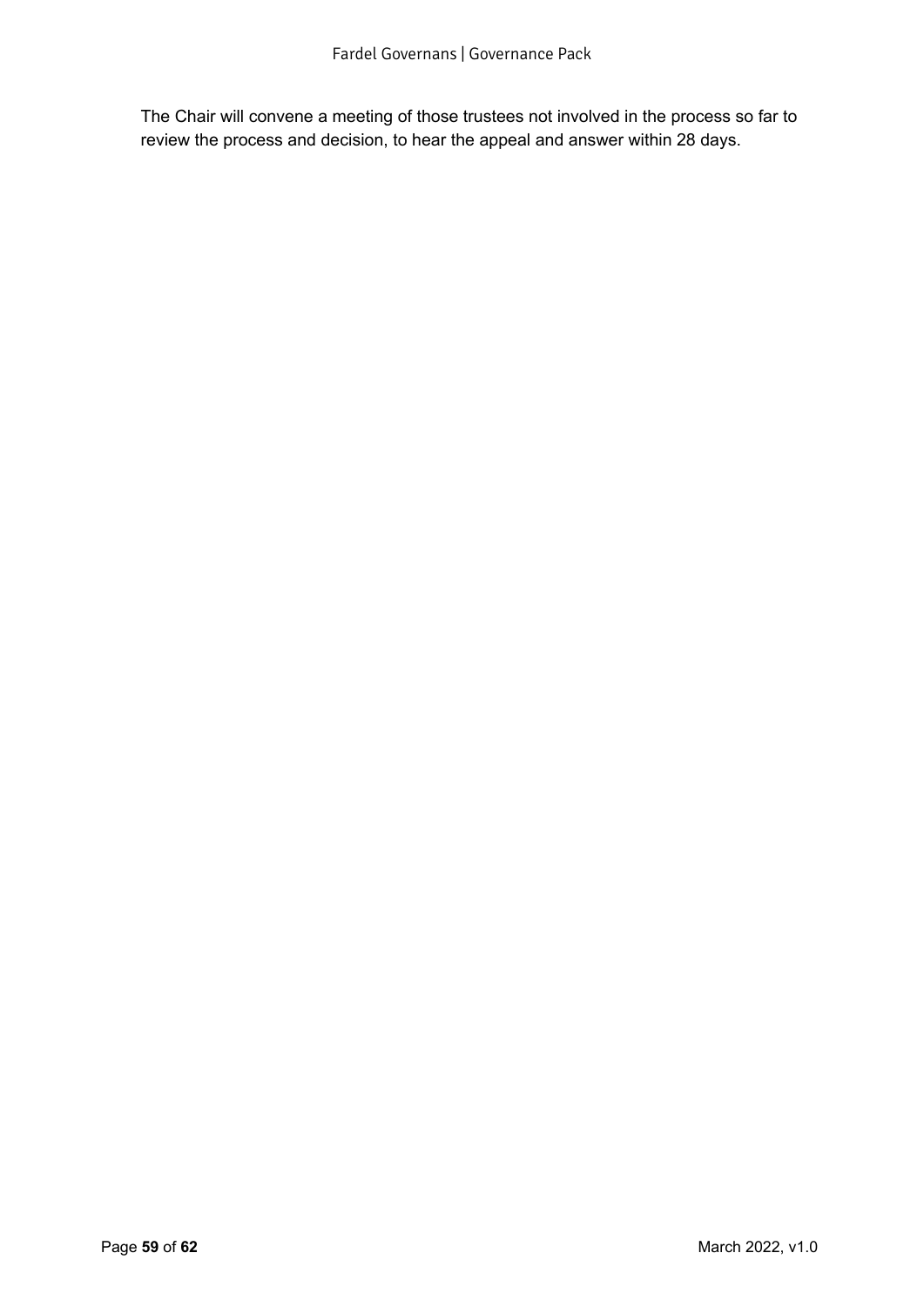## <span id="page-59-0"></span>**Data Policies**

## **1. Intellectual Property**

All content of the Akademi Kernewek websites (Akademi Kernewek, Akademi Kernewek Place Names, Akademi Kernewek Corpus Search and Akademi Kernewek Cornish Dictionary) is the Intellectual Property of the Akademi Kernewek. The Cornish Language Office at Cornwall Council is the data manager for the Akademi and the named successor body should the Akademi Kernewek fold.

The Akademi Kernewek is committed to sharing knowledge about the Cornish language and making the language as accessible as possible to the public. The Akademi will therefore be willing to share Cornish language research on the following basis:

- For non-commercial use: Creative Commons licence CC-BY-NC allowing the sharing of research but only for non-commercial use and with attribution to the Akademi Kernewek:
- For commercial use: Creative Commons licence CC-BY-SA. The Akademi Kernewek may agree to commercial use of its Intellectual Property where the proposed use would enable greater use of Cornish language. Due to the unique nature of the work, the Akademi will agree a commercial fee on a case by case basis in order to cover any additional costs of working on the proposal and to invest in the further development of the Akademi's work.

An overview of Creative Commons licences can be found in the link below as well as the individual licences to be applied:

<https://creativecommons.org/about/cclicenses/>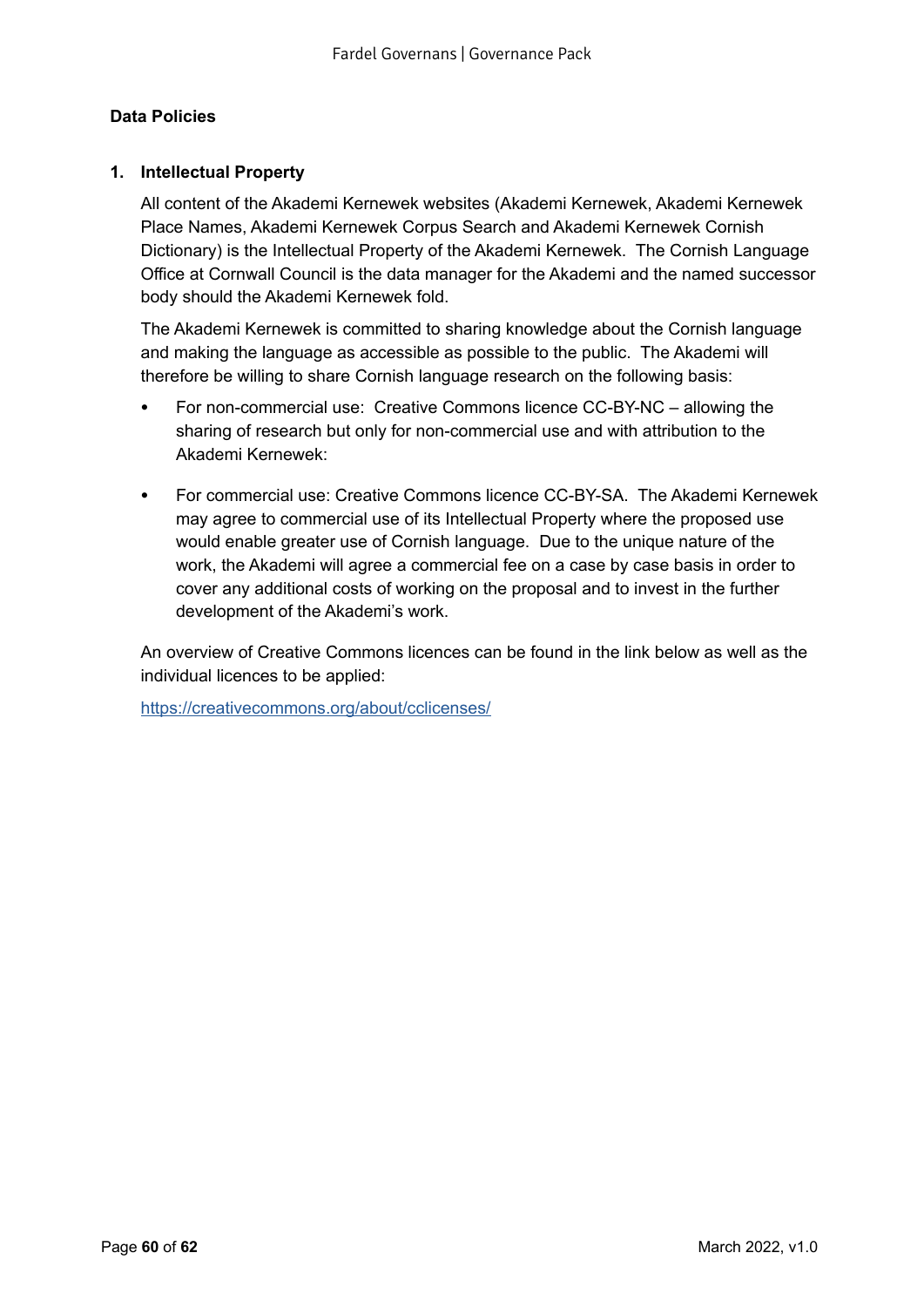## <span id="page-60-0"></span>**2. Privacy and Cookies Policy**

#### **Your personal data**

This policy explains how Akademi Kernewek uses personal information provided by you and how we will communicate with you. We respect the rights of our members, volunteers and enquirers to privacy and confidentiality and we promise to keep your information secure. This includes the use of cookies on our website and how we use them.

#### **Who we are**

The Akademi Kernewek is what's known as the 'Controller' of the personal data that you provide to us.

If you have any questions about this, contact the Cornish Language Office on 01872 326914, email cornishlanguage@cornwall.gov.uk or write to us at The Akademi Kernewek, Cornish Language Office, Pydar House, Pydar Street, Truro, Cornwall TR1 1XU

#### **What we need**

We will normally only collect basic personal information about you – your name and email address – but it may also include your postal address and telephone number. This information is collected from enquiries made to the Akademi Kernewek.

We would be grateful if you would inform us if any of your contact details change so that our records remain as up to date as possible.

#### **Why we need it**

- We will normally only need to know your basic contact details in order to answer your enquiry and sometimes provide more detailed information at a future date.
- We will hold personal details of Akademi Kernewek Trustees as part of their required declarations under charity law.

#### **What we do with it**

• Any data we collect is processed solely by staff at the Cornish Language Office at Cornwall Council and securely stored in the data management system of the Language Office. No paper copies are held. Your privacy is of paramount importance to us.

#### **What we DO NOT do**

- We will never sell your data to anyone else or share it without your permission
- We will not contact you if you have asked for your details to be removed from our records or if you have asked not to be contacted using a specific method.